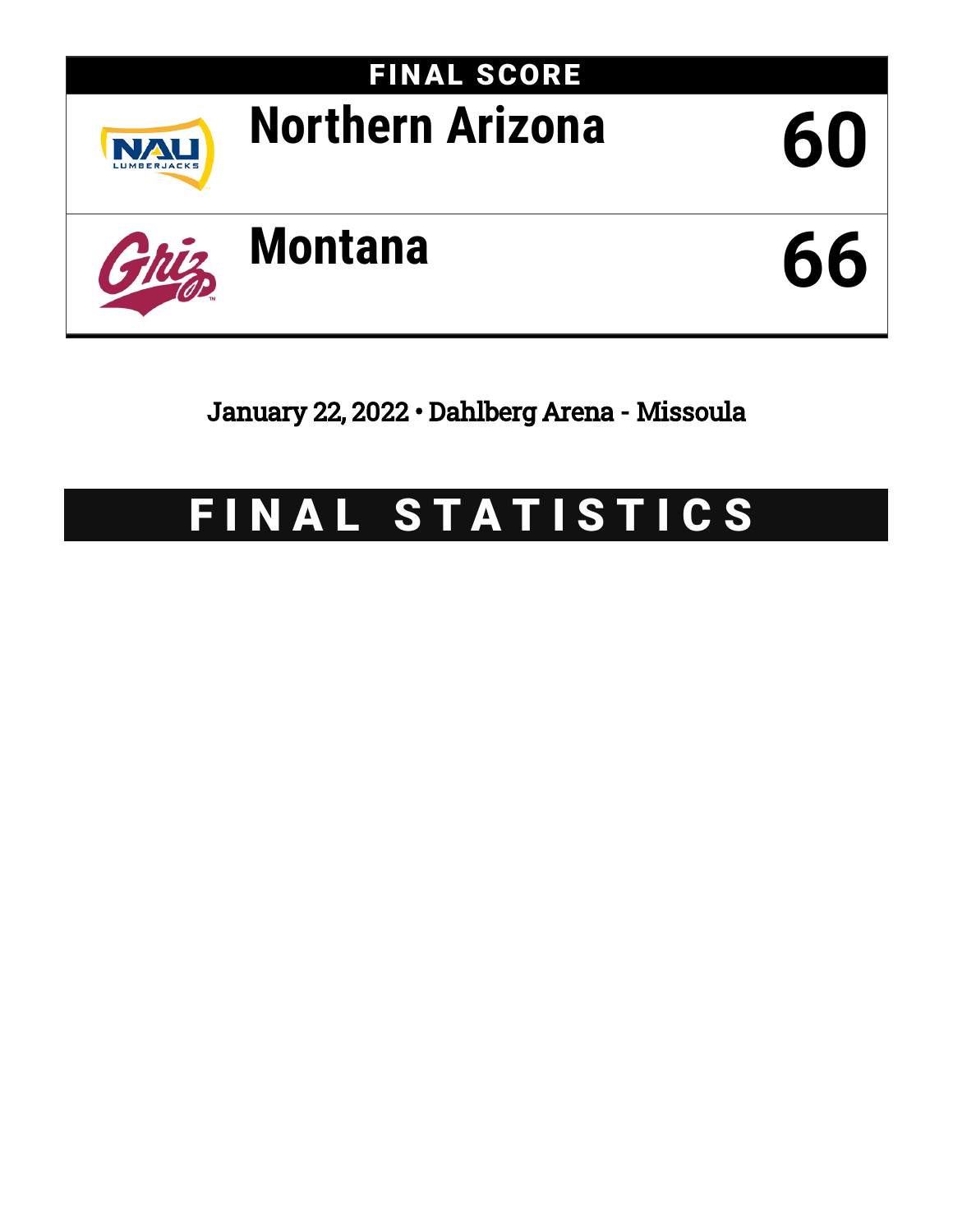## **Official Box Score Northern Arizona vs Montana Game Totals -- Final Statistics January 22, 2022 at Dahlberg Arena - Missoula**



## **Northern Arizona 60**

| No. | Plaver                   | S  | Pts           | FG       | 3FG      | FT      | OR | <b>DR</b> | TR            | PF                | A            | TO           | <b>B</b> lk   | Stl      | Min        | $+/-$          |
|-----|--------------------------|----|---------------|----------|----------|---------|----|-----------|---------------|-------------------|--------------|--------------|---------------|----------|------------|----------------|
| 01  | <b>SCHENCK, REGAN</b>    | G  | 13            | $6 - 13$ | 1-4      | $0-0$   | 2  | 4         | 6             | 4                 | 4            | 3            | 0             |          | 39         | $-4$           |
| 15  | RASHEED, KHIARICA        | F. | 17            | $7 - 15$ | $2 - 2$  | $1 - 1$ | 4  |           | 11            | 5.                | 0            | 0            | 0             | 0        | 30         | $-4$           |
| 20  | ORNDOFF, LAUREN          | G  | 2             | $1 - 9$  | $0 - 2$  | $0 - 0$ | 3  | 1         | 4             | 2                 | 2            | 0            | $\Omega$      | 1        | 24         | -6             |
| 21  | RODABAUGH, EMILY         | G  | 5             | $2 - 11$ | $1 - 5$  | $0 - 0$ | 4  | 2         | 6             | 1                 | $\mathbf{0}$ | $\mathbf{0}$ | $\mathbf{0}$  | 3        | 23         | $-1$           |
| 30  | RADFORD, NINA            | F  | 9             | $3-9$    | $3 - 8$  | $0 - 0$ | 0  | 3         | 3             | 2                 |              | 2            | $\Omega$      | 0        | 29         | -8             |
| 02  | MORAN, NYAH              | F  | 4             | $2 - 10$ | $0 - 3$  | $0 - 0$ |    | 1         | $\mathcal{P}$ | $\mathcal{P}$     | 3            | $\Omega$     | $\Omega$      | 2        | 20         | $-7$           |
| 11  | MCDANIEL, TEIONNI        | G  | $\Omega$      | $0 - 4$  | $0 - 0$  | $0 - 0$ | 0  |           |               | 0                 | 0            | 0            | 0             | 0        | 6          | 0              |
| 13  | MICH'L, SIERRA           | F. | $\mathcal{P}$ | $0 - 0$  | $0 - 0$  | $2 - 2$ | 0  |           |               |                   | 0            |              |               |          | 4          | $-2$           |
| 22  | MORAN, OLIVIA            | F  | 8             | $2 - 3$  | $0 - 0$  | $4-6$   |    | 1         | 2             | 4                 | 0            | 0            | 0             | 0        | 15         | $\overline{2}$ |
| 45  | <b>JAITEH, FATOUMATA</b> | F. | $\Omega$      | $0 - 2$  | $0 - 0$  | $0 - 0$ | 0  | 3         | 3             | 1                 | 0            |              | $\mathcal{P}$ | $\Omega$ | 10         | 0              |
|     | TEAM                     |    |               |          |          |         | 3  | 1         | 4             | $\Omega$          |              | 0            |               |          |            |                |
|     | <b>TOTALS</b>            |    | 60            | 23-76    | $7 - 24$ | 7-9     | 18 | 25        | 43            | $22 \overline{)}$ | 10           | 7            | 3             | 8        | <b>200</b> |                |

| <b>Shooting By Period</b> |           |       |          |       |         |       |
|---------------------------|-----------|-------|----------|-------|---------|-------|
| Period                    | FG        | FG%   | 3FG      | 3FG%  | FT      | FT%   |
| 1st Qtr                   | $6 - 19$  | 32%   | $1 - 7$  | 14%   | 1-1     | 100%  |
| 2nd Qtr                   | $5 - 22$  | 23%   | $1 - 6$  | 17%   | $0 - 0$ | 0%    |
| 3rd Qtr                   | $5 - 18$  | 28%   | $1 - 3$  | 33%   | $5-6$   | 83%   |
| 4th Qtr                   | $7 - 17$  | 41%   | $4 - 8$  | 50%   | $1 - 2$ | 50%   |
| 1st Half                  | $11 - 41$ | 27%   | $2 - 13$ | 15%   | $1 - 1$ | 100%  |
| 2nd Half                  | $12 - 35$ | 34%   | $5 - 11$ | 45%   | $6 - 8$ | 75%   |
| Game                      | 23-76     | 30.3% | 7-24     | 29.2% | 7-9     | 77.8% |

*Deadball Rebounds:* 1,0 *Last FG:* 4th-00:08 *Biggest Run:* 5-0 *Largest lead:* By 6 at 2nd-06:39 *Technical Fouls:* None.

## **Montana 66**

| No. | Plaver                 | S | Pts           | FG        | 3FG     | FТ        | 0R | DR       | TR             | PF             | A | TO            | Blk      | Stl          | Min | $+/-$ |
|-----|------------------------|---|---------------|-----------|---------|-----------|----|----------|----------------|----------------|---|---------------|----------|--------------|-----|-------|
| 00  | FATKIN, SAMMY          | G | 3             | $5 - 12$  | $1-2$   | $2 - 4$   | 2  | 5        |                | 2              | 2 |               | 0        |              | 30  | 7     |
| 02  | STILES, SOPHIA         | G | 9             | $3 - 8$   | $1 - 2$ | $2 - 3$   | 3  | 6        | 9              |                | 3 |               |          | $\mathbf{0}$ | 34  | 5     |
| 10  | HUARD, HALEY           | G | 11            | $4 - 8$   | $2-6$   | $1 - 1$   | 0  | 3        | 3              |                | 0 | 2             | 3        | 0            | 25  | 10    |
| 11  | ANDERSON, ABBY         | F | 8             | $4 - 10$  | $0 - 0$ | $0 - 0$   |    | 6        |                | 4              | 2 | 4             | 2        | 0            | 23  | 2     |
| 20  | <b>GFELLER, CARMEN</b> | F | 18            | $3-9$     | $0 - 1$ | $12 - 14$ | 3  | 10       | 13             | $\overline{2}$ | 0 | 3             |          |              | 34  | 10    |
| 01  | MORRIS-NELSON, NYAH    | G | 4             | $0 - 1$   | $0 - 1$ | $4 - 4$   | 0  | 2        | $\overline{2}$ |                | 0 | 0             | $\Omega$ | $\Omega$     | 16  | $-2$  |
| 05  | TSINEKE, KATERINA      | G | 0             | $0 - 1$   | $0 - 1$ | $0 - 0$   |    | $\Omega$ | 1              | 0              |   |               | 1        | 1            | 11  | -9    |
| 12  | <b>KELLER, KYNDALL</b> | G | 0             | $0 - 1$   | $0 - 1$ | $0 - 0$   | 0  | $\Omega$ | $\Omega$       | $\Omega$       | 0 | 0             | $\Omega$ | $\Omega$     | 4   | 3     |
| 13  | FROHLICH, KYLIE        | F |               | $0 - 1$   | $0 - 0$ | $1 - 2$   |    | 2        | 3              |                |   | $\mathcal{P}$ | $\Omega$ | 0            | 13  | 7     |
| 40  | <b>BARTSCH, DANI</b>   | F | $\mathcal{P}$ | $1 - 2$   | $0 - 0$ | $0 - 0$   | 0  | 2        | 2              |                | 0 |               | $\Omega$ |              | 10  | $-3$  |
|     | <b>TEAM</b>            |   |               |           |         |           |    | 0        | 1              | $\Omega$       |   | 0             |          |              |     |       |
|     | <b>TOTALS</b>          |   | 66            | $20 - 53$ | 4-14    | $22 - 28$ | 12 | 36       | 48             | 13             | 9 | 15            | 8        | 4            | 200 |       |

| <b>Shooting By Period</b> |          |       |         |       |           |       |
|---------------------------|----------|-------|---------|-------|-----------|-------|
| Period                    | FG       | FG%   | 3FG     | 3FG%  | FT        | FT%   |
| 1st Otr                   | $4 - 13$ | 31%   | $1 - 3$ | 33%   | $3 - 4$   | 75%   |
| 2nd Qtr                   | $3-9$    | 33%   | $1 - 4$ | 25%   | $8-9$     | 89%   |
| 3rd Qtr                   | $8 - 15$ | 53%   | $2-6$   | 33%   | $1 - 2$   | 50%   |
| 4th Qtr                   | $5 - 16$ | 31%   | $0 - 1$ | 00%   | $10 - 13$ | 77%   |
| 1st Half                  | $7-22$   | 32%   | $2 - 7$ | 29%   | $11 - 13$ | 85%   |
| 2nd Half                  | 13-31    | 42%   | $2 - 7$ | 29%   | $11 - 15$ | 73%   |
| Game                      | 20-53    | 37.7% | 4-14    | 28.6% | $22 - 28$ | 78.6% |

*Deadball Rebounds:* 2,0 *Last FG:* 4th-05:29 *Biggest Run:* 7-0 *Largest lead:* By 9 at 4th-06:45 *Technical Fouls:* None.

| Game Notes:                                                            | Score                               |    | 1st 2nd 3rd |    | 4th | ומד |
|------------------------------------------------------------------------|-------------------------------------|----|-------------|----|-----|-----|
| Officials: Ike Jessee, Lezley Smith, Tyler Trimble<br>Attendance: 2539 | <b>NAU</b>                          | 14 | 11          | 16 | 19  | 60  |
|                                                                        | <b>MON</b>                          | 12 | 15.         | 19 | 20  | 66  |
| Start Time: 04:02 PM ET<br>End Time: 05:54 PM ET                       | MAILING for 49.24 MON Ind for 22:44 |    |             |    |     |     |

MON 12 15 19 20 **66**

**Score 1st 2nd 3rd 4th TOT**

|                         | NAU led for 12:31. MON led for 22:14. |
|-------------------------|---------------------------------------|
| Game was tied for 5:12. |                                       |
| Times tied: <b>8</b>    | Lead Changes: 9                       |

| <b>Points</b>     | <b>NAU</b>     | <b>MON</b>     |
|-------------------|----------------|----------------|
| In the Paint      | 22             | 28             |
| Off Turns         | 13             | հ              |
| 2nd Chance        | 13             |                |
| <b>Fast Break</b> | ი              | 2              |
| Bench             | 14             |                |
| Per Poss          | 0.870<br>26/69 | 0.985<br>31/67 |

End Time: **05:54 PM ET** Game Duration: **1:51** Conference Game;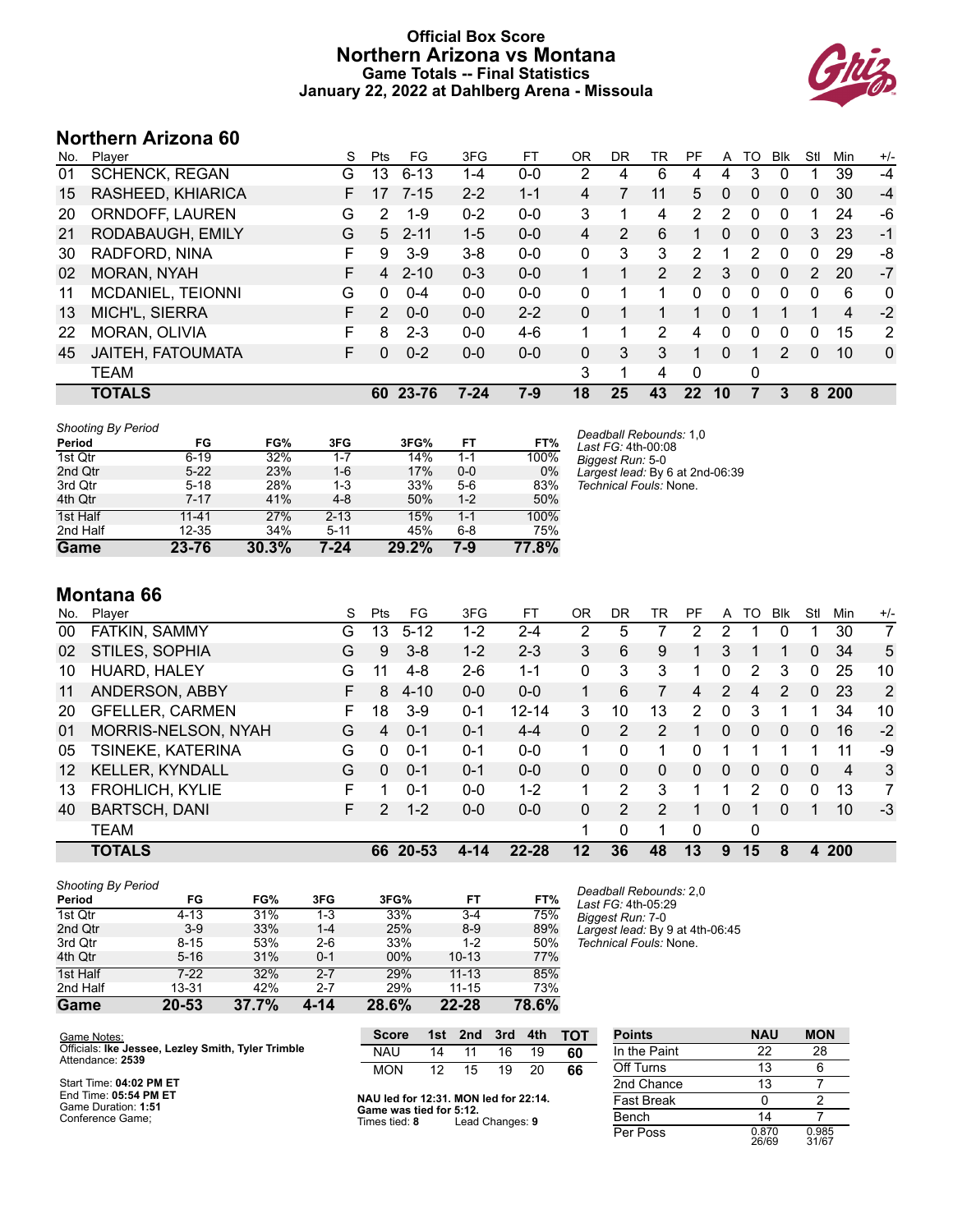## **Official Box Score Northern Arizona vs Montana First Half Statistics Only January 22, 2022 at Dahlberg Arena - Missoula**



# **Northern Arizona 25**

| No. | Plaver                | S. | <b>Pts</b> | <b>FG</b> | 3FG      | <b>FT</b> | <b>OR</b>     | <b>DR</b> | TR             | PF             | A | TO       | <b>B</b> lk | Stl      | Min          | $+/-$          |
|-----|-----------------------|----|------------|-----------|----------|-----------|---------------|-----------|----------------|----------------|---|----------|-------------|----------|--------------|----------------|
| 01  | <b>SCHENCK, REGAN</b> | G  | 8          | $4 - 8$   | $0 - 2$  | $0-0$     |               | 2         | 3              |                | 3 | 3        | 0           |          | 19           | $\mathbf{0}$   |
| 02  | MORAN, NYAH           | F  | 4          | $2 - 7$   | $0 - 2$  | $0 - 0$   |               | 0         |                | 0              |   | 0        | 0           | 2        | 13           | 1              |
| 11  | MCDANIEL, TEIONNI     | G  | 0          | $0 - 0$   | $0 - 0$  | $0 - 0$   | 0             | 0         | 0              | 0              | 0 | 0        | 0           | 0        | 2            | -1             |
| 13  | MICH'L, SIERRA        | F. | 0          | $0 - 0$   | $0 - 0$  | $0 - 0$   | 0             | 0         | 0              | 0              | 0 | 0        | 0           | 0        | $\mathbf{0}$ | 0              |
| 15  | RASHEED, KHIARICA     | F  | 10         | $4 - 9$   | $1 - 1$  | $1 - 1$   | 2             | 3         | 5              |                | 0 | 0        | 0           | 0        | 14           | -5             |
| 20  | ORNDOFF, LAUREN       | G  | 0          | $0 - 6$   | $0 - 2$  | $0 - 0$   | $\mathcal{P}$ | $\Omega$  | $\overline{2}$ |                | 0 | 0        | 0           | 0        | 10           | $-7$           |
| 21  | RODABAUGH, EMILY      | G  | 3          | $1 - 8$   | $1-5$    | $0 - 0$   |               | 1         | $\mathcal{P}$  | 1              | 0 | 0        | 0           | 2        | 16           | 0              |
| 22  | MORAN, OLIVIA         | F. | 0          | $0 - 0$   | $0 - 0$  | $0 - 0$   | 0             | 1         |                | $\overline{2}$ | 0 | $\Omega$ | $\Omega$    | $\Omega$ | 7            | 4              |
| 30  | RADFORD, NINA         | F  | $\Omega$   | $0 - 2$   | $0 - 1$  | $0 - 0$   | 0             | 2         | 2              | 2              | 0 |          | 0           | 0        | 11           | -6             |
| 45  | JAITEH, FATOUMATA     | F. | 0          | $0 - 1$   | $0 - 0$  | $0 - 0$   | 0             | 3         | 3              |                | 0 |          | 2           | $\Omega$ | 7            | $\overline{4}$ |
|     | <b>TEAM</b>           |    | 0          | $0 - 0$   | $0 - 0$  | $0 - 0$   | 3             | 1         | 4              | 0              | 0 | 0        | $\Omega$    | 0        | $\mathbf 0$  |                |
|     | <b>TOTALS</b>         |    |            | 25 11-41  | $2 - 13$ | $1 - 1$   | 10            | 13        | 23             | 9              | 4 | 5        | 2           | 5        | 100          |                |

| Shooting By Period<br>Period | FG        | FG%   | 3FG      | 3FG%  | FТ      | FT%   |
|------------------------------|-----------|-------|----------|-------|---------|-------|
| 1st Otr                      | $6-19$    | 32%   | $1 - 7$  | 14%   | 1-1     | 100%  |
| 2nd Qtr                      | $5-22$    | 23%   | 1-6      | 17%   | ი-ი     | $0\%$ |
| 1st Half                     | $11 - 41$ | 27%   | $2 - 13$ | 15%   | $1 - 1$ | 100%  |
| Game                         | 23-76     | 30.3% | 7-24     | 29.2% | 7-9     | 77.8% |

*Deadball Rebounds:* 1,0 *Last FG Half:* NAU 2nd-01:52

# **Montana 27**

| No. | Plaver                 | S  | <b>Pts</b> | FG       | 3FG     | <b>FT</b> | <b>OR</b> | DR | TR            | PF            | A | TO            | <b>B</b> lk | Stl      | Min         | $+/-$          |
|-----|------------------------|----|------------|----------|---------|-----------|-----------|----|---------------|---------------|---|---------------|-------------|----------|-------------|----------------|
| 00  | FATKIN, SAMMY          | G  | 4          | $1 - 5$  | $1 - 1$ | $1 - 2$   | 2         | 0  | 2             | 2             | 0 |               | 0           |          | 10          | $\overline{2}$ |
| 01  | MORRIS-NELSON, NYAH    | G  | 2          | $0 - 0$  | $0 - 0$ | $2 - 2$   | $\Omega$  | 2  | 2             | 0             | 0 | 0             | 0           | 0        | 8           | $-6$           |
| 02  | STILES, SOPHIA         | G  | 2          | 1-3      | $0 - 1$ | $0 - 0$   | 0         | 3  | 3             | 0             |   | 0             |             | 0        | 18          | 4              |
| 05  | TSINEKE, KATERINA      | G  | 0          | $0 - 0$  | $0 - 0$ | $0 - 0$   | 0         | 0  | 0             | 0             | 0 |               |             |          |             | $-7$           |
| 10  | HUARD, HALEY           | G  | 8          | $3 - 5$  | 1-3     | 1-1       | 0         | 2  | 2             | 0             | 0 |               | 2           | 0        | 12          | 10             |
| 11  | ANDERSON, ABBY         | F  | 2          | $1 - 2$  | $0 - 0$ | $0 - 0$   | $\Omega$  | 2  | 2             | $\mathcal{P}$ | 1 | 2             | 0           | 0        | 6           | $-1$           |
| 12  | <b>KELLER, KYNDALL</b> | G  | 0          | $0 - 1$  | $0 - 1$ | $0 - 0$   | 0         | 0  | $\Omega$      | 0             | 0 | 0             | 0           | $\Omega$ | 4           | 3              |
| 13  | <b>FROHLICH, KYLIE</b> | F. |            | $0 - 0$  | $0 - 0$ | $1 - 2$   |           |    | $\mathcal{P}$ |               |   | $\mathcal{P}$ | 0           | 0        | 10          | $\overline{4}$ |
| 20  | <b>GFELLER, CARMEN</b> | F  | 8          | $1-5$    | $0 - 1$ | $6-6$     | 0         | 9  | 9             | 0             | 0 |               | 0           |          | 20          | 5              |
| 40  | <b>BARTSCH, DANI</b>   | F. | 0          | $0 - 1$  | $0 - 0$ | $0 - 0$   | $\Omega$  |    |               |               | 0 |               | 0           |          | 5           | $-4$           |
|     | <b>TEAM</b>            |    | 0          | $0 - 0$  | $0 - 0$ | $0 - 0$   | 0         | 0  | $\Omega$      | 0             | 0 | 0             | 0           | 0        | $\mathbf 0$ |                |
|     | <b>TOTALS</b>          |    | 27         | $7 - 22$ | $2 - 7$ | $11 - 13$ | 3.        | 20 | 23            | 6             | 3 | 9             | 4           | 4        | 100         |                |

| Shooting By Period<br>Period | FG        | FG%   | 3FG  | 3FG%  | FТ        | FT%   |
|------------------------------|-----------|-------|------|-------|-----------|-------|
| 1st Otr                      | $4 - 13$  | 31%   | 1-3  | 33%   | $3-4$     | 75%   |
| 2nd Qtr                      | $3-9$     | 33%   | 1-4  | 25%   | $8-9$     | 89%   |
| 1st Half                     | 7-22      | 32%   | 2-7  | 29%   | $11 - 13$ | 85%   |
| Game                         | $20 - 53$ | 37 7% | 4-14 | 28.6% | 22-28     | 78.6% |

*Deadball Rebounds:* 2,0 *Last FG Half:* MON 2nd-02:12

| Game Notes:                                                            | <b>Score</b> | 1st \ | 2nd | 3rd | 4th | <b>TOT</b> | <b>Points from (This Period)</b> | <b>NAU MON</b> |  |
|------------------------------------------------------------------------|--------------|-------|-----|-----|-----|------------|----------------------------------|----------------|--|
| Officials: Ike Jessee, Lezley Smith, Tyler Trimble<br>Attendance: 2539 | <b>NAU</b>   | 14    |     | 16  | 19  | 60         | In the Paint                     | 14             |  |
|                                                                        | <b>MON</b>   | 12    |     | 19  | 20  | 66         | Off Turns                        |                |  |
| Start Time: 04:02 PM ET                                                |              |       |     |     |     |            | 2nd Chance                       |                |  |
| End Time: 05:54 PM ET<br>Game Duration: 1:51                           |              |       |     |     |     |            | <b>Fast Break</b>                |                |  |
| Conference Game:                                                       |              |       |     |     |     |            | Bench                            |                |  |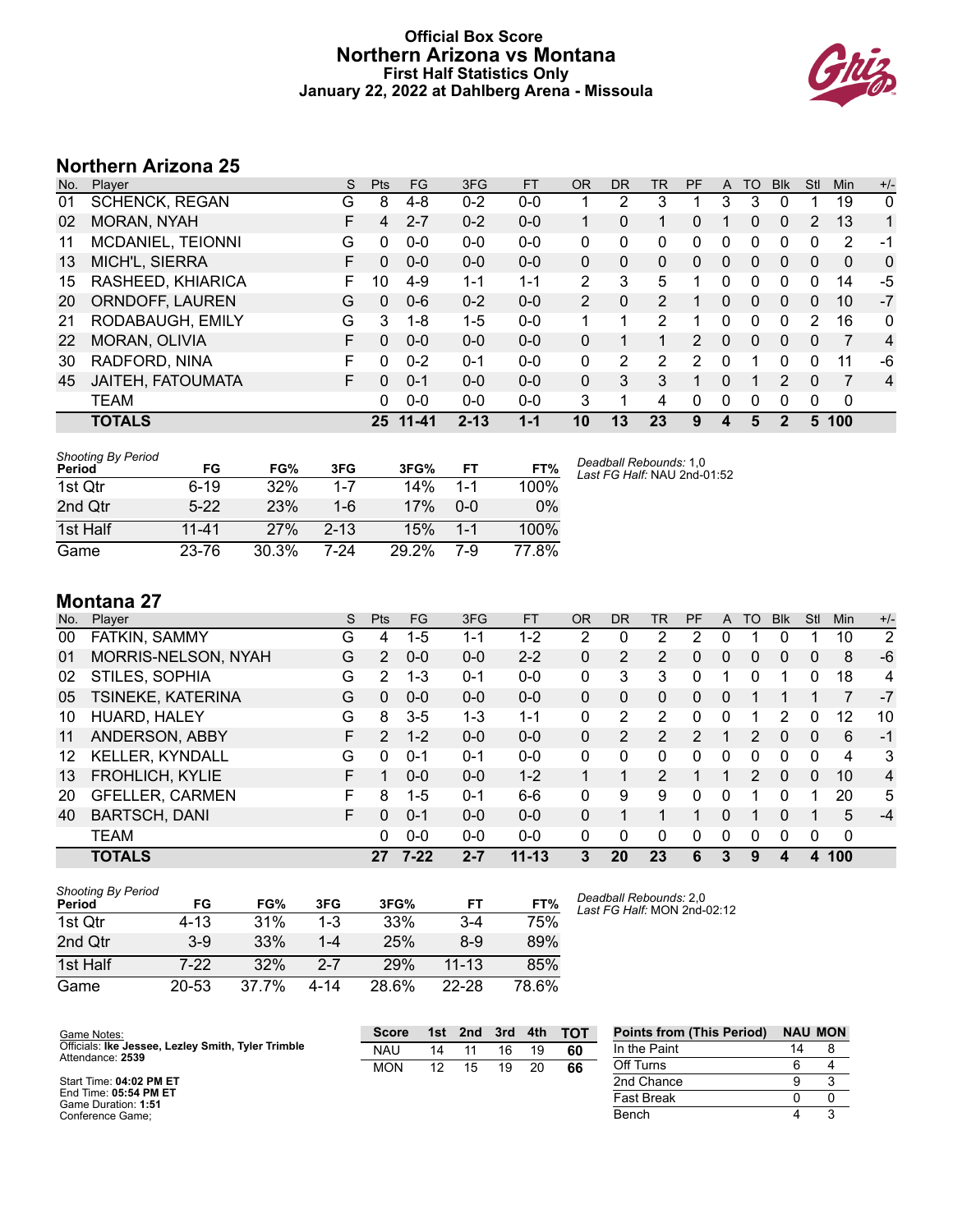## **Official Box Score Northern Arizona vs Montana First Quarter Statistics Only January 22, 2022 at Dahlberg Arena - Missoula**



# **Northern Arizona 14**

| No. | Plaver                | S | <b>Pts</b> | <b>FG</b> | 3FG     | <b>FT</b> | 0R           | <b>DR</b> | TR | <b>PF</b> | A             | TO       | <b>Blk</b> | Stl      | Min      | $+/-$          |
|-----|-----------------------|---|------------|-----------|---------|-----------|--------------|-----------|----|-----------|---------------|----------|------------|----------|----------|----------------|
| 01  | <b>SCHENCK, REGAN</b> | G | 8          | 4-6       | $0 - 2$ | $0 - 0$   | $\mathbf{0}$ | 0         | 0  | 0         | 2             |          | 0          |          | 9        | 4              |
| 15  | RASHEED, KHIARICA     | F | 3          | $1 - 3$   | $0 - 0$ | $1 - 1$   | 0            | 2         | 2  | 0         | 0             | 0        | 0          | 0        | 6        | $-2$           |
| 20  | ORNDOFF, LAUREN       | G | 0          | $0 - 3$   | $0 - 1$ | $0 - 0$   | 2            | 0         | 2  | 0         | 0             | 0        | 0          | 0        | 7        | -4             |
| 21  | RODABAUGH, EMILY      | G | 3          | $1 - 5$   | $1 - 4$ | $0 - 0$   | 1            | 0         | 1  | $\Omega$  | $\mathbf{0}$  | 0        | 0          |          | 9        | 4              |
| 30  | RADFORD, NINA         | F | 0          | $0 - 1$   | $0 - 0$ | $0 - 0$   | 0            | 2         | 2  |           | 0             |          | 0          | 0        |          | -4             |
| 02  | <b>MORAN, NYAH</b>    | F | 0          | $0 - 1$   | $0 - 0$ | $0 - 0$   | $\Omega$     | $\Omega$  | 0  | $\Omega$  | $\Omega$      | 0        | 0          |          | 4        | $\overline{4}$ |
| 11  | MCDANIEL, TEIONNI     | G | $\Omega$   | $0 - 0$   | $0 - 0$ | $0 - 0$   | 0            | $\Omega$  | 0  | 0         | $\Omega$      | $\Omega$ | 0          | 0        | 0        | $\mathbf{0}$   |
| 13  | MICH'L, SIERRA        | F | 0          | $0 - 0$   | $0 - 0$ | $0 - 0$   | 0            | 0         | 0  | $\Omega$  | $\Omega$      | 0        | 0          | 0        | $\Omega$ | 0              |
| 22  | MORAN, OLIVIA         | F | 0          | $0 - 0$   | $0 - 0$ | $0 - 0$   | 0            |           |    |           | 0             | 0        | 0          | 0        | 4        | 4              |
| 45  | JAITEH, FATOUMATA     | F | 0          | $0 - 0$   | $0 - 0$ | $0 - 0$   | $\Omega$     | 2         | 2  |           | 0             | 0        |            | $\Omega$ | 4        | $\overline{4}$ |
|     | <b>TEAM</b>           |   |            |           |         |           | 1            | 0         | 1  | 0         |               | 0        |            |          |          |                |
|     | <b>TOTALS</b>         |   | 14         | $6 - 19$  | $1 - 7$ | $1 - 1$   | 4            |           | 11 | 3         | $\mathcal{P}$ | 2        |            | 3        | 50       |                |

| <b>Shooting By Period</b><br>Period | FG        | FG%   | 3FG      | 3FG%  | FT      | FT%   | Deadball Rebounds: 1,0 |
|-------------------------------------|-----------|-------|----------|-------|---------|-------|------------------------|
| 1st Qtr                             | $6 - 19$  | 32%   | 1-7      | 14%   | 1-1     | 100%  |                        |
| 2nd Qtr                             | $5-22$    | 23%   | 1-6      | 17%   | $0 - 0$ | 0%    |                        |
| 1st Half                            | $6 - 19$  | 32%   | $1 - 7$  | 14%   | $1 - 1$ | 100%  |                        |
| 1st Half                            | $11 - 41$ | 27%   | $2 - 13$ | 15%   | $1 - 1$ | 100%  |                        |
| Game                                | 23-76     | 30.3% | 7-24     | 29.2% | 7-9     | 77.8% |                        |

# **Montana 12**

| No. | Player                 | S  | Pts           | FG.      | 3FG     | <b>FT</b> | <b>OR</b>    | <b>DR</b> | TR             | PF | A            | TO       | <b>Blk</b>     | <b>Stl</b>   | Min | $+/-$        |
|-----|------------------------|----|---------------|----------|---------|-----------|--------------|-----------|----------------|----|--------------|----------|----------------|--------------|-----|--------------|
| 00  | FATKIN, SAMMY          | G  | 4             | $1 - 5$  | 1-1     | $1 - 2$   | 2            | 0         | 2              |    | 0            | 0        | 0              |              |     | 1            |
| 02  | STILES, SOPHIA         | G  | 2             | $1 - 1$  | $0 - 0$ | $0-0$     | 0            | 2         | $\overline{2}$ | 0  |              | 0        |                | 0            | 10  | $-2$         |
| 10  | HUARD, HALEY           | G  | 0             | $0 - 1$  | 0-1     | $0 - 0$   | 0            | 1         | 1              | 0  | 0            | 0        |                | 0            | 6   | 2            |
| 11  | ANDERSON, ABBY         | F  | $\mathcal{P}$ | $1 - 2$  | $0 - 0$ | $0 - 0$   | 0            | 2         | 2              | 2  |              | 2        | 0              | $\Omega$     | 6   | $-1$         |
| 20  | <b>GFELLER, CARMEN</b> | F. | 4             | 1-3      | $0 - 1$ | $2 - 2$   | $\mathbf{0}$ | 3         | 3              | 0  | 0            |          | 0              |              | 10  | 1            |
| 01  | MORRIS-NELSON, NYAH    | G  | $\Omega$      | $0 - 0$  | $0 - 0$ | $0 - 0$   | $\mathbf{0}$ |           | 1.             | 0  | $\mathbf{0}$ | 0        | 0              | $\Omega$     | 4   | $-4$         |
| 05  | TSINEKE, KATERINA      | G  | $\Omega$      | $0 - 0$  | $0 - 0$ | $0 - 0$   | $\Omega$     | 0         | 0              | 0  | 0            | $\Omega$ | 0              | $\Omega$     | 3   | -3           |
| 12  | <b>KELLER, KYNDALL</b> | G  | $\Omega$      | $0 - 0$  | $0 - 0$ | $0 - 0$   | 0            | 0         | 0              | 0  | $\mathbf{0}$ | $\Omega$ | 0              | $\mathbf{0}$ | 0   | $\mathbf{0}$ |
| 13  | <b>FROHLICH, KYLIE</b> | F  | $\Omega$      | $0 - 0$  | $0 - 0$ | $0 - 0$   |              | 0         | 1              | 0  | 0            | 0        | 0              | 0            | 2   | 2            |
| 40  | <b>BARTSCH, DANI</b>   | F  | 0             | $0 - 1$  | $0 - 0$ | $0 - 0$   | 0            | 0         | 0              | 0  | $\Omega$     |          | 0              | $\Omega$     | 3   | -6           |
|     | <b>TEAM</b>            |    |               |          |         |           | $\Omega$     | 0         | 0              | 0  |              | 0        |                |              |     |              |
|     | <b>TOTALS</b>          |    | $12 \,$       | $4 - 13$ | $1 - 3$ | $3 - 4$   | 3            | 9         | 12             | 3  | 2            | 4        | $\overline{2}$ | 2            | 50  |              |

| <b>Shooting By Period</b><br>Period | FG        | FG%   | 3FG      | 3FG%  | FT        | FT%   | Deadball Rebounds: 2,0 |
|-------------------------------------|-----------|-------|----------|-------|-----------|-------|------------------------|
| 1st Qtr                             | $4 - 13$  | 31%   | $1 - 3$  | 33%   | $3 - 4$   | 75%   |                        |
| 2nd Qtr                             | $3 - 9$   | 33%   | $1 - 4$  | 25%   | $8-9$     | 89%   |                        |
| 1st Half                            | $4 - 13$  | 31%   | 1-3      | 33%   | $3 - 4$   | 75%   |                        |
| 1st Half                            | 7-22      | 32%   | $2 - 7$  | 29%   | $11 - 13$ | 85%   |                        |
| Game                                | $20 - 53$ | 37.7% | $4 - 14$ | 28.6% | $22 - 28$ | 78.6% |                        |

| Game Notes:                                                            | <b>Score</b> | 1st l | 2nd 3rd 4th |    |    | тот | <b>Points (This Period)</b> | <b>NAU</b>    | <b>MON</b>    |
|------------------------------------------------------------------------|--------------|-------|-------------|----|----|-----|-----------------------------|---------------|---------------|
| Officials: Ike Jessee, Lezley Smith, Tyler Trimble<br>Attendance: 2539 | <b>NAU</b>   | 14    |             | 16 | 19 | 60  | In the Paint                |               |               |
|                                                                        | <b>MON</b>   | 12    | 15          | 19 | 20 | 66  | Off Turns                   |               |               |
| Start Time: 04:02 PM ET                                                |              |       |             |    |    |     | 2nd Chance                  |               |               |
| End Time: 05:54 PM ET<br>Game Duration: 1:51                           |              |       |             |    |    |     | Fast Break                  |               |               |
| Conference Game:                                                       |              |       |             |    |    |     | Bench                       |               |               |
|                                                                        |              |       |             |    |    |     | Per Poss                    | 0.824<br>7/17 | 0.750<br>6/16 |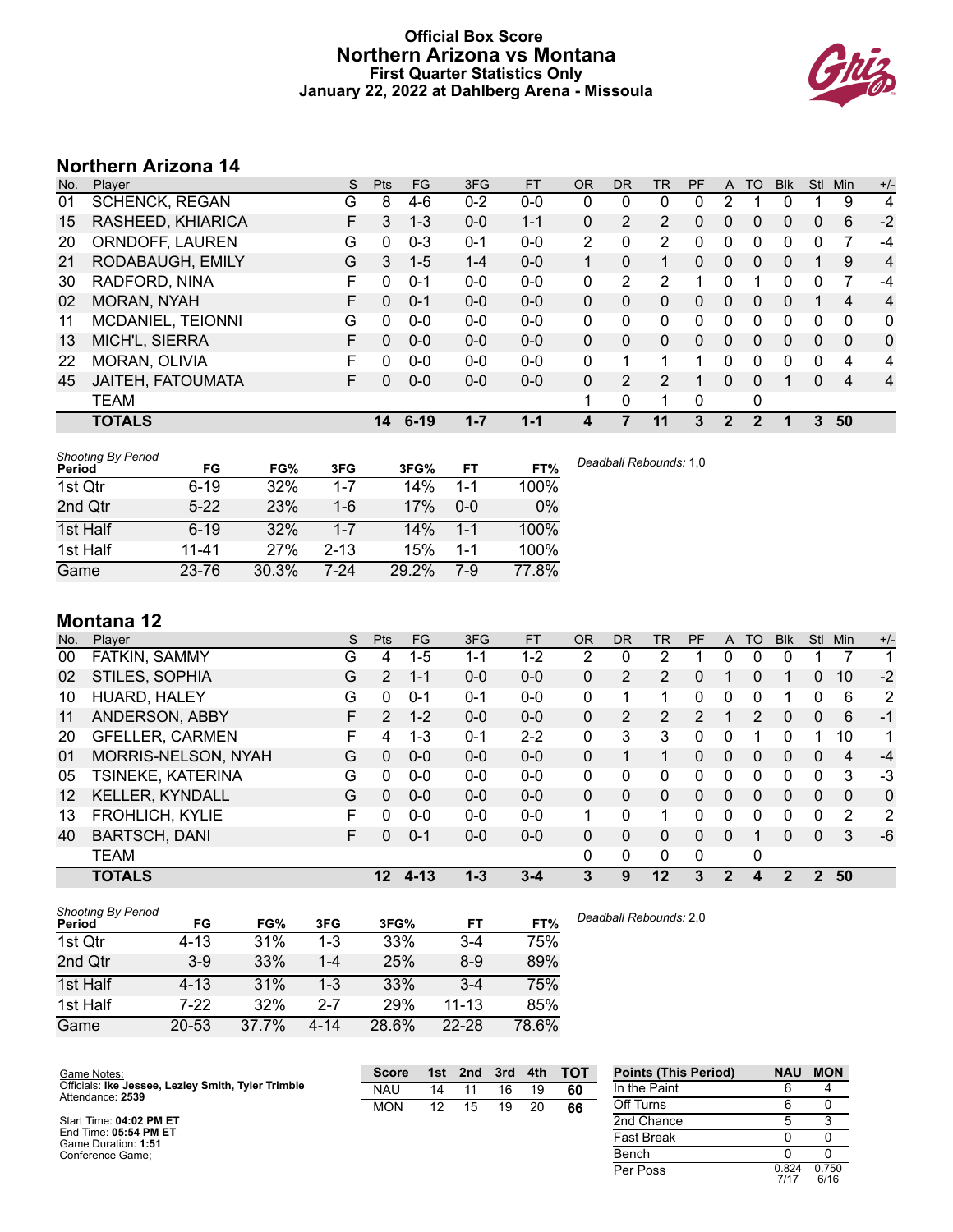#### **Official Play-By-Play Northern Arizona vs Montana First Quarter January 22, 2022 at Dahlberg Arena - Missoula**



#### **Period 1**

#### **Starters:**

Northern Arizona: 1 SCHENCK,REGAN (G); 15 RASHEED,KHIARICA (F); 20 ORNDOFF,LAUREN (G); 21 RODABAUGH,EMILY (G); 30 RADFORD,NINA (F);<br>Montana: 00 FATKIN,SAMMY (G); 2 STILES,SOPHIA (G); 10 HUARD,HALEY (G); 11 ANDERSON,ABBY (F

| Time           | <b>VISITORS: Northern Arizona</b>    | <b>Score</b> | <b>Margin</b>  | <b>HOME: Montana</b>                                              |
|----------------|--------------------------------------|--------------|----------------|-------------------------------------------------------------------|
| 09:50          | MISSED JUMPER by ORNDOFF, LAUREN     |              |                |                                                                   |
| 09:50          |                                      |              |                | BLOCK by HUARD, HALEY                                             |
| 09:44          | REBOUND (OFF) by ORNDOFF, LAUREN     |              |                |                                                                   |
| 09:40          | GOOD! LAYUP by SCHENCK, REGAN [PNT]  | $0 - 2$      | V <sub>2</sub> |                                                                   |
| 09:17          |                                      |              |                | MISSED JUMPER by FATKIN, SAMMY                                    |
| 09:14          | REBOUND (DEF) by RASHEED, KHIARICA   |              |                |                                                                   |
| 09:12          | TURNOVER (BADPASS) by SCHENCK, REGAN |              |                |                                                                   |
| 09:12          |                                      |              |                | STEAL by GFELLER, CARMEN                                          |
| 08:43<br>08:43 | STEAL by SCHENCK, REGAN              |              |                | TURNOVER (LOSTBALL) by GFELLER, CARMEN                            |
| 08:30          | MISSED 3PTR by RODABAUGH, EMILY      |              |                |                                                                   |
| 08:27          |                                      |              |                | REBOUND (DEF) by ANDERSON, ABBY                                   |
| 08:16          |                                      | $3-2$        | H <sub>1</sub> | GOOD! 3PTR by FATKIN, SAMMY                                       |
| 08:16          |                                      |              |                | ASSIST by ANDERSON, ABBY                                          |
| 07:54          | MISSED 3PTR by RODABAUGH, EMILY      |              |                |                                                                   |
| 07:51          |                                      |              |                | REBOUND (DEF) by HUARD, HALEY                                     |
| 07:44          |                                      |              |                | TURNOVER (BADPASS) by ANDERSON, ABBY                              |
| 07:44          | STEAL by RODABAUGH, EMILY            |              |                |                                                                   |
| 07:27          | GOOD! LAYUP by RASHEED, KHIARICA     | $3 - 4$      | V <sub>1</sub> |                                                                   |
| 07:27          | ASSIST by SCHENCK, REGAN             |              |                |                                                                   |
| 07:27          |                                      |              |                | FOUL (PERSONAL) by ANDERSON, ABBY                                 |
| 07:27          | GOOD! FT by RASHEED, KHIARICA        | $3-5$        | V <sub>2</sub> |                                                                   |
| 07:10          |                                      | $5-5$        | T              | GOOD! JUMPER by ANDERSON, ABBY                                    |
| 06:51          | MISSED 3PTR by SCHENCK, REGAN        |              |                |                                                                   |
| 06:48          | REBOUND (OFF) by RODABAUGH, EMILY    |              |                |                                                                   |
| 06:35<br>06:32 | MISSED JUMPER by RASHEED, KHIARICA   |              |                |                                                                   |
| 06:14          |                                      |              |                | REBOUND (DEF) by STILES, SOPHIA<br>MISSED LAYUP by ANDERSON, ABBY |
| 06:10          | REBOUND (DEF) by RASHEED, KHIARICA   |              |                |                                                                   |
| 06:02          | MISSED LAYUP by ORNDOFF, LAUREN      |              |                |                                                                   |
| 05:59          |                                      |              |                | REBOUND (DEF) by ANDERSON, ABBY                                   |
| 05:36          |                                      | $7 - 5$      | H <sub>2</sub> | GOOD! JUMPER by STILES, SOPHIA [PNT]                              |
| 05:15          | MISSED 3PTR by RODABAUGH, EMILY      |              |                |                                                                   |
| 05:12          |                                      |              |                | REBOUND (DEF) by GFELLER, CARMEN                                  |
| 05:08          |                                      |              |                | MISSED LAYUP by FATKIN, SAMMY                                     |
| 05:05          | REBOUND (DEF) by RADFORD, NINA       |              |                |                                                                   |
| 05:03          | TURNOVER (LOSTBALL) by RADFORD, NINA |              |                |                                                                   |
| 05:03          |                                      |              |                | STEAL by FATKIN, SAMMY                                            |
| 04:56          |                                      |              |                | MISSED 3PTR by HUARD, HALEY                                       |
| 04:53          | REBOUND (DEF) by RADFORD, NINA       |              |                |                                                                   |
| 04:38          | MISSED LAYUP by RASHEED, KHIARICA    |              |                |                                                                   |
| 04:35<br>04:14 |                                      |              |                | REBOUND (DEF) by STILES, SOPHIA                                   |
| 04:14          |                                      |              |                | SUB OUT: HUARD, HALEY                                             |
| 04:14          |                                      |              |                | SUB OUT: ANDERSON, ABBY                                           |
| 04:14          |                                      |              |                | SUB IN: MORRIS-NELSON, NYAH                                       |
| 04:14          |                                      |              |                | SUB IN: BARTSCH, DANI                                             |
| 04:14          | SUB OUT: RASHEED, KHIARICA           |              |                |                                                                   |
| 04:14          | SUB OUT: ORNDOFF, LAUREN             |              |                |                                                                   |
| 04:14          | SUB OUT: RADFORD, NINA               |              |                |                                                                   |
| 04:14          | SUB IN: MORAN, NYAH                  |              |                |                                                                   |
| 04:14          | SUB IN: MORAN, OLIVIA                |              |                |                                                                   |
| 04:14          | SUB IN: JAITEH, FATOUMATA            |              |                |                                                                   |
| 04:08          |                                      |              |                | MISSED JUMPER by GFELLER, CARMEN                                  |
| 04:05          | REBOUND (DEF) by JAITEH, FATOUMATA   |              |                |                                                                   |
| 03:53          | GOOD! JUMPER by SCHENCK, REGAN       | $7 - 7$      | T              |                                                                   |
| 03:39          |                                      |              |                | MISSED JUMPER by BARTSCH, DANI                                    |
| 03:35          |                                      |              |                | REBOUND (OFF) by FATKIN, SAMMY                                    |
| 03:33          |                                      |              |                | MISSED LAYUP by FATKIN, SAMMY                                     |
| 03:33          | FOUL (PERSONAL) by MORAN, OLIVIA     |              |                | REBOUND (OFF) by FATKIN, SAMMY                                    |
| 03:33<br>03:33 |                                      | $8 - 7$      | H <sub>1</sub> | GOOD! FT by FATKIN, SAMMY                                         |
| 03:33          |                                      |              |                | MISSED FT by FATKIN, SAMMY                                        |
| 03:33          | REBOUND (DEF) by JAITEH, FATOUMATA   |              |                |                                                                   |
| 03:09          | MISSED 3PTR by SCHENCK, REGAN        |              |                |                                                                   |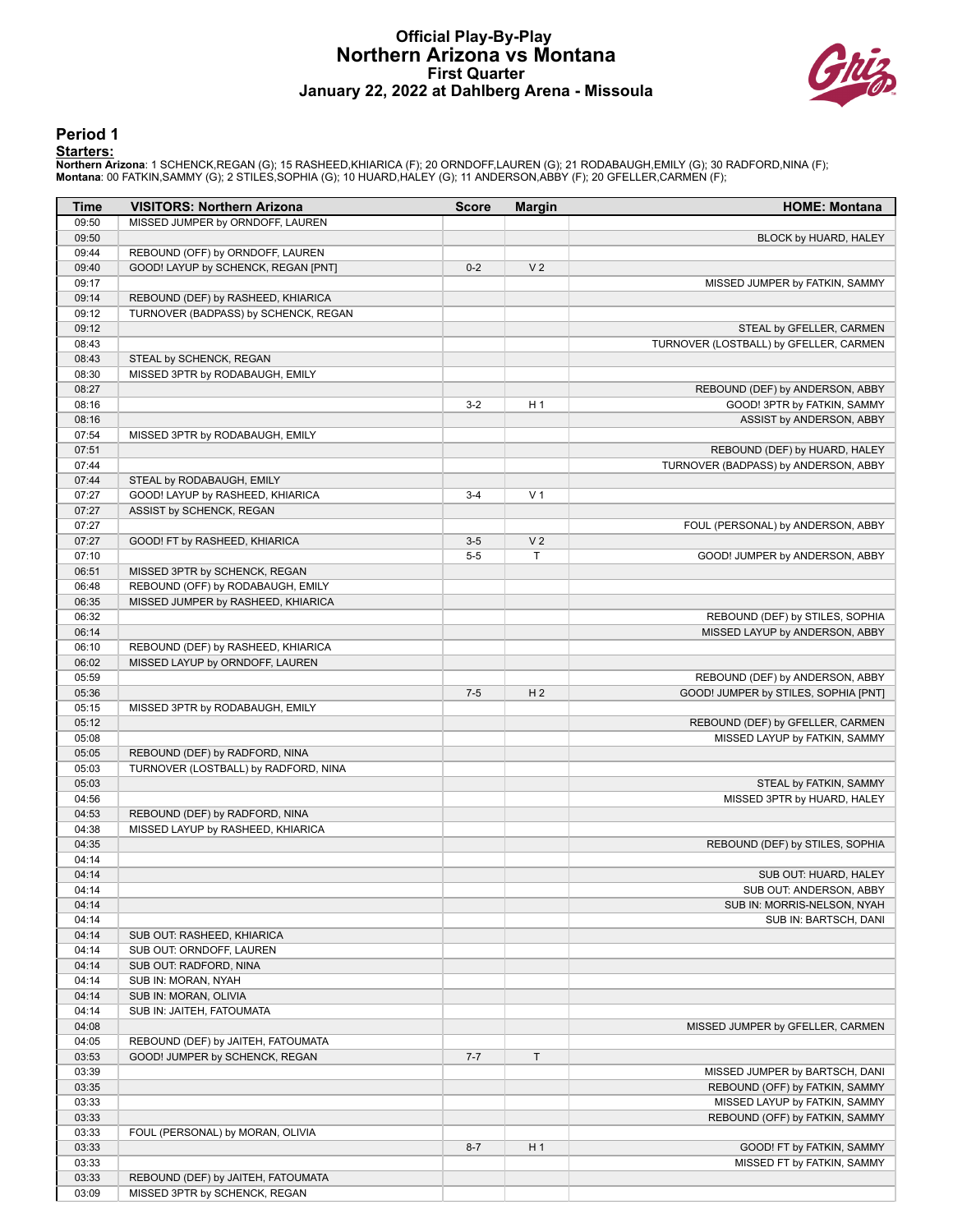| <b>Time</b> | <b>VISITORS: Northern Arizona</b>    | <b>Score</b> | <b>Margin</b>  | <b>HOME: Montana</b>                   |
|-------------|--------------------------------------|--------------|----------------|----------------------------------------|
| 03:06       |                                      |              |                | REBOUND (DEF) by GFELLER, CARMEN       |
| 02:45       |                                      |              |                | MISSED LAYUP by FATKIN, SAMMY          |
| 02:42       | REBOUND (DEF) by MORAN, OLIVIA       |              |                |                                        |
| 02:42       |                                      |              |                | FOUL (PERSONAL) by FATKIN, SAMMY       |
| 02:42       |                                      |              |                | SUB OUT: FATKIN, SAMMY                 |
| 02:42       |                                      |              |                | SUB IN: TSINEKE, KATERINA              |
| 02:24       | GOOD! LAYUP by SCHENCK, REGAN [PNT]  | $8-9$        | V <sub>1</sub> |                                        |
| 02:06       |                                      |              |                | TURNOVER (LOSTBALL) by BARTSCH, DANI   |
| 02:06       | STEAL by MORAN, NYAH                 |              |                |                                        |
| 02:00       | MISSED JUMPER by RODABAUGH, EMILY    |              |                |                                        |
| 02:00       |                                      |              |                | BLOCK by STILES, SOPHIA                |
| 02:00       | REBOUND (OFF) by TEAM                |              |                |                                        |
| 02:00       |                                      |              |                | SUB OUT: GFELLER, CARMEN               |
| 02:00       |                                      |              |                | SUB IN: ANDERSON, ABBY                 |
| 01:42       | GOOD! 3PTR by RODABAUGH, EMILY       | $8 - 12$     | V <sub>4</sub> |                                        |
| 01:42       | ASSIST by SCHENCK, REGAN             |              |                |                                        |
| 01:31       |                                      |              |                | FOUL (OFF) by ANDERSON, ABBY           |
| 01:31       |                                      |              |                | TURNOVER (OFFENSIVE) by ANDERSON, ABBY |
| 01:31       |                                      |              |                | SUB OUT: ANDERSON, ABBY                |
| 01:31       |                                      |              |                | SUB OUT: BARTSCH, DANI                 |
| 01:31       |                                      |              |                | SUB IN: FROHLICH, KYLIE                |
| 01:31       |                                      |              |                | SUB IN: GFELLER, CARMEN                |
| 01:31       | SUB OUT: SCHENCK, REGAN              |              |                |                                        |
| 01:31       | SUB OUT: RODABAUGH, EMILY            |              |                |                                        |
| 01:31       | SUB IN: ORNDOFF, LAUREN              |              |                |                                        |
| 01:31       | SUB IN: RADFORD, NINA                |              |                |                                        |
| 01:14       | MISSED JUMPER by MORAN, NYAH         |              |                |                                        |
| 01:11       |                                      |              |                | REBOUND (DEF) by GFELLER, CARMEN       |
| 01:05       | FOUL (PERSONAL) by RADFORD, NINA     |              |                |                                        |
| 01:02       |                                      | $10 - 12$    | V <sub>2</sub> | GOOD! JUMPER by GFELLER, CARMEN        |
| 01:02       |                                      |              |                | ASSIST by STILES, SOPHIA               |
| 00:42       | MISSED JUMPER by RADFORD, NINA       |              |                |                                        |
| 00:39       | REBOUND (OFF) by ORNDOFF, LAUREN     |              |                |                                        |
| 00:30       | MISSED 3PTR by ORNDOFF, LAUREN       |              |                |                                        |
| 00:25       |                                      |              |                | REBOUND (DEF) by MORRIS-NELSON, NYAH   |
| 00:22       |                                      |              |                | MISSED 3PTR by GFELLER, CARMEN         |
| 00:22       | BLOCK by JAITEH, FATOUMATA           |              |                |                                        |
| 00:17       |                                      |              |                | REBOUND (OFF) by FROHLICH, KYLIE       |
| 00:10       | FOUL (PERSONAL) by JAITEH, FATOUMATA |              |                |                                        |
| 00:10       | SUB OUT: MORAN, NYAH                 |              |                |                                        |
| 00:10       | SUB OUT: MORAN, OLIVIA               |              |                |                                        |
| 00:10       | SUB OUT: JAITEH, FATOUMATA           |              |                |                                        |
| 00:10       | SUB IN: SCHENCK, REGAN               |              |                |                                        |
| 00:10       | SUB IN: RASHEED, KHIARICA            |              |                |                                        |
| 00:10       | SUB IN: RODABAUGH, EMILY             |              |                |                                        |
| 00:10       |                                      | $11 - 12$    | V <sub>1</sub> | GOOD! FT by GFELLER, CARMEN            |
| 00:10       |                                      | $12 - 12$    | T.             | GOOD! FT by GFELLER, CARMEN            |
| 00:02       | GOOD! JUMPER by SCHENCK, REGAN       | $12 - 14$    | V <sub>2</sub> |                                        |

## **Northern Arizona 14, Montana 12**

| <b>Points (This Period)</b> | <b>NAU</b>    | <b>MON</b>    |
|-----------------------------|---------------|---------------|
| In the Paint                |               |               |
| Off Turns                   |               |               |
| 2nd Chance                  |               |               |
| Fast Break                  |               |               |
| Bench                       |               |               |
| Per Poss                    | 0.824<br>7/17 | 0.750<br>6/16 |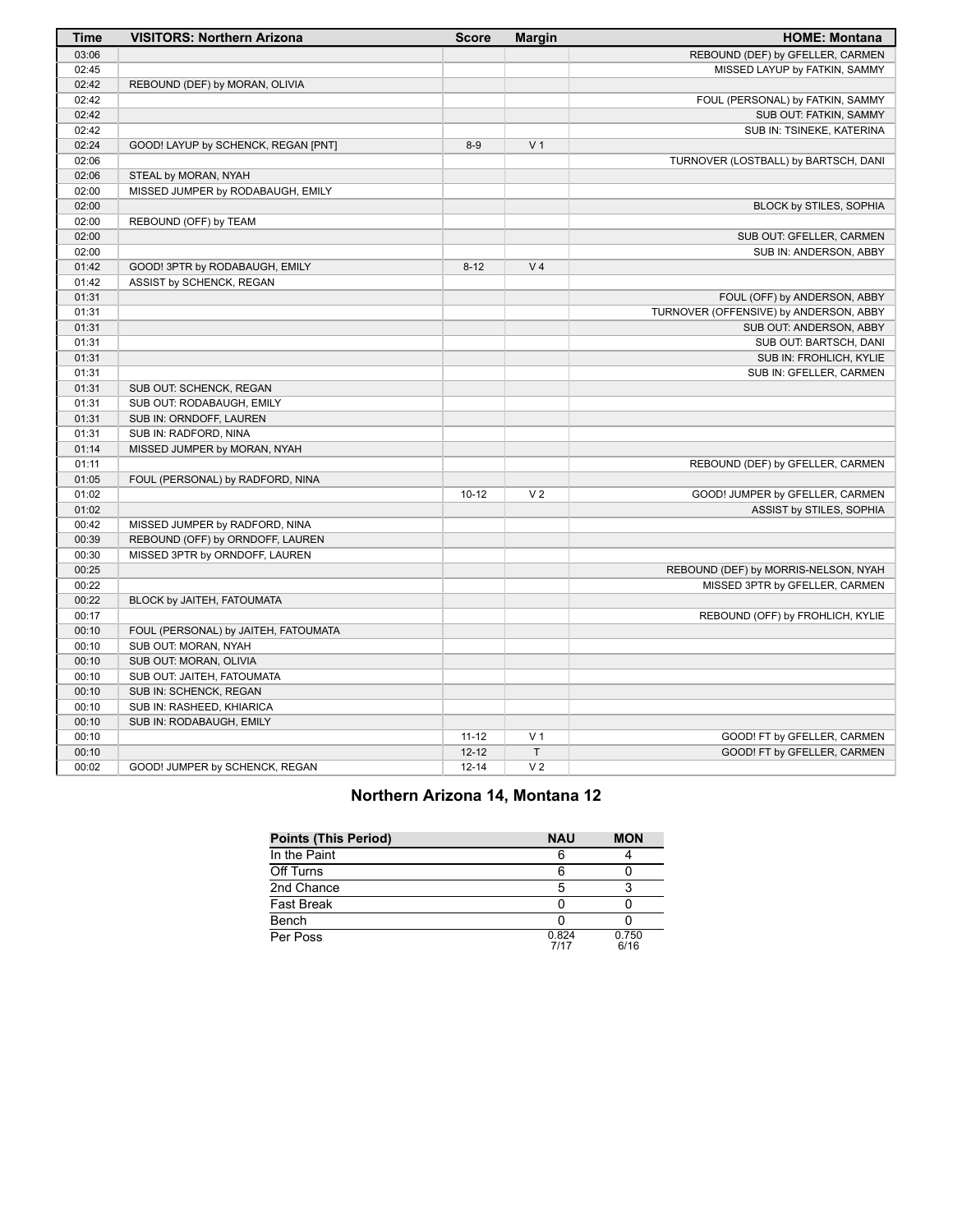## **Official Box Score Northern Arizona vs Montana Second Quarter Statistics Only January 22, 2022 at Dahlberg Arena - Missoula**



# **Northern Arizona 11**

| No. | Plaver                | S | <b>Pts</b> | <b>FG</b> | 3FG     | <b>FT</b> | <b>OR</b>      | <b>DR</b> | TR          | <b>PF</b> | A            | TO | <b>Blk</b> | Stl      | Min | $+/-$ |
|-----|-----------------------|---|------------|-----------|---------|-----------|----------------|-----------|-------------|-----------|--------------|----|------------|----------|-----|-------|
| 01  | <b>SCHENCK, REGAN</b> | G | 0          | $0 - 2$   | $0-0$   | $0 - 0$   |                | 2         | 3           |           |              |    | 0          | 0        | 10  | $-4$  |
| 15  | RASHEED, KHIARICA     | F |            | $3-6$     | $1 - 1$ | $0 - 0$   | $\overline{2}$ |           | 3           |           | 0            | 0  | 0          | 0        | 8   | $-3$  |
| 20  | ORNDOFF, LAUREN       | G | 0          | $0 - 3$   | $0 - 1$ | $0 - 0$   | 0              | 0         | 0           |           | 0            | 0  | 0          | 0        | 3   | -3    |
| 21  | RODABAUGH, EMILY      | G | 0          | $0 - 3$   | $0 - 1$ | $0 - 0$   | 0              |           |             |           | 0            | 0  | 0          |          | 7   | $-4$  |
| 30  | RADFORD, NINA         | F | 0          | $0 - 1$   | $0 - 1$ | $0 - 0$   | 0              | 0         | 0           |           | 0            | 0  | 0          | $\Omega$ | 4   | $-2$  |
| 02  | <b>MORAN, NYAH</b>    | F | 4          | $2-6$     | $0 - 2$ | $0 - 0$   |                | 0         |             | 0         |              | 0  | 0          |          | 9   | $-3$  |
| 11  | MCDANIEL, TEIONNI     | G | $\Omega$   | $0 - 0$   | $0 - 0$ | $0 - 0$   | 0              | $\Omega$  | 0           | 0         | $\Omega$     | 0  | 0          | 0        | 2   | -1    |
| 13  | MICH'L, SIERRA        | F | 0          | $0 - 0$   | $0 - 0$ | $0 - 0$   | $\Omega$       | 0         | 0           | $\Omega$  | $\Omega$     | 0  | 0          | 0        | 0   | 0     |
| 22  | MORAN, OLIVIA         | F | 0          | $0 - 0$   | $0 - 0$ | $0 - 0$   | 0              | 0         | 0           |           | 0            | 0  | O          | 0        | 3   | 0     |
| 45  | JAITEH, FATOUMATA     | F | 0          | $0 - 1$   | $0 - 0$ | $0 - 0$   | $\Omega$       |           | $\mathbf 1$ | $\Omega$  | 0            |    |            | $\Omega$ | 3   | 0     |
|     | <b>TEAM</b>           |   |            |           |         |           | 2              | 1         | 3           | 0         |              | 0  |            |          |     |       |
|     | <b>TOTALS</b>         |   | 11         | $5 - 22$  | $1 - 6$ | $0 - 0$   | 6              | 6         | 12          | 6         | $\mathbf{2}$ | 3  |            |          | 50  |       |

| <b>Shooting By Period</b><br>Period | FG        | FG%   | 3FG      | 3FG%  | FT      | FT%   | Deadball Rebounds: 1,0 |
|-------------------------------------|-----------|-------|----------|-------|---------|-------|------------------------|
| 3rd Qtr                             | $5 - 18$  | 28%   | 1-3      | 33%   | $5-6$   | 83%   |                        |
| 4th Qtr                             | $7 - 17$  | 41%   | $4 - 8$  | 50%   | $1-2$   | 50%   |                        |
| 2nd Half                            | $5-22$    | 23%   | 1-6      | 17%   | $0 - 0$ | 0%    |                        |
| 2nd Half                            | $12 - 35$ | 34%   | $5 - 11$ | 45%   | $6 - 8$ | 75%   |                        |
| Game                                | 23-76     | 30.3% | 7-24     | 29.2% | 7-9     | 77.8% |                        |

# **Montana 15**

| No.               | Plaver                 | S  | Pts      | <b>FG</b> | 3FG     | <b>FT</b> | <b>OR</b> | <b>DR</b> | TR          | PF | A            | TO       | <b>Blk</b>   | Stl          | Min            | $+/-$          |
|-------------------|------------------------|----|----------|-----------|---------|-----------|-----------|-----------|-------------|----|--------------|----------|--------------|--------------|----------------|----------------|
| 00                | FATKIN, SAMMY          | G  | 0        | $0-0$     | $0 - 0$ | $0-0$     | 0         | 0         | 0           |    | 0            |          | 0            | 0            | 3              | 1              |
| 02                | STILES, SOPHIA         | G  | $\Omega$ | $0 - 2$   | $0 - 1$ | $0 - 0$   | 0         |           | 1           | 0  | 0            | 0        | 0            | $\mathbf{0}$ | 8              | 6              |
| 10                | HUARD, HALEY           | G  | 8        | $3 - 4$   | $1 - 2$ | $1 - 1$   | 0         | 1         | 1.          | 0  | 0            |          |              | 0            | 6              | 8              |
| 11                | ANDERSON, ABBY         | F. | 0        | $0 - 0$   | $0 - 0$ | $0 - 0$   | 0         | 0         | 0           | 0  | $\Omega$     | 0        | 0            | $\Omega$     | 0              | $\mathbf{0}$   |
| 20                | <b>GFELLER, CARMEN</b> | F  | 4        | $0 - 2$   | $0 - 0$ | $4 - 4$   | 0         | 6         | 6           | 0  | 0            | 0        | 0            | 0            | 10             | 4              |
| 01                | MORRIS-NELSON, NYAH    | G  | 2        | $0 - 0$   | $0 - 0$ | $2 - 2$   | 0         | 1         | $\mathbf 1$ | 0  | $\mathbf{0}$ | $\Omega$ | 0            | $\Omega$     | 4              | $-2$           |
| 05                | TSINEKE, KATERINA      | G  | 0        | $0 - 0$   | $0 - 0$ | $0-0$     | $\Omega$  | 0         | 0           | 0  | 0            |          |              |              | 4              | $-4$           |
| $12 \overline{ }$ | <b>KELLER, KYNDALL</b> | G  | $\Omega$ | $0 - 1$   | $0 - 1$ | $0 - 0$   | 0         | 0         | 0           | 0  | $\Omega$     | $\Omega$ | 0            | $\Omega$     | $\overline{4}$ | 3              |
| 13                | <b>FROHLICH, KYLIE</b> | F  |          | $0 - 0$   | $0 - 0$ | $1 - 2$   | 0         | 4         | 1           |    |              | 2        | 0            | 0            | 8              | $\overline{2}$ |
| 40                | <b>BARTSCH, DANI</b>   | F  | 0        | $0 - 0$   | $0 - 0$ | $0 - 0$   | $\Omega$  |           | 1           |    | 0            | $\Omega$ | 0            |              | 2              | 2              |
|                   | <b>TEAM</b>            |    |          |           |         |           | $\Omega$  | 0         | 0           | 0  |              | 0        |              |              |                |                |
|                   | <b>TOTALS</b>          |    | 15       | $3-9$     | $1 - 4$ | $8 - 9$   | 0         | 11        | 11          | 3  |              | 5        | $\mathbf{c}$ | 2            | 50             |                |

| <b>Shooting By Period</b><br>Period | FG        | FG%   | 3FG     | 3FG%  | FT        | FT%   | Dea |
|-------------------------------------|-----------|-------|---------|-------|-----------|-------|-----|
| 3rd Qtr                             | $8 - 15$  | 53%   | $2-6$   | 33%   | $1 - 2$   | 50%   |     |
| 4th Qtr                             | $5 - 16$  | 31%   | $0 - 1$ | 00%   | $10 - 13$ | 77%   |     |
| 2nd Half                            | $3-9$     | 33%   | 1-4     | 25%   | $8-9$     | 89%   |     |
| 2nd Half                            | $13 - 31$ | 42%   | $2 - 7$ | 29%   | $11 - 15$ | 73%   |     |
| Game                                | $20 - 53$ | 37.7% | 4-14    | 28.6% | $22 - 28$ | 78.6% |     |

*Deadball Rebounds:* 2,0

| Game Notes:                                                            | <b>Score</b> | 1st. | 2nd | 3rd | 4th | <b>TOT</b> | <b>Points (This Period)</b> | <b>NAU</b>    | <b>MON</b>    |
|------------------------------------------------------------------------|--------------|------|-----|-----|-----|------------|-----------------------------|---------------|---------------|
| Officials: Ike Jessee, Lezley Smith, Tyler Trimble<br>Attendance: 2539 | NAU          | 14   |     | 16  | 19  | 60         | In the Paint                |               |               |
|                                                                        | <b>MON</b>   | 12   | 15  | 19  | 20  | 66         | Off Turns                   |               |               |
| Start Time: 04:02 PM ET                                                |              |      |     |     |     |            | 2nd Chance                  |               |               |
| End Time: 05:54 PM ET<br>Game Duration: 1:51                           |              |      |     |     |     |            | <b>Fast Break</b>           |               |               |
| Conference Game;                                                       |              |      |     |     |     |            | Bench                       |               |               |
|                                                                        |              |      |     |     |     |            | Per Poss                    | 0.579<br>5/19 | 0.833<br>7/18 |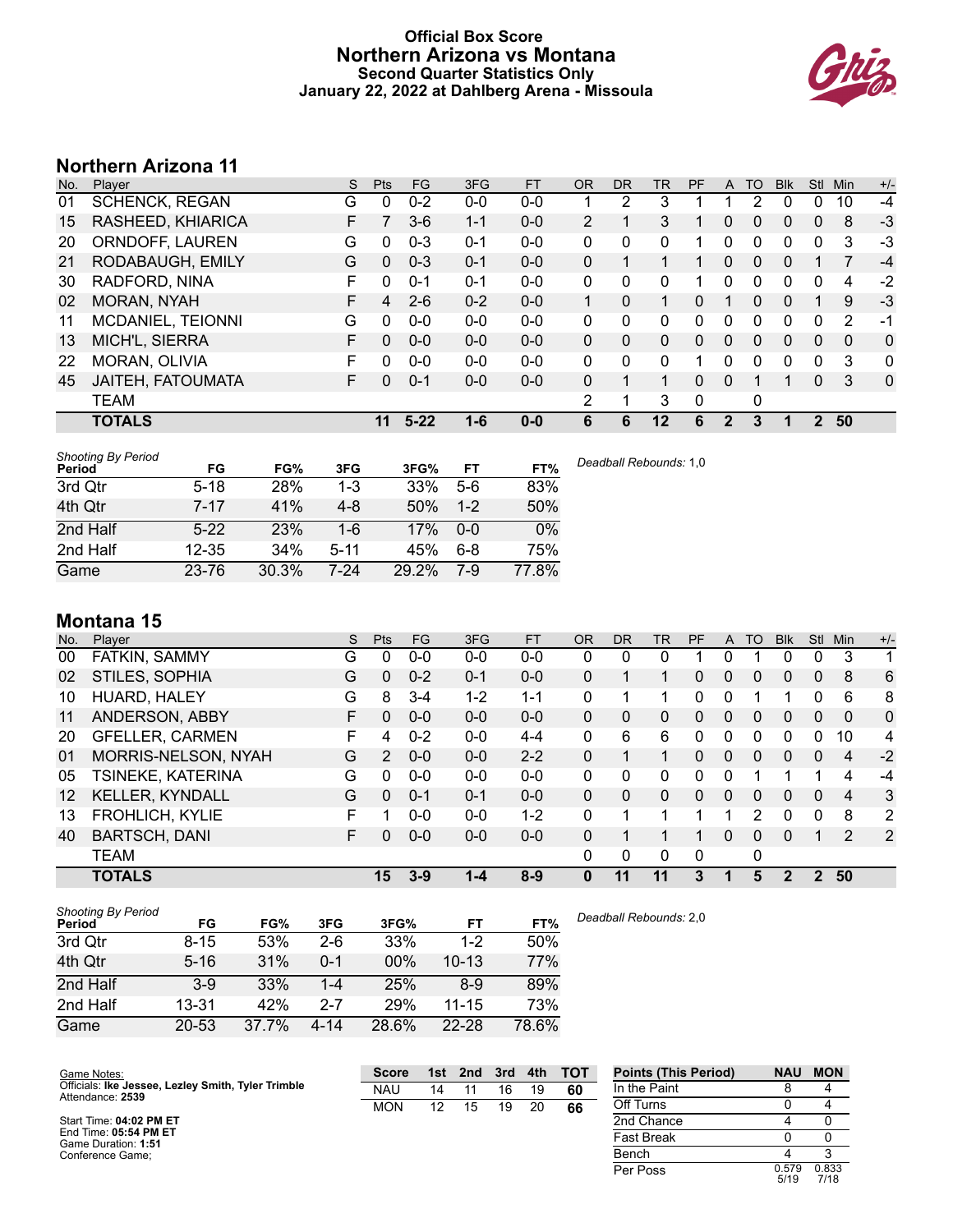#### **Official Play-By-Play Northern Arizona vs Montana Second Quarter January 22, 2022 at Dahlberg Arena - Missoula**



#### **Period 2**

#### **Starters:**

Northern Arizona: 1 SCHENCK,REGAN (G); 15 RASHEED,KHIARICA (F); 20 ORNDOFF,LAUREN (G); 21 RODABAUGH,EMILY (G); 30 RADFORD,NINA (F);<br>Montana: 00 FATKIN,SAMMY (G); 2 STILES,SOPHIA (G); 10 HUARD,HALEY (G); 11 ANDERSON,ABBY (F

| Time           | <b>VISITORS: Northern Arizona</b>     | <b>Score</b> | <b>Margin</b>  | <b>HOME: Montana</b>                              |
|----------------|---------------------------------------|--------------|----------------|---------------------------------------------------|
| 09:49          | MISSED LAYUP by RASHEED, KHIARICA     |              |                |                                                   |
| 09:39          |                                       |              |                | REBOUND (DEF) by STILES, SOPHIA                   |
| 09:34          |                                       |              |                | MISSED 3PTR by STILES, SOPHIA                     |
| 09:29          | REBOUND (DEF) by TEAM                 |              |                |                                                   |
| 09:28          | SUB OUT: ORNDOFF, LAUREN              |              |                |                                                   |
| 09:28          | SUB IN: MORAN, NYAH                   |              |                |                                                   |
| 09:10          | GOOD! LAYUP by RASHEED, KHIARICA      | $12 - 16$    | V <sub>4</sub> |                                                   |
| 09:10          | ASSIST by MORAN, NYAH                 |              |                |                                                   |
| 08:44          |                                       |              |                | MISSED JUMPER by GFELLER, CARMEN                  |
| 08:41          | REBOUND (DEF) by RODABAUGH, EMILY     |              |                |                                                   |
| 08:35          | TURNOVER (LOSTBALL) by SCHENCK, REGAN |              |                |                                                   |
| 08:35          |                                       |              |                | STEAL by TSINEKE, KATERINA                        |
| 08:09          | FOUL (PERSONAL) by RADFORD, NINA      |              |                |                                                   |
| 08:09          |                                       |              |                | SUB OUT: STILES, SOPHIA                           |
| 08:09          |                                       |              |                | SUB IN: FATKIN, SAMMY                             |
| 08:09          |                                       |              |                | MISSED FT by FROHLICH, KYLIE                      |
| 08:09          |                                       |              |                | REBOUND (OFF) by TEAM                             |
| 08:09          |                                       | $13 - 16$    | $V_3$          | GOOD! FT by FROHLICH, KYLIE                       |
| 08:09          | SUB OUT: RADFORD, NINA                |              |                |                                                   |
| 08:09          | SUB IN: MORAN, OLIVIA                 |              |                |                                                   |
| 07:54          | MISSED JUMPER by RODABAUGH, EMILY     |              |                |                                                   |
| 07:50          | REBOUND (OFF) by SCHENCK, REGAN       |              |                |                                                   |
| 07:47          | MISSED LAYUP by MORAN, NYAH           |              |                |                                                   |
| 07:41          | REBOUND (OFF) by RASHEED, KHIARICA    |              |                |                                                   |
| 07:39          | GOOD! LAYUP by RASHEED, KHIARICA      | $13 - 18$    | V <sub>5</sub> |                                                   |
| 07:25          |                                       |              |                | TURNOVER (LOSTBALL) by FROHLICH, KYLIE            |
| 07:25          | STEAL by MORAN, NYAH                  |              |                |                                                   |
| 07:18          | MISSED LAYUP by RODABAUGH, EMILY      |              |                |                                                   |
| 07:18          |                                       |              |                | BLOCK by TSINEKE, KATERINA                        |
| 07:13<br>07:13 | REBOUND (OFF) by TEAM                 |              |                |                                                   |
| 07:13          |                                       |              |                | SUB OUT: FROHLICH, KYLIE<br>SUB IN: BARTSCH, DANI |
| 07:09          | MISSED LAYUP by SCHENCK, REGAN        |              |                |                                                   |
| 07:06          |                                       |              |                | REBOUND (DEF) by GFELLER, CARMEN                  |
| 06:48          | FOUL (PERSONAL) by RODABAUGH, EMILY   |              |                |                                                   |
| 06:48          |                                       | $14 - 18$    | V <sub>4</sub> | GOOD! FT by GFELLER, CARMEN                       |
| 06:48          |                                       | $15 - 18$    | V <sub>3</sub> | GOOD! FT by GFELLER, CARMEN                       |
| 06:48          | SUB OUT: RODABAUGH, EMILY             |              |                |                                                   |
| 06:48          | SUB IN: JAITEH, FATOUMATA             |              |                |                                                   |
| 06:39          | GOOD! 3PTR by RASHEED, KHIARICA       | $15 - 21$    | $V_6$          |                                                   |
| 06:39          | ASSIST by SCHENCK, REGAN              |              |                |                                                   |
| 06:25          |                                       |              |                | TURNOVER (BADPASS) by TSINEKE, KATERINA           |
| 06:25          |                                       |              |                | SUB OUT: MORRIS-NELSON, NYAH                      |
| 06:25          |                                       |              |                | SUB OUT: TSINEKE, KATERINA                        |
| 06:25          |                                       |              |                | SUB IN: STILES, SOPHIA                            |
| 06:25          |                                       |              |                | SUB IN: HUARD, HALEY                              |
| 06:13          |                                       |              |                | FOUL (PERSONAL) by BARTSCH, DANI                  |
| 06:09          | MISSED JUMPER by RASHEED, KHIARICA    |              |                |                                                   |
| 06:06          |                                       |              |                | REBOUND (DEF) by BARTSCH, DANI                    |
| 05:50          |                                       |              |                | MISSED JUMPER by GFELLER, CARMEN                  |
| 05:47          | REBOUND (DEF) by RASHEED, KHIARICA    |              |                |                                                   |
| 05:37          | TURNOVER (BADPASS) by SCHENCK, REGAN  |              |                |                                                   |
| 05:37          |                                       |              |                | STEAL by BARTSCH, DANI                            |
| 05:17          |                                       | $17 - 21$    | V <sub>4</sub> | GOOD! LAYUP by HUARD, HALEY [PNT]                 |
| 05:17          | FOUL (PERSONAL) by MORAN, OLIVIA      |              |                |                                                   |
| 05:17          | SUB OUT: MORAN, NYAH                  |              |                |                                                   |
| 05:17          | SUB OUT: RASHEED, KHIARICA            |              |                |                                                   |
| 05:17          | SUB IN: ORNDOFF, LAUREN               |              |                |                                                   |
| 05:17          | SUB IN: RADFORD, NINA                 |              |                |                                                   |
| 05:17          |                                       | $18-21$      | $V_3$          | GOOD! FT by HUARD, HALEY                          |
| 05:04          | MISSED LAYUP by ORNDOFF, LAUREN       |              |                |                                                   |
| 05:01          |                                       |              |                | REBOUND (DEF) by GFELLER, CARMEN                  |
| 04:47          |                                       |              |                | FOUL (OFF) by FATKIN, SAMMY                       |
| 04:47          |                                       |              |                | TURNOVER (OFFENSIVE) by FATKIN, SAMMY             |
| 04:47          |                                       |              |                | SUB OUT: FATKIN, SAMMY                            |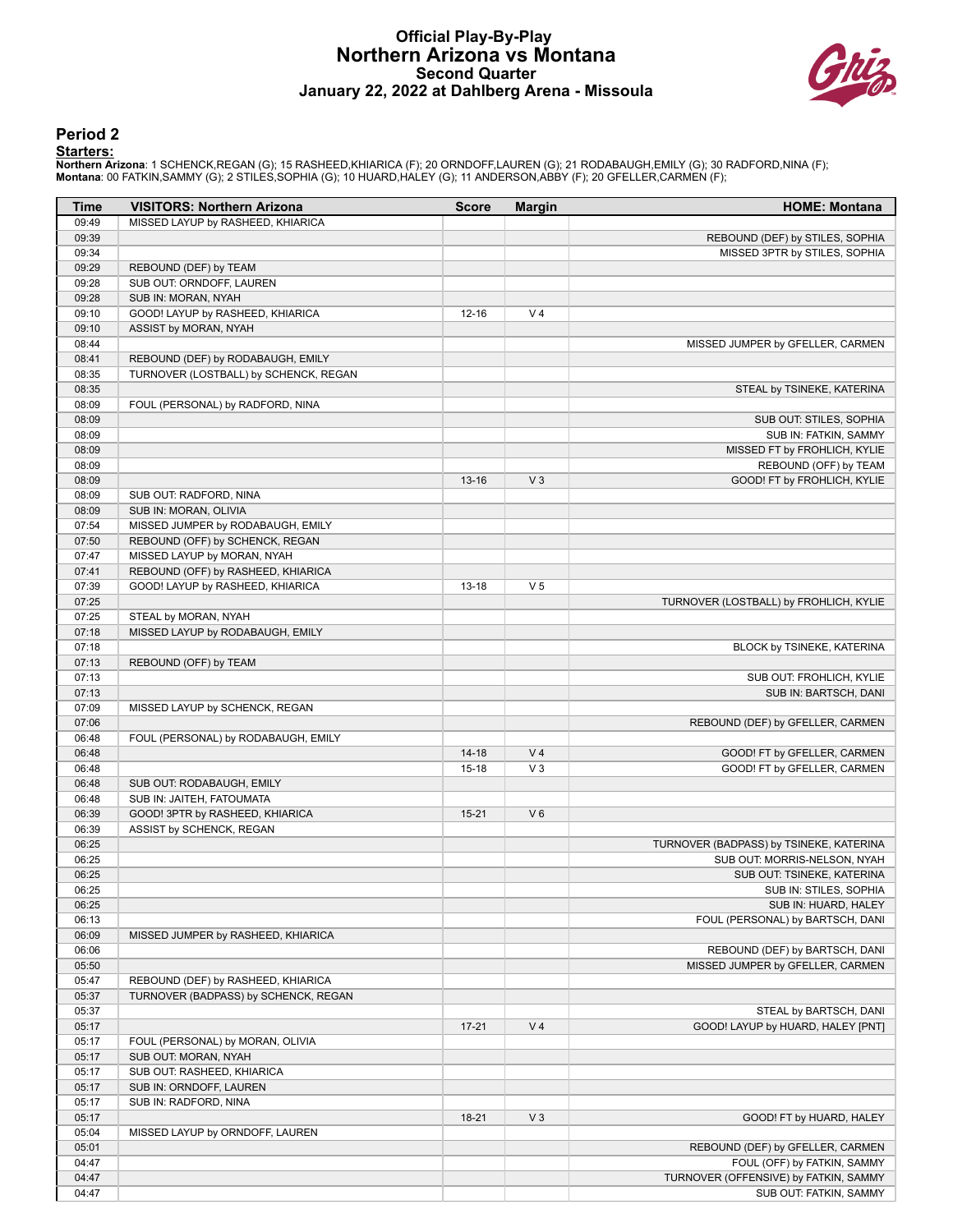| Time           | <b>VISITORS: Northern Arizona</b>                   | <b>Score</b> | <b>Margin</b>  | <b>HOME: Montana</b>                                              |
|----------------|-----------------------------------------------------|--------------|----------------|-------------------------------------------------------------------|
| 04:47          |                                                     |              |                | SUB OUT: BARTSCH, DANI                                            |
| 04:47          |                                                     |              |                | SUB IN: KELLER, KYNDALL                                           |
| 04:47          |                                                     |              |                | SUB IN: FROHLICH, KYLIE                                           |
| 04:47          | SUB OUT: MORAN, OLIVIA                              |              |                |                                                                   |
| 04:47          | SUB IN: MORAN, NYAH                                 |              |                |                                                                   |
| 04:29          | MISSED 3PTR by MORAN, NYAH                          |              |                |                                                                   |
| 04:26          |                                                     |              |                | REBOUND (DEF) by GFELLER, CARMEN                                  |
| 04:18          |                                                     |              |                | MISSED LAYUP by STILES, SOPHIA                                    |
| 04:18          | BLOCK by JAITEH, FATOUMATA                          |              |                |                                                                   |
| 04:13          | REBOUND (DEF) by JAITEH, FATOUMATA                  |              |                |                                                                   |
| 04:07          | TURNOVER (BADPASS) by JAITEH, FATOUMATA             |              |                |                                                                   |
| 03:51          |                                                     |              |                | MISSED 3PTR by HUARD, HALEY                                       |
| 03:48          | REBOUND (DEF) by SCHENCK, REGAN                     |              |                |                                                                   |
| 03:45          | MISSED LAYUP by ORNDOFF, LAUREN                     |              |                |                                                                   |
| 03:45          |                                                     |              |                | BLOCK by HUARD, HALEY                                             |
| 03:43          | REBOUND (OFF) by TEAM                               |              |                |                                                                   |
| 03:36          | MISSED LAYUP by JAITEH, FATOUMATA                   |              |                |                                                                   |
| 03:33          |                                                     |              |                | REBOUND (DEF) by HUARD, HALEY                                     |
| 03:33          | FOUL (PERSONAL) by ORNDOFF, LAUREN                  |              |                |                                                                   |
| 03:33          | SUB OUT: RADFORD, NINA                              |              |                |                                                                   |
| 03:33          | SUB OUT: JAITEH, FATOUMATA                          |              |                |                                                                   |
| 03:33          | SUB IN: RASHEED, KHIARICA                           |              |                |                                                                   |
| 03:33          | SUB IN: RODABAUGH, EMILY                            |              |                |                                                                   |
| 03:22          |                                                     | $20 - 21$    | V <sub>1</sub> | GOOD! LAYUP by HUARD, HALEY [PNT]                                 |
| 03:09          | MISSED 3PTR by ORNDOFF, LAUREN                      |              |                |                                                                   |
| 03:05          |                                                     |              |                | REBOUND (DEF) by GFELLER, CARMEN                                  |
| 02:53          | FOUL (PERSONAL) by SCHENCK, REGAN                   |              |                |                                                                   |
| 02:53          | SUB OUT: ORNDOFF, LAUREN                            |              |                |                                                                   |
| 02:53          | SUB IN: MCDANIEL, TEIONNI                           |              |                |                                                                   |
| 02:53          |                                                     | $21 - 21$    | $\mathsf T$    | GOOD! FT by GFELLER, CARMEN                                       |
| 02:53          |                                                     | $22 - 21$    | H <sub>1</sub> | GOOD! FT by GFELLER, CARMEN                                       |
| 02:40          | MISSED LAYUP by MORAN, NYAH                         |              |                |                                                                   |
| 02:34          | REBOUND (OFF) by MORAN, NYAH                        |              |                |                                                                   |
| 02:32          | GOOD! JUMPER by MORAN, NYAH [PNT]                   | 22-23        | V <sub>1</sub> |                                                                   |
| 02:12          |                                                     | $25 - 23$    | H <sub>2</sub> | GOOD! 3PTR by HUARD, HALEY                                        |
| 02:12          |                                                     |              |                | <b>ASSIST by FROHLICH, KYLIE</b>                                  |
| 01:52          | GOOD! LAYUP by MORAN, NYAH [PNT]                    | $25 - 25$    | T              |                                                                   |
| 01:44          |                                                     |              |                | TURNOVER (BADPASS) by HUARD, HALEY                                |
| 01:44          | STEAL by RODABAUGH, EMILY                           |              |                |                                                                   |
| 01:34          | MISSED 3PTR by MORAN, NYAH                          |              |                |                                                                   |
| 01:29          |                                                     |              |                | REBOUND (DEF) by GFELLER, CARMEN                                  |
| 01:15          |                                                     |              |                | MISSED 3PTR by KELLER, KYNDALL                                    |
| 01:12<br>01:02 | REBOUND (DEF) by SCHENCK, REGAN                     |              |                |                                                                   |
| 00:53          | MISSED JUMPER by SCHENCK, REGAN                     |              |                |                                                                   |
|                |                                                     |              |                | REBOUND (DEF) by FROHLICH, KYLIE<br>FOUL (OFF) by FROHLICH, KYLIE |
| 00:33<br>00:33 |                                                     |              |                | TURNOVER (OFFENSIVE) by FROHLICH, KYLIE                           |
|                |                                                     |              |                | SUB OUT: KELLER, KYNDALL                                          |
| 00:33<br>00:33 |                                                     |              |                |                                                                   |
|                |                                                     |              |                | SUB IN: MORRIS-NELSON, NYAH                                       |
| 00:33<br>00:33 | SUB OUT: MCDANIEL, TEIONNI<br>SUB IN: RADFORD, NINA |              |                |                                                                   |
| 00:18          | MISSED 3PTR by RODABAUGH, EMILY                     |              |                |                                                                   |
| 00:16          |                                                     |              |                | REBOUND (DEF) by MORRIS-NELSON, NYAH                              |
| 00:16          | FOUL (PERSONAL) by RASHEED, KHIARICA                |              |                |                                                                   |
| 00:16          |                                                     |              | H <sub>1</sub> |                                                                   |
|                |                                                     | $26 - 25$    | H <sub>2</sub> | GOOD! FT by MORRIS-NELSON, NYAH                                   |
| 00:16<br>00:05 | MISSED 3PTR by RADFORD, NINA                        | 27-25        |                | GOOD! FT by MORRIS-NELSON, NYAH                                   |
| 00:03          | REBOUND (OFF) by RASHEED, KHIARICA                  |              |                |                                                                   |
| 00:02          | MISSED LAYUP by RASHEED, KHIARICA                   |              |                |                                                                   |
| 00:02          |                                                     |              |                | REBOUND (DEF) by GFELLER, CARMEN                                  |
|                |                                                     |              |                |                                                                   |

## **Northern Arizona 25, Montana 27**

| <b>Points (This Period)</b> | <b>NAU</b>    | <b>MON</b>    |
|-----------------------------|---------------|---------------|
| In the Paint                |               |               |
| Off Turns                   |               |               |
| 2nd Chance                  |               |               |
| <b>Fast Break</b>           |               |               |
| Bench                       |               |               |
| Per Poss                    | 0.579<br>5/19 | 0.833<br>7/18 |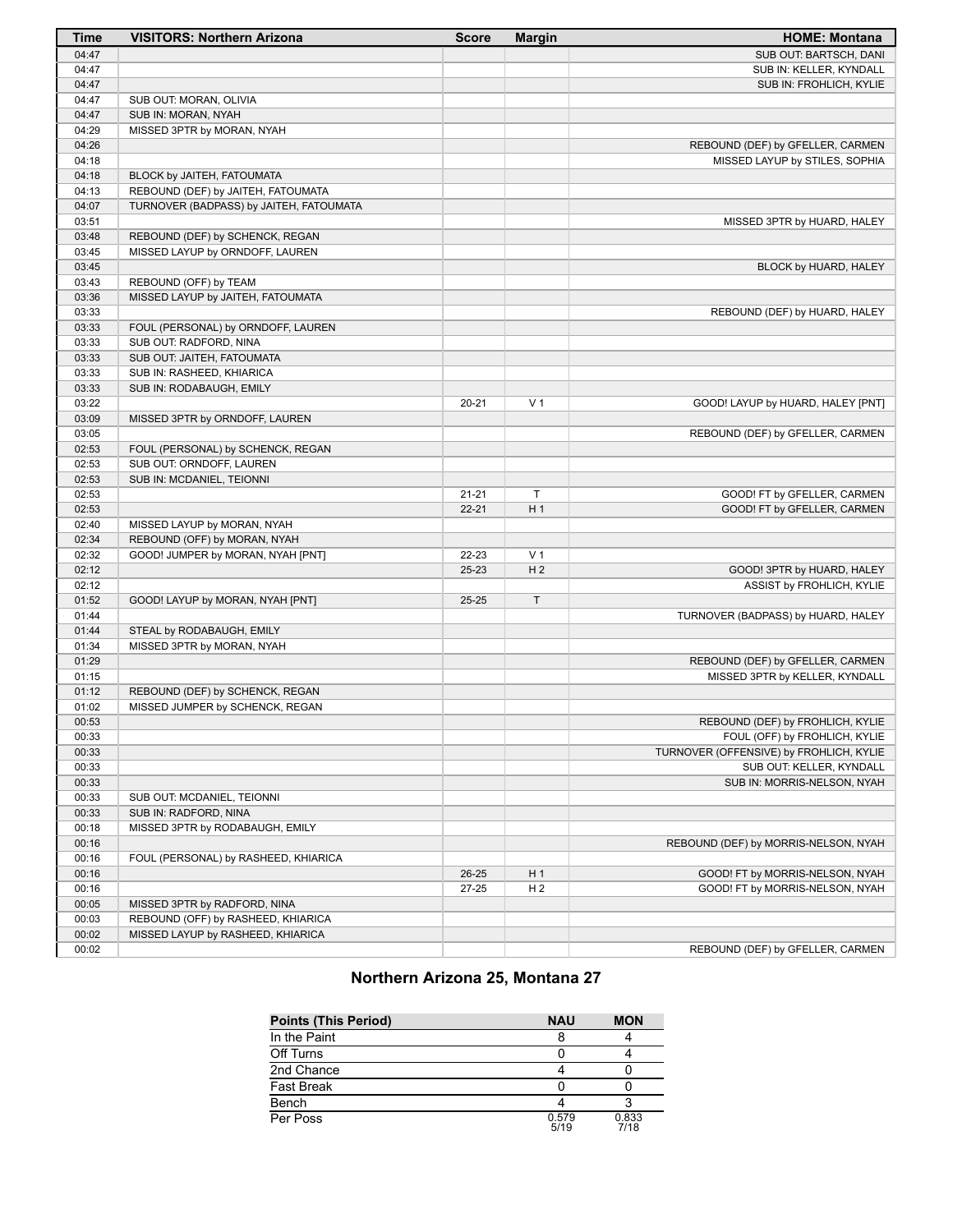## **Official Box Score Northern Arizona vs Montana Second Half Statistics Only January 22, 2022 at Dahlberg Arena - Missoula**



## **Northern Arizona 35**

| No. | Plaver                | S  | <b>Pts</b> | <b>FG</b> | 3FG      | <b>FT</b> | <b>OR</b> | <b>DR</b> | TR             | PF            | A | TO            | <b>B</b> lk | Stl | <b>Min</b> | $+/-$        |
|-----|-----------------------|----|------------|-----------|----------|-----------|-----------|-----------|----------------|---------------|---|---------------|-------------|-----|------------|--------------|
| 01  | <b>SCHENCK, REGAN</b> | G  | 5          | $2 - 5$   | 1-2      | $0-0$     |           | 2         | 3              | 3             |   | 0             | 0           | 0   | 20         | $-4$         |
| 02  | MORAN, NYAH           | F  | $\Omega$   | $0 - 3$   | 0-1      | $0 - 0$   | 0         |           |                | 2             | 2 | 0             | 0           | 0   | 8          | -8           |
| 11  | MCDANIEL, TEIONNI     | G  | 0          | $0 - 4$   | $0 - 0$  | $0 - 0$   | 0         |           |                | 0             | 0 | 0             | 0           | 0   | 3          | 1            |
| 13  | MICH'L, SIERRA        | F  | 2          | $0 - 0$   | $0 - 0$  | $2 - 2$   | 0         |           |                |               | 0 |               |             | 1   | 4          | $-2$         |
| 15  | RASHEED, KHIARICA     | F  |            | 3-6       | $1 - 1$  | $0 - 0$   | 2         | 4         | 6              | 4             | 0 | 0             | 0           | 0   | 16         | 1            |
| 20  | ORNDOFF, LAUREN       | G  | 2          | $1 - 3$   | $0 - 0$  | $0 - 0$   |           | 1         | $\overline{2}$ | 1             | 2 | $\Omega$      | 0           | 1   | 14         | $\mathbf{1}$ |
| 21  | RODABAUGH, EMILY      | G  | 2          | 1-3       | $0 - 0$  | $0 - 0$   | 3         | 1         | 4              | 0             | 0 | 0             | 0           | 1   | 7          | -1           |
| 22  | MORAN, OLIVIA         | F  | 8          | $2 - 3$   | $0 - 0$  | $4-6$     | 1         | $\Omega$  | 1              | $\mathcal{P}$ | 0 | $\Omega$      | 0           | 0   | 7          | $-2$         |
| 30  | RADFORD, NINA         | E  | 9          | $3 - 7$   | $3 - 7$  | $0 - 0$   | 0         | 1         | 1              | 0             |   |               | 0           | 0   | 17         | $-2$         |
| 45  | JAITEH, FATOUMATA     | F. | 0          | $0 - 1$   | $0 - 0$  | $0 - 0$   | 0         | $\Omega$  | 0              | 0             | 0 | $\Omega$      | $\Omega$    | 0   | 3          | $-4$         |
|     | <b>TEAM</b>           |    | 0          | $0 - 0$   | $0 - 0$  | $0 - 0$   | 0         | 0         | $\Omega$       | $\Omega$      | 0 | 0             | $\Omega$    | 0   | 0          |              |
|     | <b>TOTALS</b>         |    |            | 35 12-35  | $5 - 11$ | $6 - 8$   | 8         | 12        | 20             | 13            | 6 | $\mathcal{P}$ |             | 3   | 100        |              |

| Shooting By Period<br>Period | FG        | FG%   | 3FG      | 3FG%  | FT      | FT%   | Deadball Rebounds: 1,0<br>Last FG Half: NAU 4th-00:08 |
|------------------------------|-----------|-------|----------|-------|---------|-------|-------------------------------------------------------|
| 3rd Qtr                      | $5 - 18$  | 28%   | $1 - 3$  | 33%   | $5-6$   | 83%   |                                                       |
| 4th Otr                      | 7-17      | 41%   | $4 - 8$  | 50%   | $1 - 2$ | 50%   |                                                       |
| 2nd Half                     | $12 - 35$ | 34%   | $5 - 11$ | 45%   | $6 - 8$ | 75%   |                                                       |
| Game                         | 23-76     | 30.3% | 7-24     | 29.2% | 7-9     | 77.8% |                                                       |

# **Montana 39**

|     | טט שוועווט             |    |               |           |         |           |           |           |    |          |          |          |            |              |                |       |
|-----|------------------------|----|---------------|-----------|---------|-----------|-----------|-----------|----|----------|----------|----------|------------|--------------|----------------|-------|
| No. | Player                 | S  | Pts           | FG.       | 3FG     | <b>FT</b> | <b>OR</b> | <b>DR</b> | TR | PF       | A        | TO       | <b>Blk</b> | Stl          | Min            | $+/-$ |
| 00  | FATKIN, SAMMY          | G  | 9             | 4-7       | 0-1     | $1 - 2$   | 0         | 5         | 5  | 0        | 2        | 0        | 0          | 0            | 20             | 5     |
| 01  | MORRIS-NELSON, NYAH    | G  | 2             | $0 - 1$   | $0 - 1$ | $2 - 2$   | 0         | 0         | 0  |          | 0        | 0        | 0          | $\Omega$     | 7              | 4     |
| 02  | STILES, SOPHIA         | G  |               | $2 - 5$   | $1 - 1$ | $2 - 3$   | 3         | 3         | 6  |          | 2        | 1        | 0          | $\Omega$     | 16             | 1     |
| 05  | TSINEKE, KATERINA      | G  | 0             | $0 - 1$   | $0 - 1$ | $0 - 0$   |           | $\Omega$  | 1  | 0        |          | 0        | 0          | $\Omega$     | 4              | $-2$  |
| 10  | HUARD, HALEY           | G  | 3             | $1 - 3$   | $1 - 3$ | $0 - 0$   | 0         |           |    |          | 0        |          |            | 0            | 13             | 0     |
| 11  | ANDERSON, ABBY         | F. | 6.            | $3 - 8$   | $0 - 0$ | $0 - 0$   |           | 4         | 5  | 2        |          | 2        | 2          | $\Omega$     | 16             | 3     |
| 12  | <b>KELLER, KYNDALL</b> | G  | 0             | $0 - 0$   | $0 - 0$ | $0 - 0$   | 0         | 0         | 0  | 0        | 0        | 0        | 0          | 0            | 0              | 0     |
| 13  | <b>FROHLICH, KYLIE</b> | F  | 0             | $0 - 1$   | $0 - 0$ | $0 - 0$   | 0         | 1         | 1. | $\Omega$ | 0        | 0        | 0          | $\Omega$     | $\overline{4}$ | 3     |
| 20  | <b>GFELLER, CARMEN</b> | F. | 10            | $2 - 4$   | $0 - 0$ | $6 - 8$   | 3         |           | 4  | 2        | 0        | 2        |            | 0            | 15             | 5     |
| 40  | <b>BARTSCH, DANI</b>   | F. | $\mathcal{P}$ | $1 - 1$   | $0 - 0$ | $0 - 0$   | 0         |           |    | $\Omega$ | $\Omega$ | $\Omega$ | $\Omega$   | $\Omega$     | 4              | 1     |
|     | <b>TEAM</b>            |    | 0             | $0 - 0$   | $0 - 0$ | $0 - 0$   |           | 0         | 1. | 0        | 0        | 0        | 0          | $\Omega$     | 0              |       |
|     | <b>TOTALS</b>          |    | 39            | $13 - 31$ | $2 - 7$ | $11 - 15$ | 9         | 16        | 25 |          | 6        | 6        | 4          | $\mathbf{0}$ | 100            |       |
|     |                        |    |               |           |         |           |           |           |    |          |          |          |            |              |                |       |

| <b>Shooting By Period</b><br>Period | FG        | FG%   | 3FG     | 3FG%  | FT        | FT%        |
|-------------------------------------|-----------|-------|---------|-------|-----------|------------|
| 3rd Qtr                             | 8-15      | 53%   | 2-6     | 33%   | $1 - 2$   | 50%        |
| 4th Qtr                             | $5 - 16$  | 31%   | $0 - 1$ | 00%   | $10 - 13$ | <b>77%</b> |
| 2nd Half                            | $13 - 31$ | 42%   | $2 - 7$ | 29%   | $11 - 15$ | 73%        |
| Game                                | 20-53     | 37.7% | 4-14    | 28.6% | $22 - 28$ | 78.6%      |

*Deadball Rebounds:* 2,0 *Last FG Half:* MON 4th-05:29

| Game Notes:                                                            | Score      | 1st             | 2nd | 3rd | 4th | <b>TOT</b> | <b>Points from (This Period)</b> | <b>NAU MON</b> |
|------------------------------------------------------------------------|------------|-----------------|-----|-----|-----|------------|----------------------------------|----------------|
| Officials: Ike Jessee, Lezley Smith, Tyler Trimble<br>Attendance: 2539 | NAL        | 14              |     | 16  | 19  | 60         | In the Paint                     | 20             |
|                                                                        | <b>MON</b> | 12 <sup>2</sup> | 15  | 19  | 20  | 66         | Off Turns                        |                |
| Start Time: 04:02 PM ET                                                |            |                 |     |     |     |            | 2nd Chance                       |                |
| End Time: 05:54 PM ET<br>Game Duration: 1:51                           |            |                 |     |     |     |            | <b>Fast Break</b>                |                |
| Conference Game;                                                       |            |                 |     |     |     |            | Bench                            |                |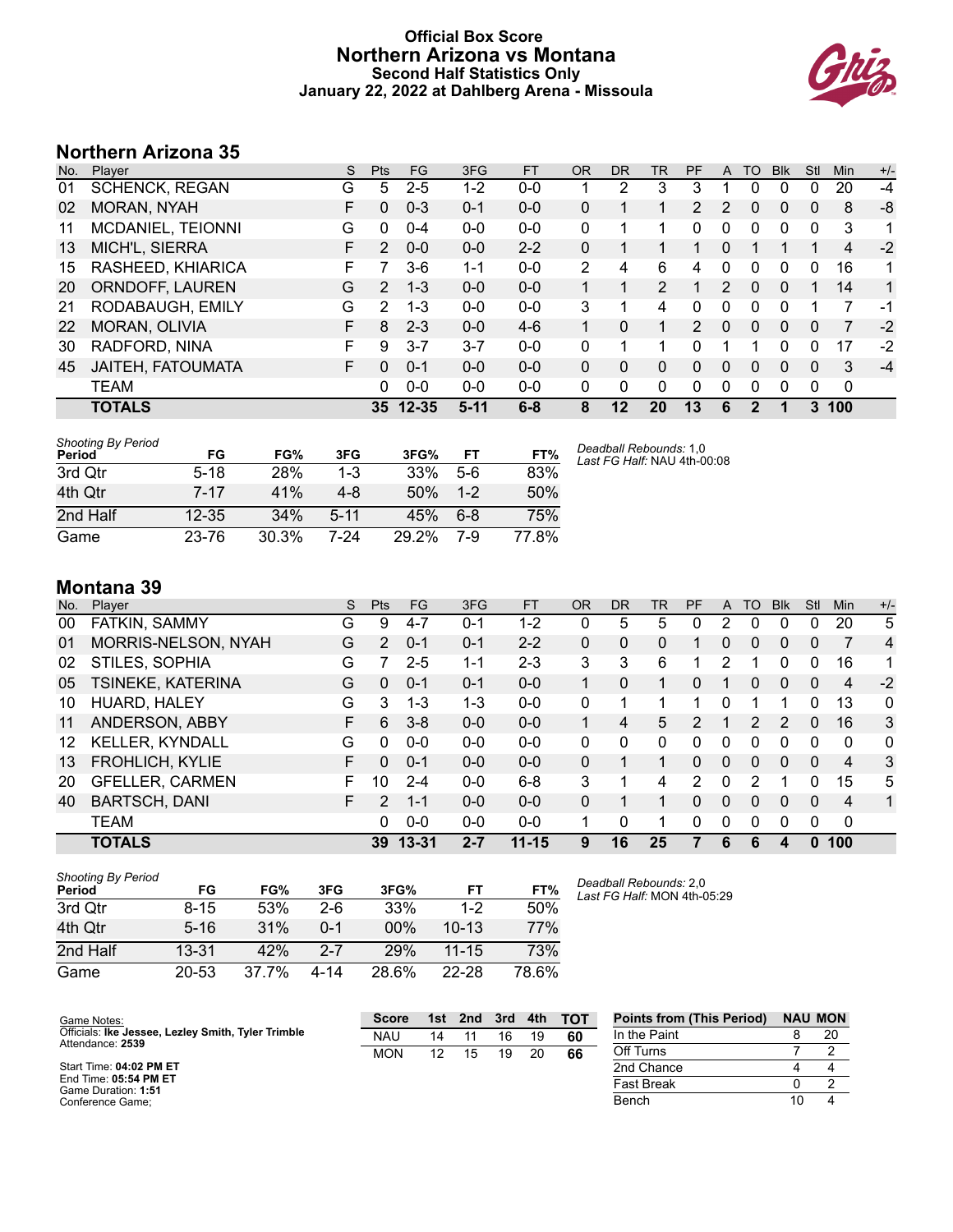## **Official Box Score Northern Arizona vs Montana Third Quarter Statistics Only January 22, 2022 at Dahlberg Arena - Missoula**



# **Northern Arizona 35**

| No. | <b>Plaver</b>         | S  | <b>Pts</b>    | FG       | 3FG     | <b>FT</b> | 0R             | DR           | TR | PF | $\mathsf{A}$ | TO       | <b>B</b> lk | Stl          | Min | $+/-$ |
|-----|-----------------------|----|---------------|----------|---------|-----------|----------------|--------------|----|----|--------------|----------|-------------|--------------|-----|-------|
| 01  | <b>SCHENCK, REGAN</b> | G  | 5             | $2 - 5$  | 1-2     | $0-0$     |                | 2            | 3  |    |              | 0        | 0           | 0            | 10  | -3    |
| 15  | RASHEED, KHIARICA     | F  | 0             | $0 - 2$  | $0 - 0$ | $0 - 0$   | $\overline{2}$ | 2            | 4  | 2  | $\Omega$     | 0        | 0           | 0            | 8   | $-2$  |
| 20  | ORNDOFF, LAUREN       | G  | 2             | $1 - 3$  | $0 - 0$ | $0 - 0$   | 1              | 0            | 1  | 0  | 0            | $\Omega$ | 0           |              | 6   | -1    |
| 21  | RODABAUGH, EMILY      | G  | $\mathcal{P}$ | $1 - 3$  | $0 - 0$ | $0 - 0$   | 2              |              | 3  | 0  | $\Omega$     | 0        | 0           |              | 7   | $-3$  |
| 30  | RADFORD, NINA         | F  | 0             | $0 - 1$  | $0 - 1$ | $0-0$     | 0              | 0            | 0  | 0  |              | 0        | 0           | 0            | 7   | -1    |
| 02  | <b>MORAN, NYAH</b>    | F  | $\Omega$      | $0 - 1$  | $0 - 0$ | $0 - 0$   | $\Omega$       |              |    | 0  | 0            | 0        | 0           | 0            | 3   | $-2$  |
| 11  | MCDANIEL, TEIONNI     | G  | 0             | $0 - 0$  | $0 - 0$ | $0 - 0$   | $\Omega$       | 0            | 0  | 0  | $\Omega$     | 0        | 0           | 0            | 0   | 1     |
| 13  | MICH'L, SIERRA        | F  | 2             | $0 - 0$  | $0 - 0$ | $2 - 2$   | $\Omega$       | 0            | 0  | 0  | $\Omega$     |          | 0           | $\Omega$     | 2   | 0     |
| 22  | MORAN, OLIVIA         | F  | 5             | $1 - 2$  | $0 - 0$ | $3 - 4$   | 1              | 0            | 1  | 0  | $\Omega$     | $\Omega$ | 0           | $\Omega$     | 4   | $-2$  |
| 45  | JAITEH, FATOUMATA     | F. | 0             | $0 - 1$  | $0 - 0$ | $0 - 0$   | $\Omega$       | 0            | 0  | 0  | $\Omega$     | 0        | 0           | $\Omega$     | 3   | $-2$  |
|     | <b>TEAM</b>           |    |               |          |         |           | 0              | $\mathbf{0}$ | 0  | 0  |              | 0        |             |              |     |       |
|     | <b>TOTALS</b>         |    | 16            | $5 - 18$ | $1 - 3$ | $5 - 6$   |                | 6            | 13 | 3  |              |          | 0           | $\mathbf{2}$ | 50  |       |

| <b>Shooting By Period</b><br>Period | FG    | FG%   | 3FG  | 3FG%  | <b>FT</b> | FT%   | Deadball Rebounds: 1,0 |
|-------------------------------------|-------|-------|------|-------|-----------|-------|------------------------|
| 2nd Half                            | 0-0   | 0%    | 0-0  | ገ%    | $0 - 0$   | 0%    |                        |
| Game                                | 23-76 | 30.3% | 7-24 | 29.2% | 7-9       | 77.8% |                        |

## **Montana 39**

| No.     | Plaver                 | S | <b>Pts</b> | <b>FG</b> | 3FG     | <b>FT</b> | <b>OR</b> | D <sub>R</sub> | TR            | PF | A        | TO       | <b>B</b> lk | <b>Stl</b>  | Min            | $+/-$       |
|---------|------------------------|---|------------|-----------|---------|-----------|-----------|----------------|---------------|----|----------|----------|-------------|-------------|----------------|-------------|
| 00      | FATKIN, SAMMY          | G | 5          | $2 - 3$   | $0 - 1$ | $1 - 2$   |           |                |               | 0  | 2        | 0        | 0           | 0           | 10             | 4           |
| 02      | STILES, SOPHIA         | G | 3          | $1 - 1$   | $1 - 1$ | $0 - 0$   | 0         |                |               | 0  |          |          | 0           | 0           | 6              | 0           |
| 10      | HUARD, HALEY           | G | 3          | $1 - 2$   | $1 - 2$ | $0 - 0$   | 0         |                |               | 0  | 0        | 0        |             | 0           | 6              | 1           |
| 11      | ANDERSON, ABBY         | F | 4          | $2 - 4$   | $0 - 0$ | $0 - 0$   | 0         | 3              | 3             |    | $\Omega$ | 0        |             | $\Omega$    | 9              | 5           |
| 20      | <b>GFELLER, CARMEN</b> | F | 4          | $2 - 3$   | $0 - 0$ | $0 - 0$   | 1         | 1              | $\mathcal{P}$ | 2  | $\Omega$ |          |             | $\Omega$    | 10             | 1           |
| 01      | MORRIS-NELSON, NYAH    | G | 0          | $0 - 1$   | $0 - 1$ | $0 - 0$   | $\Omega$  | $\Omega$       | 0             | 1  | $\Omega$ | 0        | 0           | $\Omega$    | $\overline{4}$ | 2           |
| 05      | TSINEKE, KATERINA      | G | 0          | $0 - 1$   | $0 - 1$ | $0 - 0$   |           | $\Omega$       | 1             | 0  |          | 0        | 0           | $\mathbf 0$ | 4              | 2           |
| $12 \,$ | <b>KELLER, KYNDALL</b> | G | 0          | $0 - 0$   | $0 - 0$ | $0 - 0$   | $\Omega$  | $\mathbf{0}$   | 0             | 0  | $\Omega$ | 0        | 0           | $\Omega$    | $\mathbf{0}$   | $\mathbf 0$ |
| 13      | FROHLICH, KYLIE        | F | 0          | $0 - 0$   | $0 - 0$ | $0 - 0$   | 0         | 0              | 0             | 0  |          | 0        | 0           | 0           | 2              | 0           |
| 40      | <b>BARTSCH, DANI</b>   | F | 0          | $0 - 0$   | $0 - 0$ | $0 - 0$   | $\Omega$  | 0              | 0             | 0  | $\Omega$ | $\Omega$ | 0           | $\Omega$    | $\mathbf{0}$   | $\Omega$    |
|         | TEAM                   |   |            |           |         |           | $\Omega$  | 0              | 0             | 0  |          | 0        |             |             |                |             |
|         | <b>TOTALS</b>          |   | 19         | $8 - 15$  | $2 - 6$ | $1 - 2$   | 2         |                | 9             | 4  | 4        | 2        | 3           | $\Omega$    | 50             |             |

| <b>Shooting By Period</b><br>Period | FG        | FG%   | 3FG  | 3FG%  | FТ        | FT%   |
|-------------------------------------|-----------|-------|------|-------|-----------|-------|
| 2nd Half                            | 0-0       | 0%    | ገ-በ  | $0\%$ | ი-ი       | $0\%$ |
| Game                                | $20 - 53$ | 37.7% | 4-14 | 28.6% | $22 - 28$ | 78.6% |

*Deadball Rebounds:* 2,0

| Game Notes:                                        | <b>Score</b> | 1st | 2nd | 3rd | 4th | <b>TOT</b> | <b>Points (This Period)</b> | <b>NAU</b>    | <b>MON</b>    |
|----------------------------------------------------|--------------|-----|-----|-----|-----|------------|-----------------------------|---------------|---------------|
| Officials: Ike Jessee, Lezley Smith, Tyler Trimble | <b>NAU</b>   | 14  |     | 16  | 19  | 60         | In the Paint                |               |               |
| Attendance: 2539                                   | <b>MON</b>   | 12  | 15  | 19  | 20  | 66         | Off Turns                   |               |               |
| Start Time: 04:02 PM ET                            |              |     |     |     |     |            | 2nd Chance                  |               |               |
| End Time: 05:54 PM ET<br>Game Duration: 1:51       |              |     |     |     |     |            | <b>Fast Break</b>           |               |               |
| Conference Game;                                   |              |     |     |     |     |            | Bench                       |               |               |
|                                                    |              |     |     |     |     |            | Per Poss                    | 1.143<br>8/14 | 1.188<br>9/16 |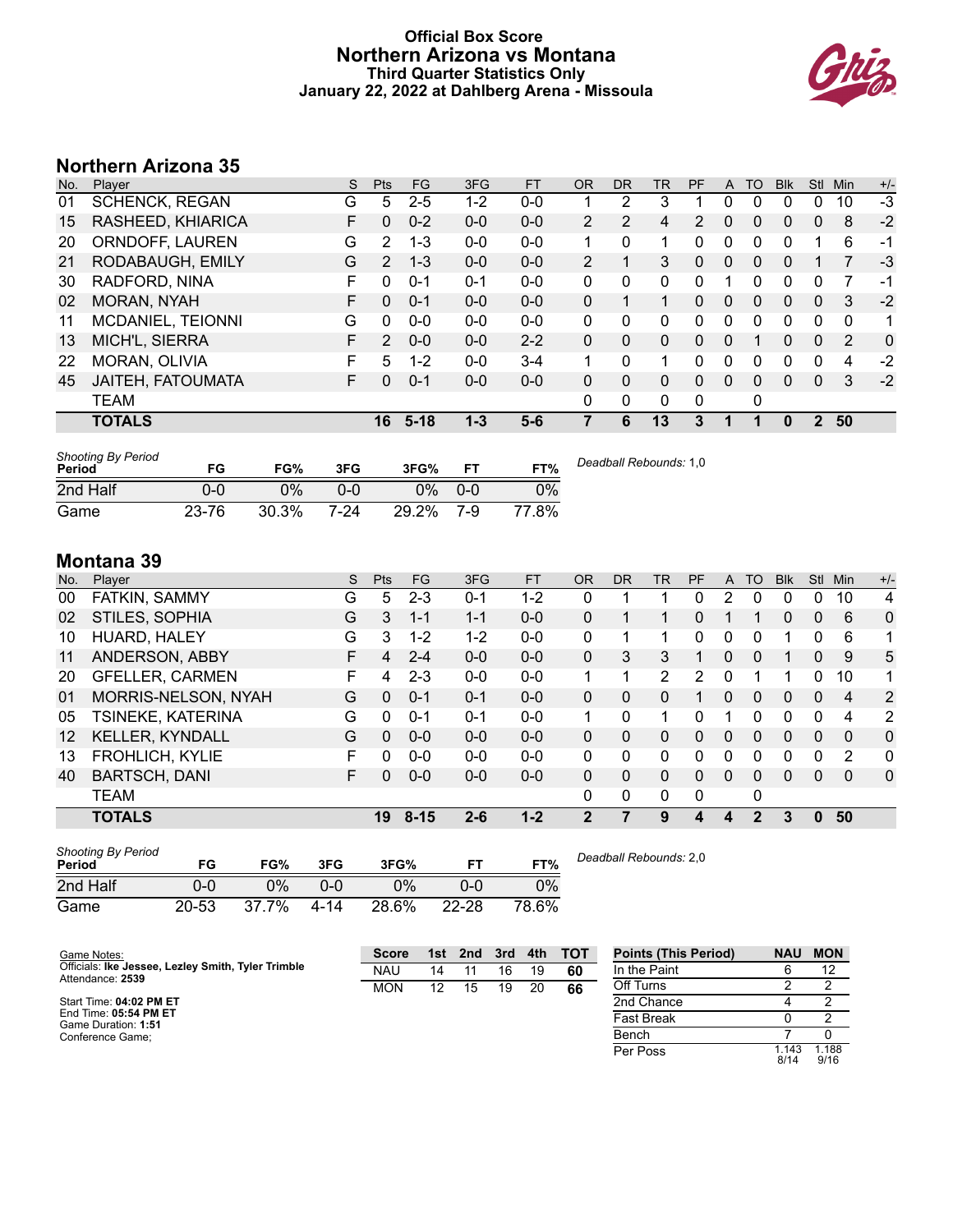#### **Official Play-By-Play Northern Arizona vs Montana Third Quarter January 22, 2022 at Dahlberg Arena - Missoula**



#### **Period 3**

#### **Starters:**

Northern Arizona: 1 SCHENCK,REGAN (G); 15 RASHEED,KHIARICA (F); 20 ORNDOFF,LAUREN (G); 21 RODABAUGH,EMILY (G); 30 RADFORD,NINA (F);<br>Montana: 00 FATKIN,SAMMY (G); 2 STILES,SOPHIA (G); 10 HUARD,HALEY (G); 11 ANDERSON,ABBY (F

| Time           | <b>VISITORS: Northern Arizona</b>                      | <b>Score</b> | <b>Margin</b>  | <b>HOME: Montana</b>                                                      |
|----------------|--------------------------------------------------------|--------------|----------------|---------------------------------------------------------------------------|
| 10:00          |                                                        |              |                | SUB OUT: MORRIS-NELSON, NYAH                                              |
| 10:00          |                                                        |              |                | SUB OUT: FROHLICH, KYLIE                                                  |
| 10:00          |                                                        |              |                | SUB IN: FATKIN, SAMMY                                                     |
| 10:00          |                                                        |              |                | SUB IN: ANDERSON, ABBY                                                    |
| 10:00          | SUB OUT: MORAN, NYAH                                   |              |                |                                                                           |
| 10:00          | SUB IN: ORNDOFF, LAUREN                                |              |                |                                                                           |
| 09:53          |                                                        |              |                | TURNOVER (BADPASS) by GFELLER, CARMEN                                     |
| 09:53          | STEAL by ORNDOFF, LAUREN                               |              |                |                                                                           |
| 09:33          | GOOD! LAYUP by ORNDOFF, LAUREN                         | 27-27        | T              |                                                                           |
| 09:13<br>09:13 |                                                        | 29-27        | H <sub>2</sub> | GOOD! LAYUP by GFELLER, CARMEN [PNT]<br>ASSIST by FATKIN, SAMMY           |
| 08:57          | GOOD! JUMPER by RODABAUGH, EMILY [PNT]                 | 29-29        | T              |                                                                           |
| 08:36          |                                                        |              |                | MISSED 3PTR by HUARD, HALEY                                               |
| 08:33          | REBOUND (DEF) by RODABAUGH, EMILY                      |              |                |                                                                           |
| 08:20          | GOOD! JUMPER by SCHENCK, REGAN                         | 29-31        | V <sub>2</sub> |                                                                           |
| 08:20          | ASSIST by RADFORD, NINA                                |              |                |                                                                           |
| 08:13          |                                                        |              |                | TIMEOUT 30SEC                                                             |
| 08:02          |                                                        |              |                | MISSED LAYUP by ANDERSON, ABBY                                            |
| 07:59          | REBOUND (DEF) by SCHENCK, REGAN                        |              |                |                                                                           |
| 07:56          | MISSED LAYUP by RASHEED, KHIARICA                      |              |                |                                                                           |
| 07:52          | REBOUND (OFF) by RASHEED, KHIARICA                     |              |                |                                                                           |
| 07:50          | MISSED LAYUP by RASHEED, KHIARICA                      |              |                |                                                                           |
| 07:50          |                                                        |              |                | BLOCK by GFELLER, CARMEN                                                  |
| 07:43          | REBOUND (OFF) by RASHEED, KHIARICA                     |              |                |                                                                           |
| 07:40          | MISSED 3PTR by RADFORD, NINA                           |              |                |                                                                           |
| 07:36          | REBOUND (OFF) by SCHENCK, REGAN                        |              |                |                                                                           |
| 07:31          | MISSED JUMPER by RODABAUGH, EMILY                      |              |                |                                                                           |
| 07:28          |                                                        |              |                | REBOUND (DEF) by STILES, SOPHIA                                           |
| 07:13          |                                                        | 32-31        | H <sub>1</sub> | GOOD! 3PTR by STILES, SOPHIA                                              |
| 06:54          | MISSED LAYUP by ORNDOFF, LAUREN                        |              |                |                                                                           |
| 06:54          |                                                        |              |                | BLOCK by HUARD, HALEY                                                     |
| 06:49          |                                                        |              |                | REBOUND (DEF) by HUARD, HALEY                                             |
| 06:44          |                                                        |              |                | MISSED JUMPER by GFELLER, CARMEN                                          |
| 06:39<br>06:37 |                                                        | 34-31        | H <sub>3</sub> | REBOUND (OFF) by GFELLER, CARMEN<br>GOOD! JUMPER by GFELLER, CARMEN [PNT] |
| 06:25          | MISSED LAYUP by SCHENCK, REGAN                         |              |                |                                                                           |
| 06:21          | REBOUND (OFF) by ORNDOFF, LAUREN                       |              |                |                                                                           |
| 06:16          | MISSED 3PTR by SCHENCK, REGAN                          |              |                |                                                                           |
| 06:13          | REBOUND (OFF) by RODABAUGH, EMILY                      |              |                |                                                                           |
| 06:04          | GOOD! 3PTR by SCHENCK, REGAN                           | 34-34        | $\top$         |                                                                           |
| 05:47          |                                                        | 37-34        | H <sub>3</sub> | GOOD! 3PTR by HUARD, HALEY                                                |
| 05:47          |                                                        |              |                | ASSIST by STILES, SOPHIA                                                  |
| 05:24          | MISSED LAYUP by RODABAUGH, EMILY                       |              |                |                                                                           |
| 05:20          | REBOUND (OFF) by RODABAUGH, EMILY                      |              |                |                                                                           |
| 05:10          | MISSED LAYUP by SCHENCK, REGAN                         |              |                |                                                                           |
| 05:07          |                                                        |              |                | REBOUND (DEF) by ANDERSON, ABBY                                           |
| 04:51          |                                                        |              |                | TURNOVER (BADPASS) by STILES, SOPHIA                                      |
| 04:51          | STEAL by RODABAUGH, EMILY                              |              |                |                                                                           |
| 04:28          | MISSED LAYUP by ORNDOFF, LAUREN                        |              |                |                                                                           |
| 04:25          |                                                        |              |                | REBOUND (DEF) by ANDERSON, ABBY                                           |
| 04:25          | FOUL (PERSONAL) by RASHEED, KHIARICA                   |              |                |                                                                           |
| 04:25          |                                                        |              |                |                                                                           |
| 04:25          |                                                        |              |                | SUB OUT: STILES, SOPHIA                                                   |
| 04:25          |                                                        |              |                | SUB OUT: HUARD, HALEY                                                     |
| 04:25          |                                                        |              |                | SUB IN: MORRIS-NELSON, NYAH                                               |
| 04:25          |                                                        |              |                | SUB IN: TSINEKE, KATERINA                                                 |
| 04:25<br>04:25 | SUB OUT: RASHEED, KHIARICA<br>SUB OUT: ORNDOFF, LAUREN |              |                |                                                                           |
| 04:25          | SUB OUT: RADFORD, NINA                                 |              |                |                                                                           |
| 04:25          | SUB IN: MORAN, NYAH                                    |              |                |                                                                           |
| 04:25          | SUB IN: MORAN, OLIVIA                                  |              |                |                                                                           |
| 04:25          | SUB IN: JAITEH, FATOUMATA                              |              |                |                                                                           |
| 04:06          |                                                        | 39-34        | H <sub>5</sub> | GOOD! LAYUP by FATKIN, SAMMY                                              |
| 03:52          | MISSED LAYUP by JAITEH, FATOUMATA                      |              |                |                                                                           |
| 03:52          |                                                        |              |                | BLOCK by ANDERSON, ABBY                                                   |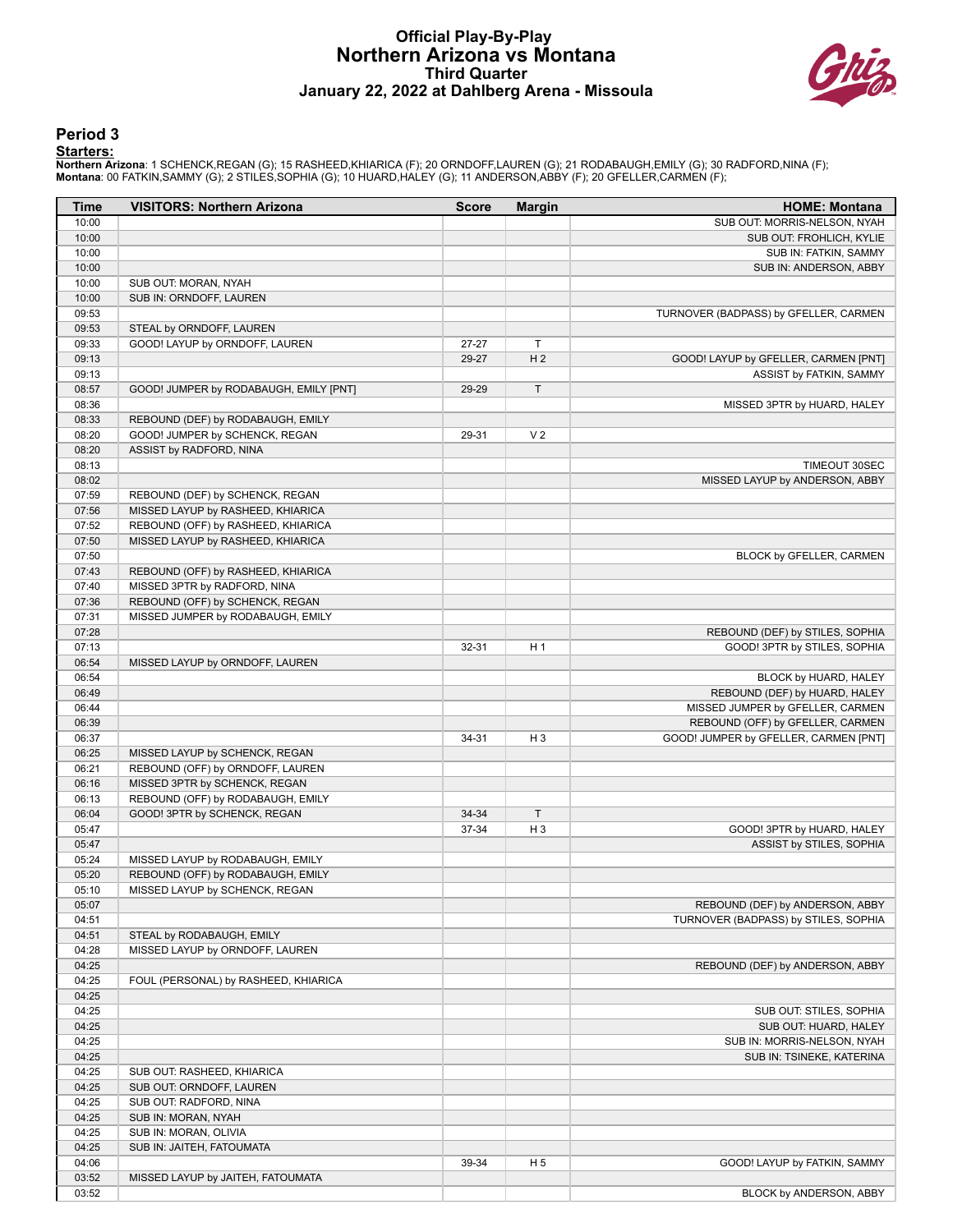| Time  | <b>VISITORS: Northern Arizona</b>     | <b>Score</b> | <b>Margin</b>  | <b>HOME: Montana</b>                   |
|-------|---------------------------------------|--------------|----------------|----------------------------------------|
| 03:47 |                                       |              |                | REBOUND (DEF) by FATKIN, SAMMY         |
| 03:45 |                                       | 41-34        | H 7            | GOOD! LAYUP by ANDERSON, ABBY [FB]     |
| 03:45 |                                       |              |                | ASSIST by FATKIN, SAMMY                |
| 03:21 | GOOD! LAYUP by MORAN, OLIVIA [PNT]    | 41-36        | H <sub>5</sub> |                                        |
| 03:01 |                                       |              |                | MISSED 3PTR by FATKIN, SAMMY           |
| 02:58 | REBOUND (DEF) by MORAN, NYAH          |              |                |                                        |
| 02:50 |                                       |              |                | FOUL (PERSONAL) by MORRIS-NELSON, NYAH |
| 02:50 | SUB OUT: RODABAUGH, EMILY             |              |                |                                        |
| 02:50 | SUB IN: RASHEED, KHIARICA             |              |                |                                        |
| 02:50 | GOOD! FT by MORAN, OLIVIA             | 41-37        | H 4            |                                        |
| 02:50 | GOOD! FT by MORAN, OLIVIA             | 41-38        | $H_3$          |                                        |
| 02:50 | FOUL (PERSONAL) by SCHENCK, REGAN     |              |                |                                        |
| 02:29 |                                       | 43-38        | H <sub>5</sub> | GOOD! JUMPER by ANDERSON, ABBY [PNT]   |
| 02:29 |                                       |              |                | ASSIST by TSINEKE, KATERINA            |
| 02:06 |                                       |              |                | FOUL (PERSONAL) by GFELLER, CARMEN     |
| 02:00 | MISSED LAYUP by MORAN, NYAH           |              |                |                                        |
| 01:57 |                                       |              |                | REBOUND (DEF) by ANDERSON, ABBY        |
| 01:48 | SUB OUT: MORAN, NYAH                  |              |                |                                        |
| 01:48 | SUB OUT: JAITEH, FATOUMATA            |              |                |                                        |
| 01:48 | SUB IN: MICH'L, SIERRA                |              |                |                                        |
| 01:48 | SUB IN: RADFORD, NINA                 |              |                |                                        |
| 01:41 |                                       |              |                | MISSED JUMPER by ANDERSON, ABBY        |
| 01:37 | REBOUND (DEF) by RASHEED, KHIARICA    |              |                |                                        |
| 01:35 | TURNOVER (LOSTBALL) by MICH'L, SIERRA |              |                |                                        |
| 01:35 |                                       |              |                | SUB OUT: GFELLER, CARMEN               |
| 01:35 |                                       |              |                | SUB IN: FROHLICH, KYLIE                |
| 01:23 |                                       | 45-38        | H 7            | GOOD! LAYUP by FATKIN, SAMMY [PNT]     |
| 01:07 |                                       |              |                | FOUL (PERSONAL) by ANDERSON, ABBY      |
| 01:07 |                                       |              |                | SUB OUT: ANDERSON, ABBY                |
| 01:07 |                                       |              |                | SUB IN: GFELLER, CARMEN                |
| 01:07 | GOOD! FT by MICH'L, SIERRA            | 45-39        | H <sub>6</sub> |                                        |
| 01:07 | GOOD! FT by MICH'L, SIERRA            | 45-40        | H <sub>5</sub> |                                        |
| 00:44 | FOUL (PERSONAL) by RASHEED, KHIARICA  |              |                |                                        |
| 00:44 |                                       | 46-40        | H 6            | GOOD! FT by FATKIN, SAMMY              |
| 00:44 |                                       |              |                | MISSED FT by FATKIN, SAMMY             |
| 00:44 | REBOUND (DEF) by RASHEED, KHIARICA    |              |                |                                        |
| 00:29 | MISSED LAYUP by MORAN, OLIVIA         |              |                |                                        |
| 00:27 | REBOUND (OFF) by MORAN, OLIVIA        |              |                |                                        |
| 00:27 |                                       |              |                | FOUL (PERSONAL) by GFELLER, CARMEN     |
| 00:27 |                                       |              |                | SUB OUT: FATKIN, SAMMY                 |
| 00:27 |                                       |              |                | SUB IN: STILES, SOPHIA                 |
| 00:27 | SUB OUT: RASHEED, KHIARICA            |              |                |                                        |
| 00:27 | SUB IN: MCDANIEL, TEIONNI             |              |                |                                        |
| 00:27 | GOOD! FT by MORAN, OLIVIA             | 46-41        | H <sub>5</sub> |                                        |
| 00:27 | MISSED FT by MORAN, OLIVIA            |              |                |                                        |
| 00:27 |                                       |              |                | REBOUND (DEF) by GFELLER, CARMEN       |
| 00:08 |                                       |              |                | MISSED 3PTR by MORRIS-NELSON, NYAH     |
| 00:06 |                                       |              |                | REBOUND (OFF) by TSINEKE, KATERINA     |
| 00:02 |                                       |              |                | MISSED 3PTR by TSINEKE, KATERINA       |
| 00:02 | REBOUND (DEF) by SCHENCK, REGAN       |              |                |                                        |
|       |                                       |              |                |                                        |

## **Northern Arizona 41, Montana 46**

| <b>Points (This Period)</b> | <b>NAU</b>    | <b>MON</b>    |
|-----------------------------|---------------|---------------|
| In the Paint                | 6             | 12            |
| Off Turns                   |               |               |
| 2nd Chance                  |               |               |
| <b>Fast Break</b>           |               |               |
| Bench                       |               |               |
| Per Poss                    | 1.143<br>8/14 | 1.188<br>9/16 |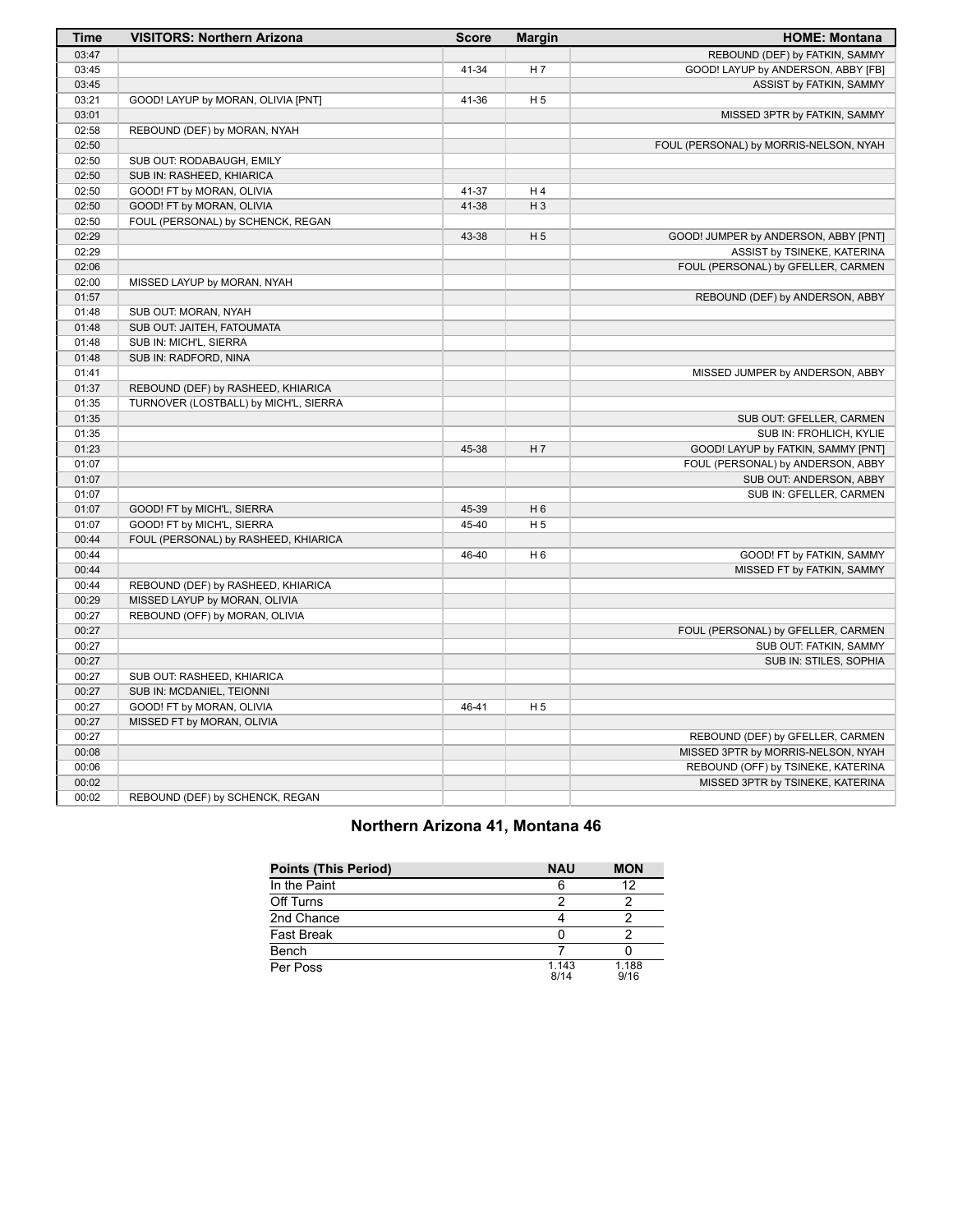## **Official Box Score Northern Arizona vs Montana Fourth Quarter Statistics Only January 22, 2022 at Dahlberg Arena - Missoula**



# **Northern Arizona 19**

| No. | Plaver                | S  | Pts          | FG       | 3FG     | <b>FT</b> | <b>OR</b>    | <b>DR</b>    | TR | PF | A        | TO       | <b>Blk</b> | <b>Stl</b>   | Min          | $+/-$          |
|-----|-----------------------|----|--------------|----------|---------|-----------|--------------|--------------|----|----|----------|----------|------------|--------------|--------------|----------------|
| 01  | <b>SCHENCK, REGAN</b> | G  | 0            | $0 - 0$  | $0 - 0$ | $0 - 0$   | 0            | 0            | 0  | 2  |          | 0        | 0          | 0            | 10           | -1             |
| 15  | RASHEED, KHIARICA     | F  |              | $3 - 4$  | $1 - 1$ | $0 - 0$   | $\mathbf{0}$ | 2            | 2  | 2  | $\Omega$ | 0        | 0          | $\mathbf{0}$ | 8            | 3              |
| 20  | ORNDOFF, LAUREN       | G  | 0            | $0 - 0$  | $0 - 0$ | $0 - 0$   | 0            |              | 1  | 1  | 2        | 0        | 0          | 0            | 8            | $\overline{2}$ |
| 21  | RODABAUGH, EMILY      | G  | $\mathbf{0}$ | $0 - 0$  | $0 - 0$ | $0 - 0$   |              | 0            |    | 0  | 0        | 0        | 0          | 0            | $\mathbf{0}$ | 2              |
| 30  | RADFORD, NINA         | F  | 9            | $3-6$    | $3-6$   | $0 - 0$   | $\Omega$     |              | 1  | 0  | $\Omega$ |          | 0          | 0            | 10           | -1             |
| 02  | <b>MORAN, NYAH</b>    | F  | 0            | $0 - 2$  | $0 - 1$ | $0 - 0$   | $\Omega$     | 0            | 0  | 2  |          | 0        | 0          | 0            | 5            | $-6$           |
| 11  | MCDANIEL, TEIONNI     | G  | 0            | $0 - 4$  | $0 - 0$ | $0 - 0$   | $\Omega$     | 1            | 1  | 0  | $\Omega$ | 0        | 0          | $\Omega$     | 3            | 0              |
| 13  | MICH'L, SIERRA        | F  | $\Omega$     | $0 - 0$  | $0 - 0$ | $0 - 0$   | $\Omega$     |              |    |    | $\Omega$ | $\Omega$ |            |              | 2            | $-2$           |
| 22  | <b>MORAN, OLIVIA</b>  | F  | 3            | 1-1      | $0 - 0$ | $1 - 2$   | $\Omega$     | 0            | 0  | 2  | 0        | 0        | 0          | 0            | 3            | $\mathbf{0}$   |
| 45  | JAITEH, FATOUMATA     | F. | 0            | $0 - 0$  | $0 - 0$ | $0 - 0$   | $\Omega$     | 0            | 0  | 0  | $\Omega$ | 0        | 0          | $\Omega$     | $\mathbf{0}$ | $-2$           |
|     | <b>TEAM</b>           |    |              |          |         |           | $\Omega$     | $\mathbf{0}$ | 0  | 0  |          | 0        |            |              |              |                |
|     | <b>TOTALS</b>         |    | 19           | $7 - 17$ | $4 - 8$ | $1 - 2$   |              | 6            | 7  | 10 | 5        |          |            |              | 50           |                |
|     |                       |    |              |          |         |           |              |              |    |    |          |          |            |              |              |                |

| <b>Shooting By Period</b><br>Period | FG    | FG%   | 3FG  | 3FG%  |     | FT%   | Deadball Rebounds: 1,0 |
|-------------------------------------|-------|-------|------|-------|-----|-------|------------------------|
| Game                                | 23-76 | 30.3% | 7-24 | 29.2% | 7-9 | 77.8% |                        |

## **Montana 20**

| No. | Player                 | S  | <b>Pts</b> | <b>FG</b> | 3FG     | <b>FT</b> | <b>OR</b>    | DR | TR | PF | A            | TO       | <b>Blk</b> | Stl          | Min      | $+/-$          |
|-----|------------------------|----|------------|-----------|---------|-----------|--------------|----|----|----|--------------|----------|------------|--------------|----------|----------------|
| 00  | FATKIN, SAMMY          | G  | 4          | $2 - 4$   | $0 - 0$ | $0 - 0$   | 0            | 4  | 4  | 0  | 0            | 0        | 0          | 0            | 10       | 1              |
| 02  | STILES, SOPHIA         | G  | 4          | $1 - 4$   | $0 - 0$ | $2 - 3$   | 3            | 2  | 5  |    |              | 0        | 0          | $\mathbf{0}$ | 10       | 1              |
| 10  | HUARD, HALEY           | G  | 0          | $0 - 1$   | $0 - 1$ | $0 - 0$   | $\Omega$     | 0  | 0  |    |              |          | 0          | 0            | 7        | -1             |
| 11  | ANDERSON, ABBY         | F. | 2          | 1-4       | $0 - 0$ | $0 - 0$   | 1            | 1  | 2  |    |              | 2        | 1          | $\mathbf{0}$ | 7        | $-2$           |
| 20  | <b>GFELLER, CARMEN</b> | F  | 6          | $0 - 1$   | $0 - 0$ | $6 - 8$   | 2            | 0  | 2  | 0  | 0            |          | 0          | 0            | 5        | 4              |
| 01  | MORRIS-NELSON, NYAH    | G  | 2          | $0 - 0$   | $0 - 0$ | $2 - 2$   | $\Omega$     | 0  | 0  | 0  | 0            | 0        | 0          | $\mathbf{0}$ | 3        | $\overline{2}$ |
| 05  | TSINEKE, KATERINA      | G  | 0          | $0 - 0$   | $0 - 0$ | $0 - 0$   | $\Omega$     | 0  | 0  | 0  | 0            | 0        | 0          | 0            | 0        | $-4$           |
| 12  | KELLER, KYNDALL        | G  | $\Omega$   | $0 - 0$   | $0 - 0$ | $0 - 0$   | $\mathbf{0}$ | 0  | 0  | 0  | $\Omega$     | $\Omega$ | 0          | $\mathbf{0}$ | $\Omega$ | 0              |
| 13  | FROHLICH, KYLIE        | F  | 0          | $0 - 1$   | $0 - 0$ | $0 - 0$   | $\Omega$     | 1  | 1  | 0  | 0            | 0        | 0          | 0            | 2        | 3              |
| 40  | <b>BARTSCH, DANI</b>   | F  | 2          | $1 - 1$   | $0 - 0$ | $0 - 0$   | $\Omega$     |    |    | 0  | $\Omega$     | 0        | 0          | $\mathbf{0}$ | 4        | 1              |
|     | <b>TEAM</b>            |    |            |           |         |           |              | 0  | 1  | 0  |              | 0        |            |              |          |                |
|     | <b>TOTALS</b>          |    | 20         | $5 - 16$  | $0 - 1$ | $10 - 13$ |              | 9  | 16 | 3  | $\mathbf{2}$ | 4        |            | 0            | 50       |                |
|     |                        |    |            |           |         |           |              |    |    |    |              |          |            |              |          |                |

| <b>Shooting By Period</b> |           |          |      |       |           |       |
|---------------------------|-----------|----------|------|-------|-----------|-------|
| Period                    | FG        | FG%      | 3FG  | 3FG%  | FТ        | FT%   |
| Game                      | $20 - 53$ | $37.7\%$ | 4-14 | 28.6% | $22 - 28$ | 78.6% |

*Deadball Rebounds:* 2,0

| Game Notes:                                                            | <b>Score</b> | 1st.            | 2nd | 3rd | 4th | тот | <b>Points (This Period)</b> | <b>NAU</b>   | <b>MON</b>     |
|------------------------------------------------------------------------|--------------|-----------------|-----|-----|-----|-----|-----------------------------|--------------|----------------|
| Officials: Ike Jessee, Lezley Smith, Tyler Trimble<br>Attendance: 2539 | <b>NAU</b>   | 14              |     | 16  | 19  | 60  | In the Paint                |              |                |
|                                                                        | <b>MON</b>   | 12 <sup>°</sup> | 15  | 19  | 20  | 66  | Off Turns                   |              |                |
| Start Time: 04:02 PM ET                                                |              |                 |     |     |     |     | 2nd Chance                  |              |                |
| End Time: 05:54 PM ET<br>Game Duration: 1:51                           |              |                 |     |     |     |     | <b>Fast Break</b>           |              |                |
| Conference Game;                                                       |              |                 |     |     |     |     | Bench                       |              |                |
|                                                                        |              |                 |     |     |     |     | Per Poss                    | .056<br>8/18 | 1.111<br>10/18 |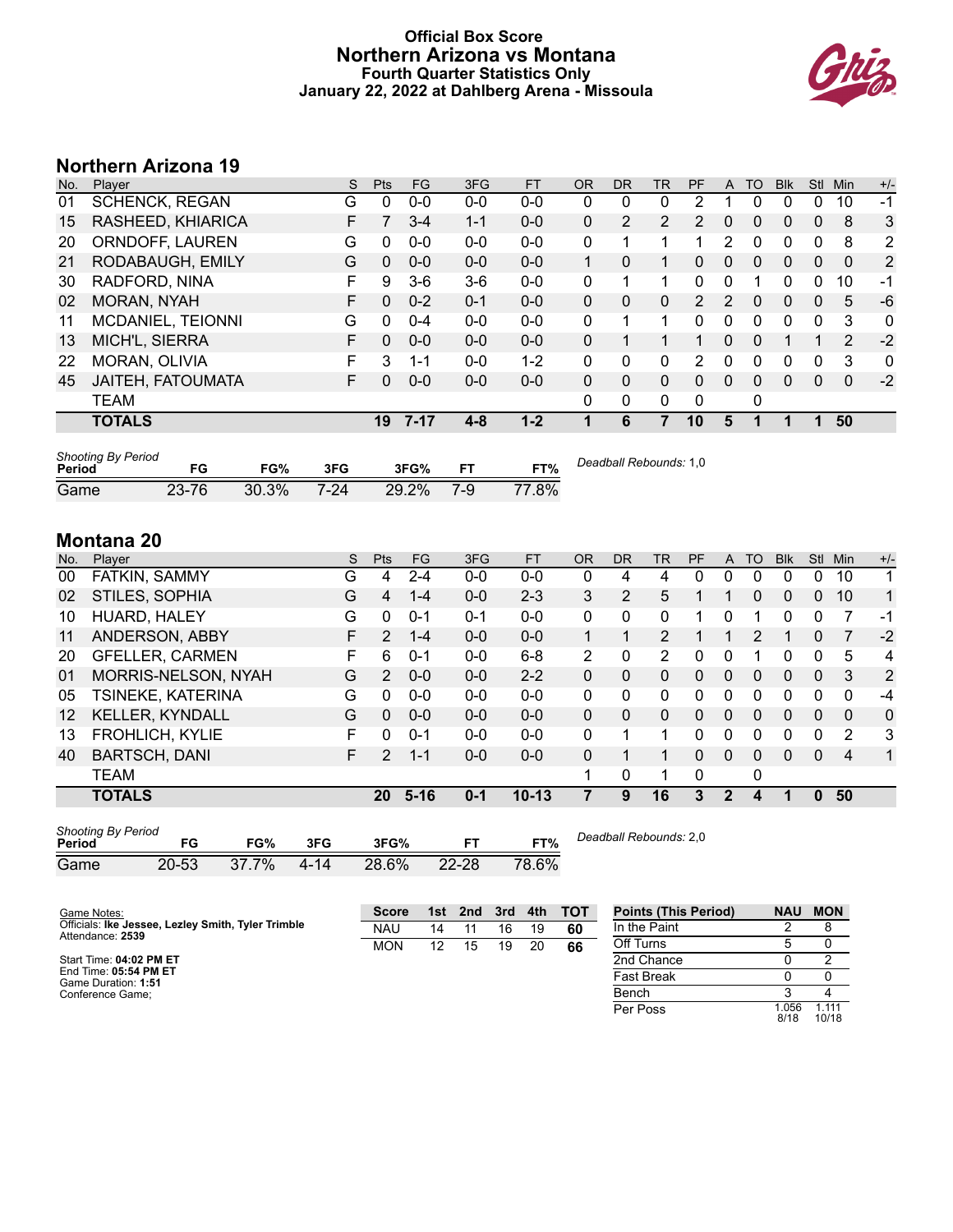#### **Official Play-By-Play Northern Arizona vs Montana Fourth Quarter January 22, 2022 at Dahlberg Arena - Missoula**



#### **Period 4**

#### **Starters:**

Northern Arizona: 1 SCHENCK,REGAN (G); 15 RASHEED,KHIARICA (F); 20 ORNDOFF,LAUREN (G); 21 RODABAUGH,EMILY (G); 30 RADFORD,NINA (F);<br>Montana: 00 FATKIN,SAMMY (G); 2 STILES,SOPHIA (G); 10 HUARD,HALEY (G); 11 ANDERSON,ABBY (F

| Time           | <b>VISITORS: Northern Arizona</b>                              | <b>Score</b> | <b>Margin</b>  | <b>HOME: Montana</b>                                            |
|----------------|----------------------------------------------------------------|--------------|----------------|-----------------------------------------------------------------|
| 10:00          |                                                                |              |                | SUB OUT: TSINEKE, KATERINA                                      |
| 10:00          |                                                                |              |                | SUB IN: FATKIN, SAMMY                                           |
| 10:00          | SUB OUT: MORAN, OLIVIA                                         |              |                |                                                                 |
| 10:00          | SUB IN: ORNDOFF, LAUREN                                        |              |                |                                                                 |
| 09:41          |                                                                |              |                | TURNOVER (LOSTBALL) by GFELLER, CARMEN                          |
| 09:41          | STEAL by MICH'L, SIERRA                                        |              |                |                                                                 |
| 09:27          | MISSED LAYUP by MCDANIEL, TEIONNI                              |              |                |                                                                 |
| 09:23          |                                                                |              |                | REBOUND (DEF) by STILES, SOPHIA                                 |
| 09:02          |                                                                | 48-41        | H <sub>7</sub> | GOOD! LAYUP by STILES, SOPHIA                                   |
| 09:02          | FOUL (PERSONAL) by MICH'L, SIERRA                              |              |                |                                                                 |
| 09:02          |                                                                |              |                | SUB OUT: MORRIS-NELSON, NYAH                                    |
| 09:02<br>09:02 |                                                                |              |                | SUB IN: HUARD, HALEY                                            |
| 09:02          |                                                                |              |                | MISSED FT by STILES, SOPHIA<br>REBOUND (OFF) by GFELLER, CARMEN |
| 08:50          |                                                                |              |                | MISSED JUMPER by STILES, SOPHIA                                 |
| 08:47          | REBOUND (DEF) by MICH'L, SIERRA                                |              |                |                                                                 |
| 08:42          | MISSED LAYUP by MCDANIEL, TEIONNI                              |              |                |                                                                 |
| 08:39          |                                                                |              |                | REBOUND (DEF) by FROHLICH, KYLIE                                |
| 08:25          |                                                                |              |                | MISSED JUMPER by FROHLICH, KYLIE                                |
| 08:21          |                                                                |              |                | REBOUND (OFF) by GFELLER, CARMEN                                |
| 08:20          |                                                                |              |                | MISSED JUMPER by GFELLER, CARMEN                                |
| 08:16          | REBOUND (DEF) by MCDANIEL, TEIONNI                             |              |                |                                                                 |
| 08:15          | MISSED LAYUP by MCDANIEL, TEIONNI                              |              |                |                                                                 |
| 08:15          |                                                                |              |                | REBOUND (DEF) by FATKIN, SAMMY                                  |
| 08:15          | FOUL (PERSONAL) by SCHENCK, REGAN                              |              |                |                                                                 |
| 08:15          |                                                                |              |                | SUB OUT: FROHLICH, KYLIE                                        |
| 08:15          |                                                                |              |                | SUB OUT: GFELLER, CARMEN                                        |
| 08:15          |                                                                |              |                | SUB IN: ANDERSON, ABBY                                          |
| 08:15          |                                                                |              |                | SUB IN: BARTSCH, DANI                                           |
| 08:15          | SUB OUT: MCDANIEL, TEIONNI                                     |              |                |                                                                 |
| 08:15          | SUB IN: MORAN, NYAH                                            |              |                |                                                                 |
| 07:56          |                                                                |              |                | MISSED LAYUP by ANDERSON, ABBY                                  |
| 07:56          | BLOCK by MICH'L, SIERRA                                        |              |                |                                                                 |
| 07:54          |                                                                |              |                | REBOUND (OFF) by TEAM                                           |
| 07:54          | SUB OUT: MICH'L, SIERRA                                        |              |                |                                                                 |
| 07:54          | SUB IN: RASHEED, KHIARICA                                      |              |                |                                                                 |
| 07:53          |                                                                | $50 - 41$    | H9             | GOOD! JUMPER by ANDERSON, ABBY [PNT]                            |
| 07:53          |                                                                |              |                | ASSIST by STILES, SOPHIA                                        |
| 07:40          | MISSED JUMPER by MORAN, NYAH                                   |              |                |                                                                 |
| 07:37          |                                                                |              |                | REBOUND (DEF) by FATKIN, SAMMY                                  |
| 07:37          | FOUL (PERSONAL) by MORAN, NYAH                                 |              |                |                                                                 |
| 07:37          | TIMEOUT 30SEC                                                  |              |                |                                                                 |
| 07:20          |                                                                | 50-43        | H <sub>7</sub> | TURNOVER (BADPASS) by ANDERSON, ABBY                            |
| 07:04<br>07:04 | GOOD! JUMPER by RASHEED, KHIARICA<br>ASSIST by ORNDOFF, LAUREN |              |                |                                                                 |
| 06:45          |                                                                | 52-43        | H9             | GOOD! LAYUP by FATKIN, SAMMY                                    |
| 06:29          | GOOD! 3PTR by RASHEED, KHIARICA                                | 52-46        | H <sub>6</sub> |                                                                 |
| 06:29          | ASSIST by MORAN, NYAH                                          |              |                |                                                                 |
| 06:05          |                                                                | 54-46        | H <sub>8</sub> | GOOD! JUMPER by FATKIN, SAMMY                                   |
| 05:51          | GOOD! JUMPER by RASHEED, KHIARICA                              | 54-48        | H <sub>6</sub> |                                                                 |
| 05:51          | ASSIST by ORNDOFF, LAUREN                                      |              |                |                                                                 |
| 05:29          |                                                                | 56-48        | H <sub>8</sub> | GOOD! LAYUP by BARTSCH, DANI                                    |
| 05:29          |                                                                |              |                | ASSIST by ANDERSON, ABBY                                        |
| 05:11          | MISSED 3PTR by RADFORD, NINA                                   |              |                |                                                                 |
| 05:09          |                                                                |              |                | REBOUND (DEF) by BARTSCH, DANI                                  |
| 04:55          |                                                                |              |                | MISSED LAYUP by STILES, SOPHIA                                  |
| 04:53          |                                                                |              |                | REBOUND (OFF) by STILES, SOPHIA                                 |
| 04:45          | FOUL (PERSONAL) by MORAN, NYAH                                 |              |                |                                                                 |
| 04:43          |                                                                |              |                | MISSED JUMPER by FATKIN, SAMMY                                  |
| 04:39          | REBOUND (DEF) by ORNDOFF, LAUREN                               |              |                |                                                                 |
| 04:30          | MISSED 3PTR by MORAN, NYAH                                     |              |                |                                                                 |
| 04:26          |                                                                |              |                | REBOUND (DEF) by ANDERSON, ABBY                                 |
| 04:07          |                                                                |              |                | MISSED 3PTR by HUARD, HALEY                                     |
| 04:04          |                                                                |              |                | REBOUND (OFF) by STILES, SOPHIA                                 |
| 03:51          |                                                                |              |                | FOUL (OFF) by HUARD, HALEY                                      |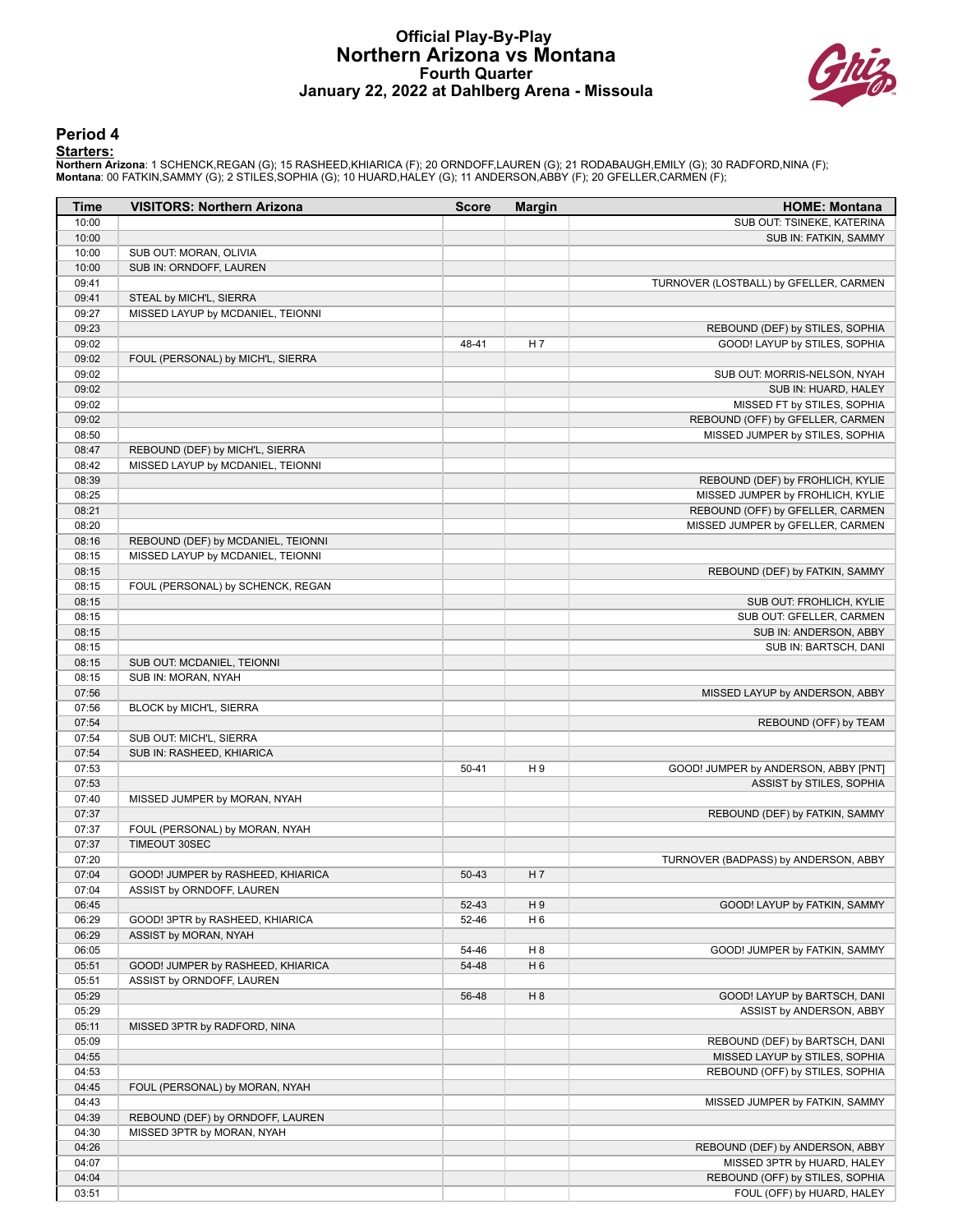| 03:51<br>03:51<br>03:51<br>03:51<br>SUB OUT: MORAN, NYAH<br>03:51<br>SUB IN: MORAN, OLIVIA<br>03:32<br>H <sub>5</sub><br>GOOD! 3PTR by RADFORD, NINA<br>56-51<br>03:11<br>02:59<br>02:59<br>02:59<br>02:51<br>MISSED LAYUP by RASHEED, KHIARICA<br>02:49<br>REBOUND (DEF) by FATKIN, SAMMY<br>02:37<br>FOUL (PERSONAL) by SCHENCK, REGAN<br>02:37<br>57-51<br>H <sub>6</sub><br>02:37<br>H 7<br>58-51<br>02:15<br>02:15<br>MISSED FT by MORAN, OLIVIA<br>02:15<br>REBOUND (OFF) by TEAM<br>02:15<br>H <sub>6</sub><br>GOOD! FT by MORAN, OLIVIA<br>58-52<br>02:15<br>02:15<br>02:15<br>02:15<br>02:15<br>SUB OUT: ORNDOFF, LAUREN<br>02:15<br>SUB IN: MCDANIEL, TEIONNI<br>02:09<br>02:05<br>REBOUND (DEF) by RASHEED, KHIARICA<br>01:48<br>MISSED JUMPER by MCDANIEL, TEIONNI<br>01:44<br>01:22<br>MISSED JUMPER by ANDERSON, ABBY<br>01:18<br>REBOUND (OFF) by ANDERSON, ABBY<br>01:17<br>01:14<br>01:00<br>00:54<br>REBOUND (DEF) by RADFORD, NINA<br>00:46<br>GOOD! JUMPER by MORAN, OLIVIA [PNT]<br>58-54<br>H4<br>00:36<br>FOUL (PERSONAL) by MORAN, OLIVIA<br>00:36<br>SUB OUT: MCDANIEL, TEIONNI<br>00:36<br>SUB IN: MORAN, NYAH<br>00:36<br>59-54<br>H <sub>5</sub><br>00:36<br>60-54<br>H <sub>6</sub><br>00:36<br>TIMEOUT 30SEC<br>00:36<br>00:36<br>00:31<br>MISSED 3PTR by RADFORD, NINA<br>00:31<br>00:29<br>00:29<br>FOUL (PERSONAL) by RASHEED, KHIARICA<br>00:29<br>61-54<br>H 7<br>H <sub>8</sub><br>00:29<br>62-54<br>00:29<br><b>TIMEOUT TEAM</b><br>00:29<br>SUB OUT: MORAN, NYAH<br>00:29<br>SUB OUT: MORAN, OLIVIA<br>00:29<br>SUB IN: ORNDOFF, LAUREN<br>00:29<br>SUB IN: RODABAUGH, EMILY<br>00:28<br>MISSED 3PTR by RADFORD, NINA<br>REBOUND (OFF) by RODABAUGH, EMILY<br>00:24 | Time  | <b>VISITORS: Northern Arizona</b>    | <b>Score</b> | <b>Margin</b> | <b>HOME: Montana</b>                                     |
|-----------------------------------------------------------------------------------------------------------------------------------------------------------------------------------------------------------------------------------------------------------------------------------------------------------------------------------------------------------------------------------------------------------------------------------------------------------------------------------------------------------------------------------------------------------------------------------------------------------------------------------------------------------------------------------------------------------------------------------------------------------------------------------------------------------------------------------------------------------------------------------------------------------------------------------------------------------------------------------------------------------------------------------------------------------------------------------------------------------------------------------------------------------------------------------------------------------------------------------------------------------------------------------------------------------------------------------------------------------------------------------------------------------------------------------------------------------------------------------------------------------------------------------------------------------------------------------------------------------------------------------------------------------------------------------------------------------|-------|--------------------------------------|--------------|---------------|----------------------------------------------------------|
|                                                                                                                                                                                                                                                                                                                                                                                                                                                                                                                                                                                                                                                                                                                                                                                                                                                                                                                                                                                                                                                                                                                                                                                                                                                                                                                                                                                                                                                                                                                                                                                                                                                                                                           |       |                                      |              |               | TURNOVER (OFFENSIVE) by HUARD, HALEY                     |
|                                                                                                                                                                                                                                                                                                                                                                                                                                                                                                                                                                                                                                                                                                                                                                                                                                                                                                                                                                                                                                                                                                                                                                                                                                                                                                                                                                                                                                                                                                                                                                                                                                                                                                           |       |                                      |              |               | SUB OUT: BARTSCH, DANI                                   |
|                                                                                                                                                                                                                                                                                                                                                                                                                                                                                                                                                                                                                                                                                                                                                                                                                                                                                                                                                                                                                                                                                                                                                                                                                                                                                                                                                                                                                                                                                                                                                                                                                                                                                                           |       |                                      |              |               | SUB IN: GFELLER, CARMEN                                  |
|                                                                                                                                                                                                                                                                                                                                                                                                                                                                                                                                                                                                                                                                                                                                                                                                                                                                                                                                                                                                                                                                                                                                                                                                                                                                                                                                                                                                                                                                                                                                                                                                                                                                                                           |       |                                      |              |               |                                                          |
|                                                                                                                                                                                                                                                                                                                                                                                                                                                                                                                                                                                                                                                                                                                                                                                                                                                                                                                                                                                                                                                                                                                                                                                                                                                                                                                                                                                                                                                                                                                                                                                                                                                                                                           |       |                                      |              |               |                                                          |
|                                                                                                                                                                                                                                                                                                                                                                                                                                                                                                                                                                                                                                                                                                                                                                                                                                                                                                                                                                                                                                                                                                                                                                                                                                                                                                                                                                                                                                                                                                                                                                                                                                                                                                           |       |                                      |              |               |                                                          |
|                                                                                                                                                                                                                                                                                                                                                                                                                                                                                                                                                                                                                                                                                                                                                                                                                                                                                                                                                                                                                                                                                                                                                                                                                                                                                                                                                                                                                                                                                                                                                                                                                                                                                                           |       |                                      |              |               | TURNOVER (BADPASS) by ANDERSON, ABBY                     |
|                                                                                                                                                                                                                                                                                                                                                                                                                                                                                                                                                                                                                                                                                                                                                                                                                                                                                                                                                                                                                                                                                                                                                                                                                                                                                                                                                                                                                                                                                                                                                                                                                                                                                                           |       |                                      |              |               | FOUL (PERSONAL) by ANDERSON, ABBY                        |
|                                                                                                                                                                                                                                                                                                                                                                                                                                                                                                                                                                                                                                                                                                                                                                                                                                                                                                                                                                                                                                                                                                                                                                                                                                                                                                                                                                                                                                                                                                                                                                                                                                                                                                           |       |                                      |              |               | SUB OUT: ANDERSON, ABBY                                  |
|                                                                                                                                                                                                                                                                                                                                                                                                                                                                                                                                                                                                                                                                                                                                                                                                                                                                                                                                                                                                                                                                                                                                                                                                                                                                                                                                                                                                                                                                                                                                                                                                                                                                                                           |       |                                      |              |               | SUB IN: FROHLICH, KYLIE                                  |
|                                                                                                                                                                                                                                                                                                                                                                                                                                                                                                                                                                                                                                                                                                                                                                                                                                                                                                                                                                                                                                                                                                                                                                                                                                                                                                                                                                                                                                                                                                                                                                                                                                                                                                           |       |                                      |              |               |                                                          |
|                                                                                                                                                                                                                                                                                                                                                                                                                                                                                                                                                                                                                                                                                                                                                                                                                                                                                                                                                                                                                                                                                                                                                                                                                                                                                                                                                                                                                                                                                                                                                                                                                                                                                                           |       |                                      |              |               |                                                          |
|                                                                                                                                                                                                                                                                                                                                                                                                                                                                                                                                                                                                                                                                                                                                                                                                                                                                                                                                                                                                                                                                                                                                                                                                                                                                                                                                                                                                                                                                                                                                                                                                                                                                                                           |       |                                      |              |               | GOOD! FT by GFELLER, CARMEN                              |
|                                                                                                                                                                                                                                                                                                                                                                                                                                                                                                                                                                                                                                                                                                                                                                                                                                                                                                                                                                                                                                                                                                                                                                                                                                                                                                                                                                                                                                                                                                                                                                                                                                                                                                           |       |                                      |              |               | GOOD! FT by GFELLER, CARMEN                              |
|                                                                                                                                                                                                                                                                                                                                                                                                                                                                                                                                                                                                                                                                                                                                                                                                                                                                                                                                                                                                                                                                                                                                                                                                                                                                                                                                                                                                                                                                                                                                                                                                                                                                                                           |       |                                      |              |               | FOUL (PERSONAL) by STILES, SOPHIA                        |
|                                                                                                                                                                                                                                                                                                                                                                                                                                                                                                                                                                                                                                                                                                                                                                                                                                                                                                                                                                                                                                                                                                                                                                                                                                                                                                                                                                                                                                                                                                                                                                                                                                                                                                           |       |                                      |              |               |                                                          |
|                                                                                                                                                                                                                                                                                                                                                                                                                                                                                                                                                                                                                                                                                                                                                                                                                                                                                                                                                                                                                                                                                                                                                                                                                                                                                                                                                                                                                                                                                                                                                                                                                                                                                                           |       |                                      |              |               |                                                          |
|                                                                                                                                                                                                                                                                                                                                                                                                                                                                                                                                                                                                                                                                                                                                                                                                                                                                                                                                                                                                                                                                                                                                                                                                                                                                                                                                                                                                                                                                                                                                                                                                                                                                                                           |       |                                      |              |               |                                                          |
|                                                                                                                                                                                                                                                                                                                                                                                                                                                                                                                                                                                                                                                                                                                                                                                                                                                                                                                                                                                                                                                                                                                                                                                                                                                                                                                                                                                                                                                                                                                                                                                                                                                                                                           |       |                                      |              |               | SUB OUT: HUARD, HALEY                                    |
|                                                                                                                                                                                                                                                                                                                                                                                                                                                                                                                                                                                                                                                                                                                                                                                                                                                                                                                                                                                                                                                                                                                                                                                                                                                                                                                                                                                                                                                                                                                                                                                                                                                                                                           |       |                                      |              |               | SUB OUT: FROHLICH, KYLIE                                 |
|                                                                                                                                                                                                                                                                                                                                                                                                                                                                                                                                                                                                                                                                                                                                                                                                                                                                                                                                                                                                                                                                                                                                                                                                                                                                                                                                                                                                                                                                                                                                                                                                                                                                                                           |       |                                      |              |               | SUB IN: MORRIS-NELSON, NYAH                              |
|                                                                                                                                                                                                                                                                                                                                                                                                                                                                                                                                                                                                                                                                                                                                                                                                                                                                                                                                                                                                                                                                                                                                                                                                                                                                                                                                                                                                                                                                                                                                                                                                                                                                                                           |       |                                      |              |               | SUB IN: ANDERSON, ABBY                                   |
|                                                                                                                                                                                                                                                                                                                                                                                                                                                                                                                                                                                                                                                                                                                                                                                                                                                                                                                                                                                                                                                                                                                                                                                                                                                                                                                                                                                                                                                                                                                                                                                                                                                                                                           |       |                                      |              |               |                                                          |
|                                                                                                                                                                                                                                                                                                                                                                                                                                                                                                                                                                                                                                                                                                                                                                                                                                                                                                                                                                                                                                                                                                                                                                                                                                                                                                                                                                                                                                                                                                                                                                                                                                                                                                           |       |                                      |              |               |                                                          |
|                                                                                                                                                                                                                                                                                                                                                                                                                                                                                                                                                                                                                                                                                                                                                                                                                                                                                                                                                                                                                                                                                                                                                                                                                                                                                                                                                                                                                                                                                                                                                                                                                                                                                                           |       |                                      |              |               | MISSED LAYUP by FATKIN, SAMMY                            |
|                                                                                                                                                                                                                                                                                                                                                                                                                                                                                                                                                                                                                                                                                                                                                                                                                                                                                                                                                                                                                                                                                                                                                                                                                                                                                                                                                                                                                                                                                                                                                                                                                                                                                                           |       |                                      |              |               |                                                          |
|                                                                                                                                                                                                                                                                                                                                                                                                                                                                                                                                                                                                                                                                                                                                                                                                                                                                                                                                                                                                                                                                                                                                                                                                                                                                                                                                                                                                                                                                                                                                                                                                                                                                                                           |       |                                      |              |               |                                                          |
|                                                                                                                                                                                                                                                                                                                                                                                                                                                                                                                                                                                                                                                                                                                                                                                                                                                                                                                                                                                                                                                                                                                                                                                                                                                                                                                                                                                                                                                                                                                                                                                                                                                                                                           |       |                                      |              |               | REBOUND (DEF) by FATKIN, SAMMY                           |
|                                                                                                                                                                                                                                                                                                                                                                                                                                                                                                                                                                                                                                                                                                                                                                                                                                                                                                                                                                                                                                                                                                                                                                                                                                                                                                                                                                                                                                                                                                                                                                                                                                                                                                           |       |                                      |              |               |                                                          |
|                                                                                                                                                                                                                                                                                                                                                                                                                                                                                                                                                                                                                                                                                                                                                                                                                                                                                                                                                                                                                                                                                                                                                                                                                                                                                                                                                                                                                                                                                                                                                                                                                                                                                                           |       |                                      |              |               | MISSED JUMPER by ANDERSON, ABBY                          |
|                                                                                                                                                                                                                                                                                                                                                                                                                                                                                                                                                                                                                                                                                                                                                                                                                                                                                                                                                                                                                                                                                                                                                                                                                                                                                                                                                                                                                                                                                                                                                                                                                                                                                                           |       |                                      |              |               | REBOUND (OFF) by STILES, SOPHIA                          |
|                                                                                                                                                                                                                                                                                                                                                                                                                                                                                                                                                                                                                                                                                                                                                                                                                                                                                                                                                                                                                                                                                                                                                                                                                                                                                                                                                                                                                                                                                                                                                                                                                                                                                                           |       |                                      |              |               | MISSED JUMPER by STILES, SOPHIA                          |
|                                                                                                                                                                                                                                                                                                                                                                                                                                                                                                                                                                                                                                                                                                                                                                                                                                                                                                                                                                                                                                                                                                                                                                                                                                                                                                                                                                                                                                                                                                                                                                                                                                                                                                           |       |                                      |              |               |                                                          |
|                                                                                                                                                                                                                                                                                                                                                                                                                                                                                                                                                                                                                                                                                                                                                                                                                                                                                                                                                                                                                                                                                                                                                                                                                                                                                                                                                                                                                                                                                                                                                                                                                                                                                                           |       |                                      |              |               |                                                          |
|                                                                                                                                                                                                                                                                                                                                                                                                                                                                                                                                                                                                                                                                                                                                                                                                                                                                                                                                                                                                                                                                                                                                                                                                                                                                                                                                                                                                                                                                                                                                                                                                                                                                                                           |       |                                      |              |               |                                                          |
|                                                                                                                                                                                                                                                                                                                                                                                                                                                                                                                                                                                                                                                                                                                                                                                                                                                                                                                                                                                                                                                                                                                                                                                                                                                                                                                                                                                                                                                                                                                                                                                                                                                                                                           |       |                                      |              |               |                                                          |
|                                                                                                                                                                                                                                                                                                                                                                                                                                                                                                                                                                                                                                                                                                                                                                                                                                                                                                                                                                                                                                                                                                                                                                                                                                                                                                                                                                                                                                                                                                                                                                                                                                                                                                           |       |                                      |              |               |                                                          |
|                                                                                                                                                                                                                                                                                                                                                                                                                                                                                                                                                                                                                                                                                                                                                                                                                                                                                                                                                                                                                                                                                                                                                                                                                                                                                                                                                                                                                                                                                                                                                                                                                                                                                                           |       |                                      |              |               | GOOD! FT by MORRIS-NELSON, NYAH                          |
|                                                                                                                                                                                                                                                                                                                                                                                                                                                                                                                                                                                                                                                                                                                                                                                                                                                                                                                                                                                                                                                                                                                                                                                                                                                                                                                                                                                                                                                                                                                                                                                                                                                                                                           |       |                                      |              |               | GOOD! FT by MORRIS-NELSON, NYAH                          |
|                                                                                                                                                                                                                                                                                                                                                                                                                                                                                                                                                                                                                                                                                                                                                                                                                                                                                                                                                                                                                                                                                                                                                                                                                                                                                                                                                                                                                                                                                                                                                                                                                                                                                                           |       |                                      |              |               |                                                          |
|                                                                                                                                                                                                                                                                                                                                                                                                                                                                                                                                                                                                                                                                                                                                                                                                                                                                                                                                                                                                                                                                                                                                                                                                                                                                                                                                                                                                                                                                                                                                                                                                                                                                                                           |       |                                      |              |               | SUB OUT: GFELLER, CARMEN                                 |
|                                                                                                                                                                                                                                                                                                                                                                                                                                                                                                                                                                                                                                                                                                                                                                                                                                                                                                                                                                                                                                                                                                                                                                                                                                                                                                                                                                                                                                                                                                                                                                                                                                                                                                           |       |                                      |              |               | SUB IN: TSINEKE, KATERINA                                |
|                                                                                                                                                                                                                                                                                                                                                                                                                                                                                                                                                                                                                                                                                                                                                                                                                                                                                                                                                                                                                                                                                                                                                                                                                                                                                                                                                                                                                                                                                                                                                                                                                                                                                                           |       |                                      |              |               |                                                          |
|                                                                                                                                                                                                                                                                                                                                                                                                                                                                                                                                                                                                                                                                                                                                                                                                                                                                                                                                                                                                                                                                                                                                                                                                                                                                                                                                                                                                                                                                                                                                                                                                                                                                                                           |       |                                      |              |               | BLOCK by ANDERSON, ABBY                                  |
|                                                                                                                                                                                                                                                                                                                                                                                                                                                                                                                                                                                                                                                                                                                                                                                                                                                                                                                                                                                                                                                                                                                                                                                                                                                                                                                                                                                                                                                                                                                                                                                                                                                                                                           |       |                                      |              |               | REBOUND (DEF) by STILES, SOPHIA                          |
|                                                                                                                                                                                                                                                                                                                                                                                                                                                                                                                                                                                                                                                                                                                                                                                                                                                                                                                                                                                                                                                                                                                                                                                                                                                                                                                                                                                                                                                                                                                                                                                                                                                                                                           |       |                                      |              |               |                                                          |
|                                                                                                                                                                                                                                                                                                                                                                                                                                                                                                                                                                                                                                                                                                                                                                                                                                                                                                                                                                                                                                                                                                                                                                                                                                                                                                                                                                                                                                                                                                                                                                                                                                                                                                           |       |                                      |              |               | GOOD! FT by STILES, SOPHIA<br>GOOD! FT by STILES, SOPHIA |
|                                                                                                                                                                                                                                                                                                                                                                                                                                                                                                                                                                                                                                                                                                                                                                                                                                                                                                                                                                                                                                                                                                                                                                                                                                                                                                                                                                                                                                                                                                                                                                                                                                                                                                           |       |                                      |              |               |                                                          |
|                                                                                                                                                                                                                                                                                                                                                                                                                                                                                                                                                                                                                                                                                                                                                                                                                                                                                                                                                                                                                                                                                                                                                                                                                                                                                                                                                                                                                                                                                                                                                                                                                                                                                                           |       |                                      |              |               |                                                          |
|                                                                                                                                                                                                                                                                                                                                                                                                                                                                                                                                                                                                                                                                                                                                                                                                                                                                                                                                                                                                                                                                                                                                                                                                                                                                                                                                                                                                                                                                                                                                                                                                                                                                                                           |       |                                      |              |               |                                                          |
|                                                                                                                                                                                                                                                                                                                                                                                                                                                                                                                                                                                                                                                                                                                                                                                                                                                                                                                                                                                                                                                                                                                                                                                                                                                                                                                                                                                                                                                                                                                                                                                                                                                                                                           |       |                                      |              |               |                                                          |
|                                                                                                                                                                                                                                                                                                                                                                                                                                                                                                                                                                                                                                                                                                                                                                                                                                                                                                                                                                                                                                                                                                                                                                                                                                                                                                                                                                                                                                                                                                                                                                                                                                                                                                           |       |                                      |              |               |                                                          |
|                                                                                                                                                                                                                                                                                                                                                                                                                                                                                                                                                                                                                                                                                                                                                                                                                                                                                                                                                                                                                                                                                                                                                                                                                                                                                                                                                                                                                                                                                                                                                                                                                                                                                                           |       |                                      |              |               |                                                          |
|                                                                                                                                                                                                                                                                                                                                                                                                                                                                                                                                                                                                                                                                                                                                                                                                                                                                                                                                                                                                                                                                                                                                                                                                                                                                                                                                                                                                                                                                                                                                                                                                                                                                                                           |       |                                      |              |               |                                                          |
|                                                                                                                                                                                                                                                                                                                                                                                                                                                                                                                                                                                                                                                                                                                                                                                                                                                                                                                                                                                                                                                                                                                                                                                                                                                                                                                                                                                                                                                                                                                                                                                                                                                                                                           | 00:23 | TURNOVER (LOSTBALL) by RADFORD, NINA |              |               |                                                          |
| 00:23                                                                                                                                                                                                                                                                                                                                                                                                                                                                                                                                                                                                                                                                                                                                                                                                                                                                                                                                                                                                                                                                                                                                                                                                                                                                                                                                                                                                                                                                                                                                                                                                                                                                                                     |       |                                      |              |               | TIMEOUT 30SEC                                            |
| 00:23                                                                                                                                                                                                                                                                                                                                                                                                                                                                                                                                                                                                                                                                                                                                                                                                                                                                                                                                                                                                                                                                                                                                                                                                                                                                                                                                                                                                                                                                                                                                                                                                                                                                                                     |       |                                      |              |               | SUB OUT: TSINEKE, KATERINA                               |
| 00:23                                                                                                                                                                                                                                                                                                                                                                                                                                                                                                                                                                                                                                                                                                                                                                                                                                                                                                                                                                                                                                                                                                                                                                                                                                                                                                                                                                                                                                                                                                                                                                                                                                                                                                     |       |                                      |              |               | SUB IN: GFELLER, CARMEN                                  |
| 00:23<br>SUB OUT: RODABAUGH, EMILY                                                                                                                                                                                                                                                                                                                                                                                                                                                                                                                                                                                                                                                                                                                                                                                                                                                                                                                                                                                                                                                                                                                                                                                                                                                                                                                                                                                                                                                                                                                                                                                                                                                                        |       |                                      |              |               |                                                          |
| 00:23<br>SUB OUT: RADFORD, NINA                                                                                                                                                                                                                                                                                                                                                                                                                                                                                                                                                                                                                                                                                                                                                                                                                                                                                                                                                                                                                                                                                                                                                                                                                                                                                                                                                                                                                                                                                                                                                                                                                                                                           |       |                                      |              |               |                                                          |
| 00:23<br>SUB IN: MORAN, NYAH                                                                                                                                                                                                                                                                                                                                                                                                                                                                                                                                                                                                                                                                                                                                                                                                                                                                                                                                                                                                                                                                                                                                                                                                                                                                                                                                                                                                                                                                                                                                                                                                                                                                              |       |                                      |              |               |                                                          |
| 00:23<br>SUB IN: MORAN, OLIVIA                                                                                                                                                                                                                                                                                                                                                                                                                                                                                                                                                                                                                                                                                                                                                                                                                                                                                                                                                                                                                                                                                                                                                                                                                                                                                                                                                                                                                                                                                                                                                                                                                                                                            |       |                                      |              |               |                                                          |
| FOUL (PERSONAL) by MORAN, OLIVIA<br>00:23                                                                                                                                                                                                                                                                                                                                                                                                                                                                                                                                                                                                                                                                                                                                                                                                                                                                                                                                                                                                                                                                                                                                                                                                                                                                                                                                                                                                                                                                                                                                                                                                                                                                 |       |                                      |              |               |                                                          |
| 00:23                                                                                                                                                                                                                                                                                                                                                                                                                                                                                                                                                                                                                                                                                                                                                                                                                                                                                                                                                                                                                                                                                                                                                                                                                                                                                                                                                                                                                                                                                                                                                                                                                                                                                                     |       |                                      |              |               | MISSED FT by GFELLER, CARMEN                             |
| 00:23                                                                                                                                                                                                                                                                                                                                                                                                                                                                                                                                                                                                                                                                                                                                                                                                                                                                                                                                                                                                                                                                                                                                                                                                                                                                                                                                                                                                                                                                                                                                                                                                                                                                                                     |       |                                      |              |               | REBOUND (OFF) by TEAM                                    |
| 00:23                                                                                                                                                                                                                                                                                                                                                                                                                                                                                                                                                                                                                                                                                                                                                                                                                                                                                                                                                                                                                                                                                                                                                                                                                                                                                                                                                                                                                                                                                                                                                                                                                                                                                                     |       |                                      |              |               | MISSED FT by GFELLER, CARMEN                             |
| 00:23<br>REBOUND (DEF) by RASHEED, KHIARICA<br>00:23                                                                                                                                                                                                                                                                                                                                                                                                                                                                                                                                                                                                                                                                                                                                                                                                                                                                                                                                                                                                                                                                                                                                                                                                                                                                                                                                                                                                                                                                                                                                                                                                                                                      |       |                                      |              |               | SUB OUT: GFELLER, CARMEN                                 |
| 00:23                                                                                                                                                                                                                                                                                                                                                                                                                                                                                                                                                                                                                                                                                                                                                                                                                                                                                                                                                                                                                                                                                                                                                                                                                                                                                                                                                                                                                                                                                                                                                                                                                                                                                                     |       |                                      |              |               | SUB IN: TSINEKE, KATERINA                                |
| 00:23<br>SUB OUT: MORAN, NYAH                                                                                                                                                                                                                                                                                                                                                                                                                                                                                                                                                                                                                                                                                                                                                                                                                                                                                                                                                                                                                                                                                                                                                                                                                                                                                                                                                                                                                                                                                                                                                                                                                                                                             |       |                                      |              |               |                                                          |
| 00:23<br>SUB OUT: MORAN, OLIVIA                                                                                                                                                                                                                                                                                                                                                                                                                                                                                                                                                                                                                                                                                                                                                                                                                                                                                                                                                                                                                                                                                                                                                                                                                                                                                                                                                                                                                                                                                                                                                                                                                                                                           |       |                                      |              |               |                                                          |
| 00:23<br>SUB IN: RODABAUGH, EMILY                                                                                                                                                                                                                                                                                                                                                                                                                                                                                                                                                                                                                                                                                                                                                                                                                                                                                                                                                                                                                                                                                                                                                                                                                                                                                                                                                                                                                                                                                                                                                                                                                                                                         |       |                                      |              |               |                                                          |
| 00:23<br>SUB IN: RADFORD, NINA                                                                                                                                                                                                                                                                                                                                                                                                                                                                                                                                                                                                                                                                                                                                                                                                                                                                                                                                                                                                                                                                                                                                                                                                                                                                                                                                                                                                                                                                                                                                                                                                                                                                            |       |                                      |              |               |                                                          |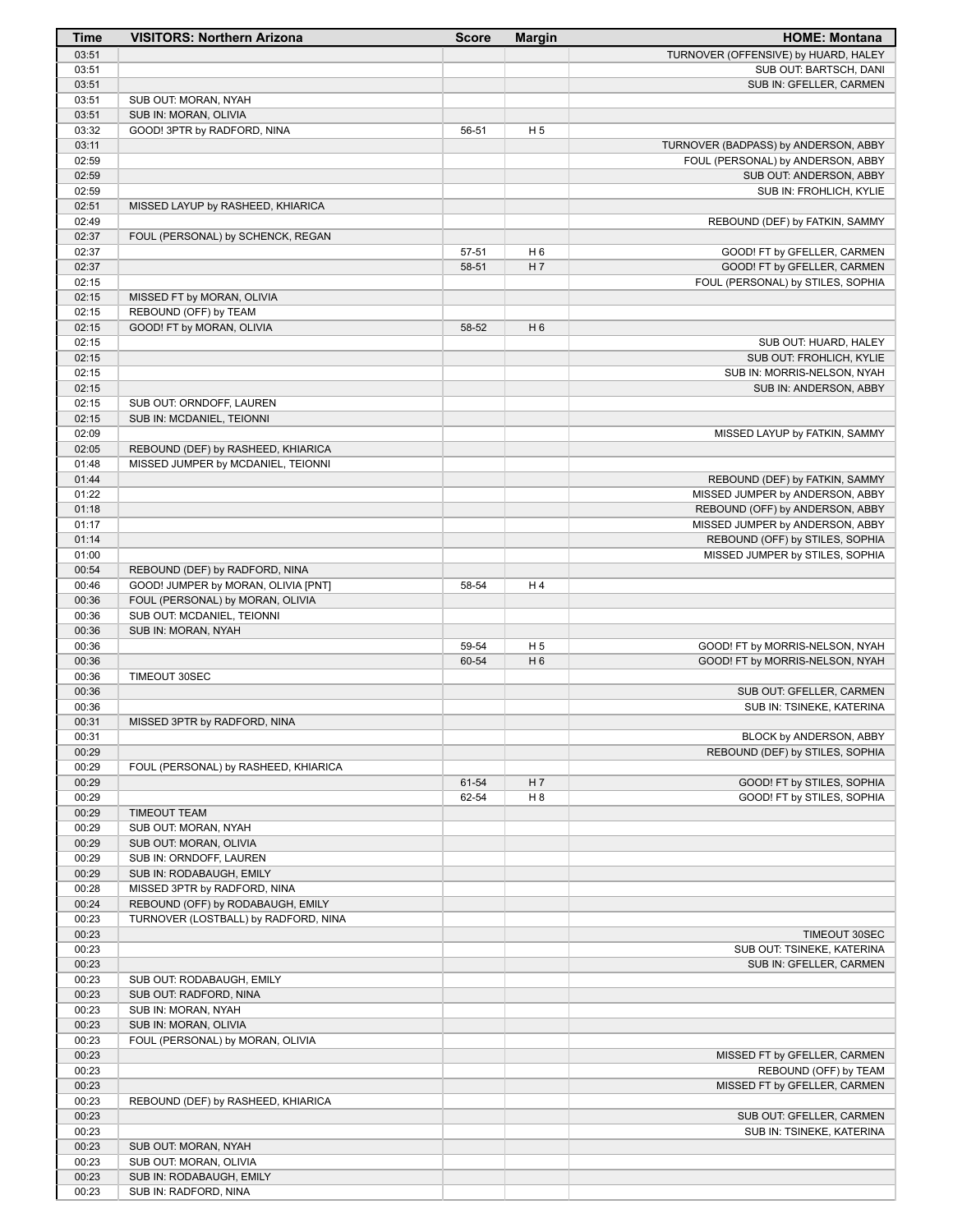| Time  | <b>VISITORS: Northern Arizona</b>    | <b>Score</b> | <b>Margin</b>  | <b>HOME: Montana</b>        |
|-------|--------------------------------------|--------------|----------------|-----------------------------|
| 00:18 | GOOD! 3PTR by RADFORD, NINA          | 62-57        | H <sub>5</sub> |                             |
| 00:18 | ASSIST by SCHENCK, REGAN             |              |                |                             |
| 00:18 |                                      |              |                | <b>TIMEOUT 30SEC</b>        |
| 00:18 |                                      |              |                | SUB OUT: TSINEKE, KATERINA  |
| 00:18 |                                      |              |                | SUB IN: GFELLER, CARMEN     |
| 00:18 | SUB OUT: RODABAUGH, EMILY            |              |                |                             |
| 00:18 | SUB IN: MORAN, NYAH                  |              |                |                             |
| 00:16 | FOUL (PERSONAL) by ORNDOFF, LAUREN   |              |                |                             |
| 00:16 | SUB OUT: ORNDOFF, LAUREN             |              |                |                             |
| 00:16 | SUB IN: RODABAUGH, EMILY             |              |                |                             |
| 00:16 |                                      | 63-57        | H <sub>6</sub> | GOOD! FT by GFELLER, CARMEN |
| 00:16 |                                      | 64-57        | H <sub>7</sub> | GOOD! FT by GFELLER, CARMEN |
| 00:16 |                                      |              |                | SUB OUT: GFELLER, CARMEN    |
| 00:16 |                                      |              |                | SUB IN: TSINEKE, KATERINA   |
| 00:08 | GOOD! 3PTR by RADFORD, NINA          | 64-60        | H <sub>4</sub> |                             |
| 00:08 | ASSIST by MORAN, NYAH                |              |                |                             |
| 00:08 |                                      |              |                | <b>TIMEOUT TEAM</b>         |
| 00:08 |                                      |              |                | SUB OUT: TSINEKE, KATERINA  |
| 00:08 |                                      |              |                | SUB IN: GFELLER, CARMEN     |
| 00:05 | FOUL (PERSONAL) by RASHEED, KHIARICA |              |                |                             |
| 00:05 | SUB OUT: RASHEED, KHIARICA           |              |                |                             |
| 00:05 | SUB IN: JAITEH, FATOUMATA            |              |                |                             |
| 00:05 |                                      | 65-60        | H <sub>5</sub> | GOOD! FT by GFELLER, CARMEN |
| 00:05 |                                      | 66-60        | H <sub>6</sub> | GOOD! FT by GFELLER, CARMEN |
| 00:05 |                                      |              |                | SUB OUT: GFELLER, CARMEN    |
| 00:05 |                                      |              |                | SUB IN: TSINEKE, KATERINA   |

## **Northern Arizona 60, Montana 66**

| <b>Points (This Period)</b> | <b>NAU</b>    | <b>MON</b>     |
|-----------------------------|---------------|----------------|
| In the Paint                |               |                |
| Off Turns                   |               |                |
| 2nd Chance                  |               |                |
| Fast Break                  |               |                |
| Bench                       |               |                |
| Per Poss                    | 1.056<br>8/18 | 1 111<br>10/18 |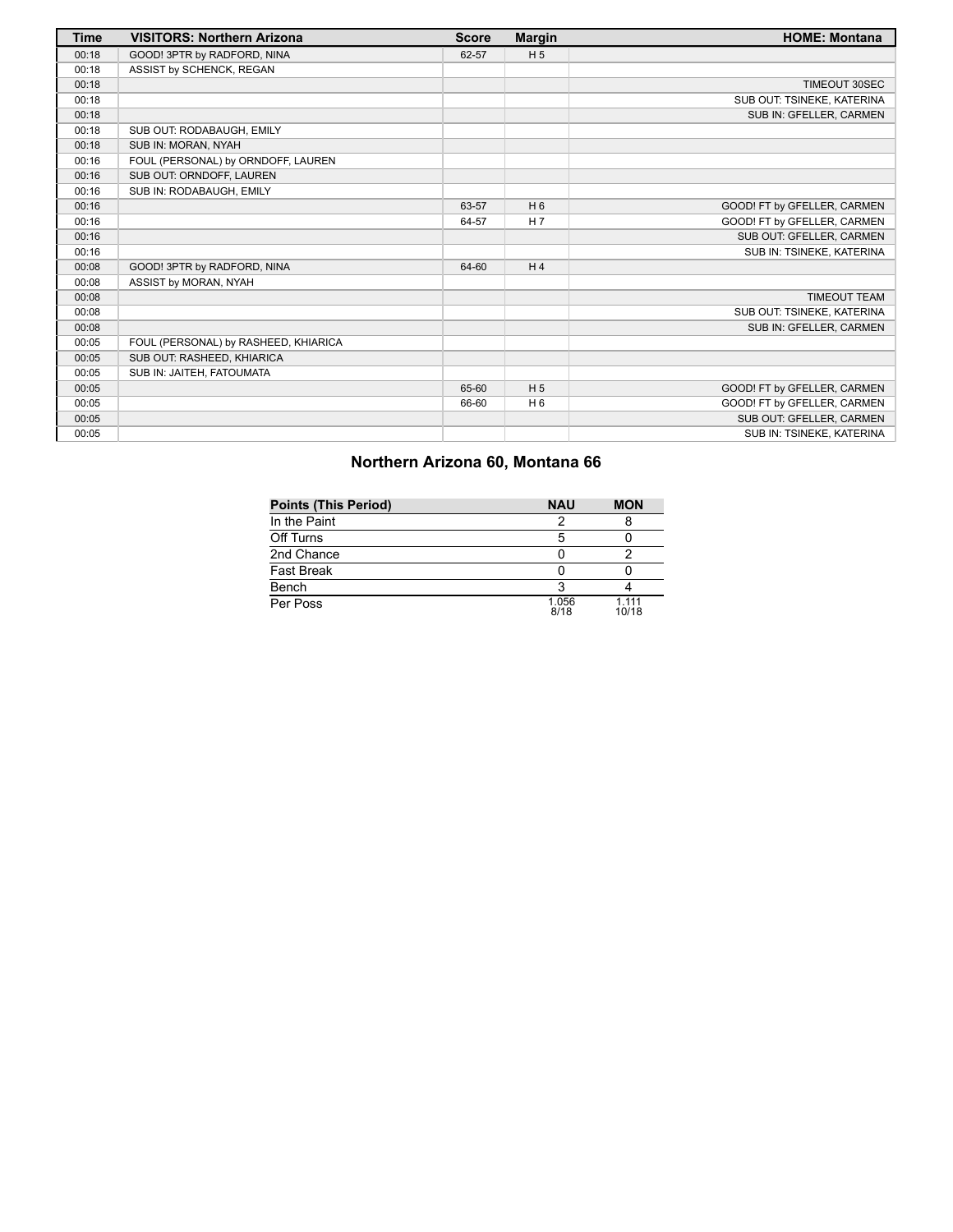## **Official Scoring/Possession Reference Chart Northern Arizona vs Montana Period 1 January 22, 2022 at Dahlberg Arena - Missoula**



**Period 1**

#### **Starters:**

Northern Arizona: 1 SCHENCK,REGAN (G); 15 RASHEED,KHIARICA (F); 20 ORNDOFF,LAUREN (G); 21 RODABAUGH,EMILY (G); 30 RADFORD,NINA (F);<br>Montana: 00 FATKIN,SAMMY (G); 2 STILES,SOPHIA (G); 10 HUARD,HALEY (G); 11 ANDERSON,ABBY (F

| <b>Time</b> | <b>VISITORS: Northern Arizona</b>   | <b>Score</b> | <b>Margin</b>  | <b>HOME: Montana</b>                 |
|-------------|-------------------------------------|--------------|----------------|--------------------------------------|
| 09:40       | GOOD! LAYUP by SCHENCK, REGAN [PNT] | $0 - 2$      | V <sub>2</sub> |                                      |
| 08:16       |                                     | $3-2$        | H <sub>1</sub> | GOOD! 3PTR by FATKIN, SAMMY          |
| 07:27       | GOOD! LAYUP by RASHEED, KHIARICA    | $3 - 4$      | V <sub>1</sub> |                                      |
| 07:27       | GOOD! FT by RASHEED, KHIARICA       | $3 - 5$      | V <sub>2</sub> |                                      |
| 07:10       |                                     | $5-5$        | T              | GOOD! JUMPER by ANDERSON, ABBY       |
| 05:36       |                                     | $7-5$        | H <sub>2</sub> | GOOD! JUMPER by STILES, SOPHIA [PNT] |
| 03:53       | GOOD! JUMPER by SCHENCK, REGAN      | $7 - 7$      | т              |                                      |
| 03:33       |                                     | $8 - 7$      | H <sub>1</sub> | GOOD! FT by FATKIN, SAMMY            |
| 02:24       | GOOD! LAYUP by SCHENCK, REGAN [PNT] | $8-9$        | V <sub>1</sub> |                                      |
| 01:42       | GOOD! 3PTR by RODABAUGH, EMILY      | $8 - 12$     | V <sub>4</sub> |                                      |
| 01:02       |                                     | $10 - 12$    | V <sub>2</sub> | GOOD! JUMPER by GFELLER, CARMEN      |
| 00:10       |                                     | $11 - 12$    | V <sub>1</sub> | GOOD! FT by GFELLER, CARMEN          |
| 00:10       |                                     | $12 - 12$    | T              | GOOD! FT by GFELLER, CARMEN          |
| 00:02       | GOOD! JUMPER by SCHENCK, REGAN      | $12 - 14$    | V <sub>2</sub> |                                      |

**Northern Arizona 14, Montana 12**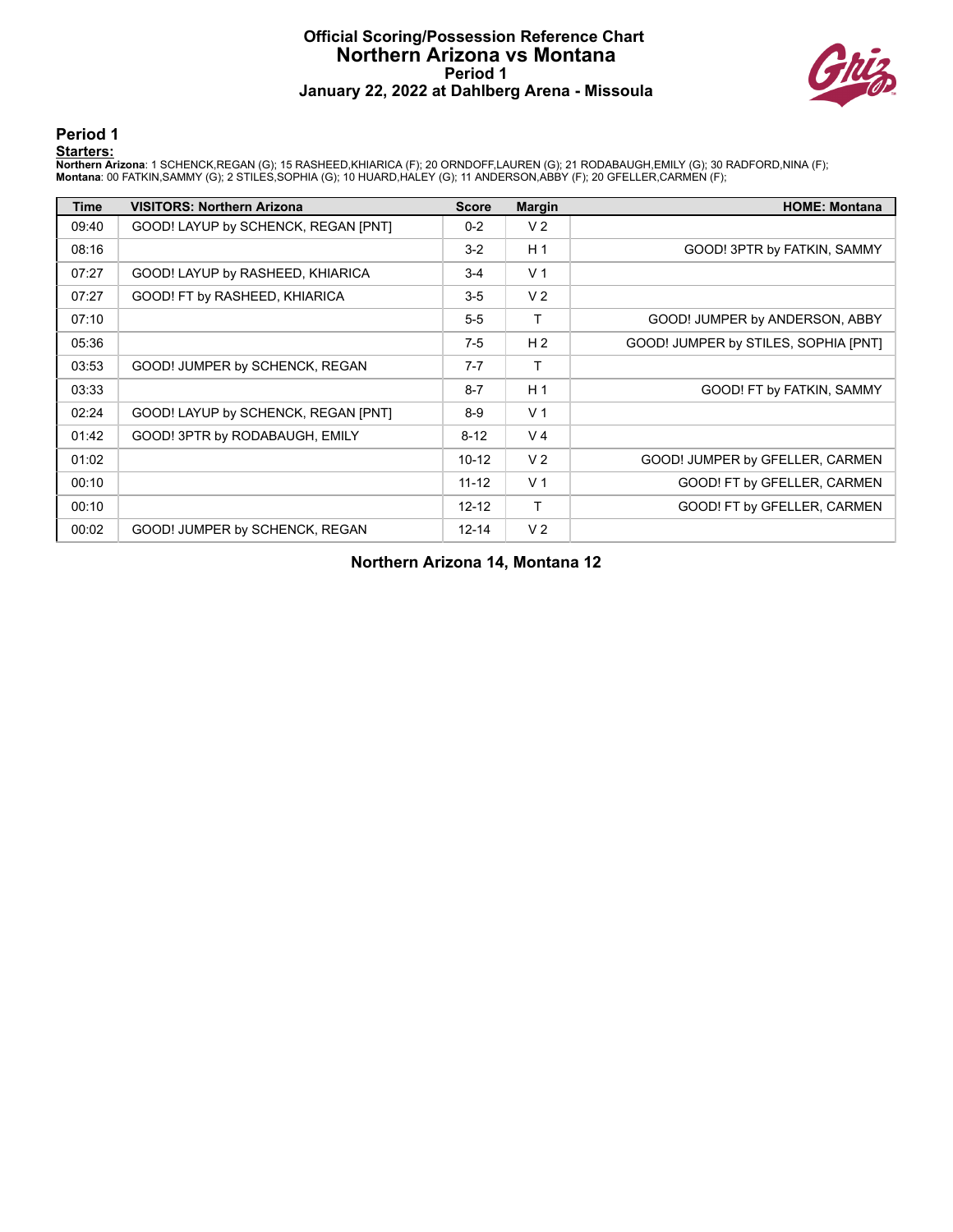## **Official Scoring/Possession Reference Chart Northern Arizona vs Montana Period 2 January 22, 2022 at Dahlberg Arena - Missoula**



**Period 2**

#### **Starters:**

Northern Arizona: 1 SCHENCK,REGAN (G); 15 RASHEED,KHIARICA (F); 20 ORNDOFF,LAUREN (G); 21 RODABAUGH,EMILY (G); 30 RADFORD,NINA (F);<br>Montana: 00 FATKIN,SAMMY (G); 2 STILES,SOPHIA (G); 10 HUARD,HALEY (G); 11 ANDERSON,ABBY (F

| <b>Time</b> | <b>VISITORS: Northern Arizona</b> | <b>Score</b> | <b>Margin</b>  | <b>HOME: Montana</b>              |
|-------------|-----------------------------------|--------------|----------------|-----------------------------------|
| 09:10       | GOOD! LAYUP by RASHEED, KHIARICA  | $12 - 16$    | V <sub>4</sub> |                                   |
| 08:09       |                                   | 13-16        | $V_3$          | GOOD! FT by FROHLICH, KYLIE       |
| 07:39       | GOOD! LAYUP by RASHEED, KHIARICA  | $13 - 18$    | V <sub>5</sub> |                                   |
| 06:48       |                                   | $14 - 18$    | V <sub>4</sub> | GOOD! FT by GFELLER, CARMEN       |
| 06:48       |                                   | $15 - 18$    | $V_3$          | GOOD! FT by GFELLER, CARMEN       |
| 06:39       | GOOD! 3PTR by RASHEED, KHIARICA   | $15 - 21$    | $V_6$          |                                   |
| 05:17       |                                   | $17 - 21$    | V <sub>4</sub> | GOOD! LAYUP by HUARD, HALEY [PNT] |
| 05:17       |                                   | $18 - 21$    | $V_3$          | GOOD! FT by HUARD, HALEY          |
| 03:22       |                                   | $20 - 21$    | V <sub>1</sub> | GOOD! LAYUP by HUARD, HALEY [PNT] |
| 02:53       |                                   | $21 - 21$    | $\mathsf{T}$   | GOOD! FT by GFELLER, CARMEN       |
| 02:53       |                                   | $22 - 21$    | H <sub>1</sub> | GOOD! FT by GFELLER, CARMEN       |
| 02:32       | GOOD! JUMPER by MORAN, NYAH [PNT] | $22 - 23$    | V <sub>1</sub> |                                   |
| 02:12       |                                   | $25 - 23$    | H <sub>2</sub> | GOOD! 3PTR by HUARD, HALEY        |
| 01:52       | GOOD! LAYUP by MORAN, NYAH [PNT]  | 25-25        | $\mathsf{T}$   |                                   |
| 00:16       |                                   | $26 - 25$    | H <sub>1</sub> | GOOD! FT by MORRIS-NELSON, NYAH   |
| 00:16       |                                   | $27 - 25$    | H <sub>2</sub> | GOOD! FT by MORRIS-NELSON, NYAH   |

**Northern Arizona 25, Montana 27**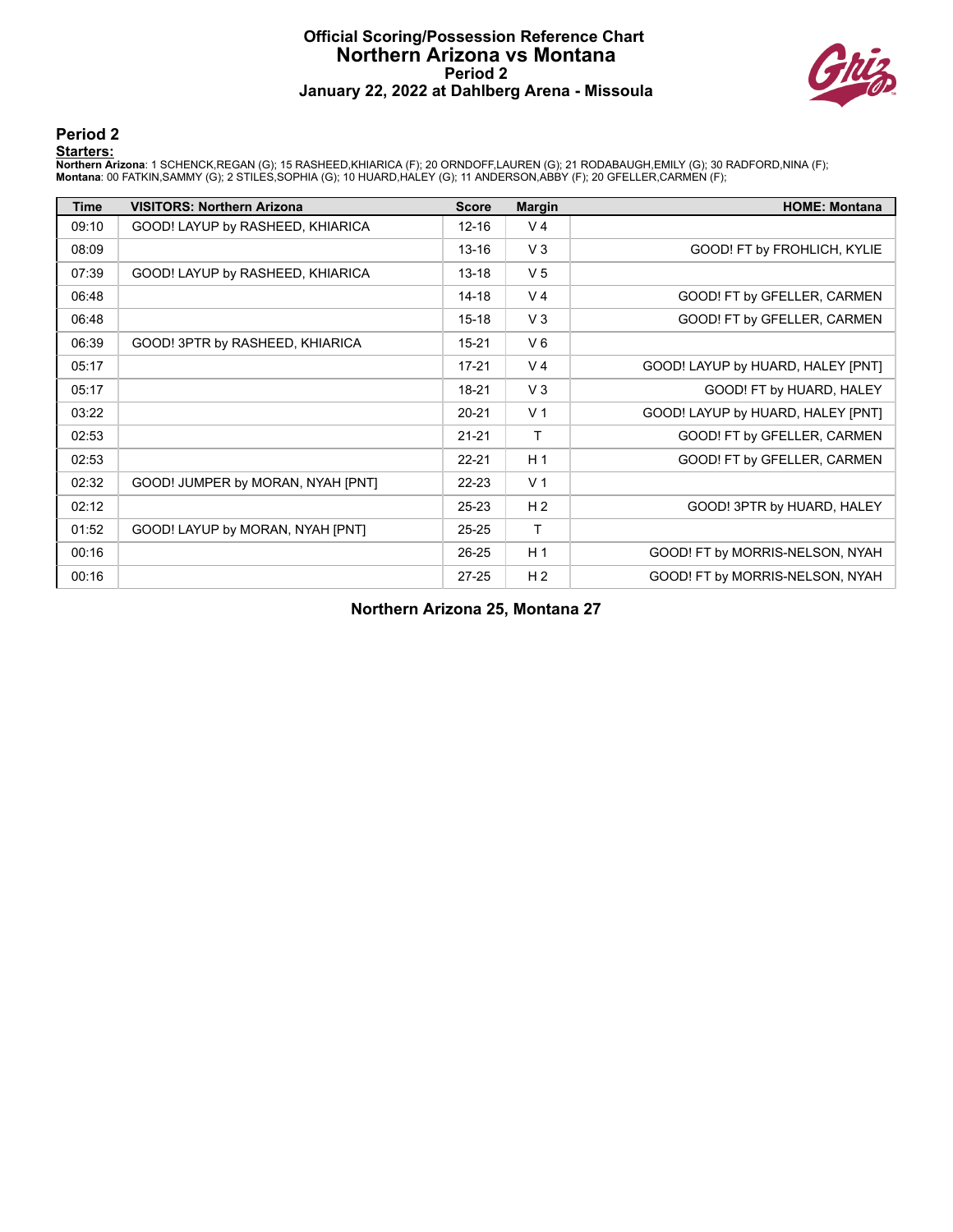## **Official Scoring/Possession Reference Chart Northern Arizona vs Montana Period 3 January 22, 2022 at Dahlberg Arena - Missoula**



**Period 3**

#### **Starters:**

Northern Arizona: 1 SCHENCK,REGAN (G); 15 RASHEED,KHIARICA (F); 20 ORNDOFF,LAUREN (G); 21 RODABAUGH,EMILY (G); 30 RADFORD,NINA (F);<br>Montana: 00 FATKIN,SAMMY (G); 2 STILES,SOPHIA (G); 10 HUARD,HALEY (G); 11 ANDERSON,ABBY (F

| <b>Time</b> | <b>VISITORS: Northern Arizona</b>      | <b>Score</b> | <b>Margin</b>  | <b>HOME: Montana</b>                  |
|-------------|----------------------------------------|--------------|----------------|---------------------------------------|
| 09:33       | GOOD! LAYUP by ORNDOFF, LAUREN         | $27 - 27$    | т              |                                       |
| 09:13       |                                        | 29-27        | H <sub>2</sub> | GOOD! LAYUP by GFELLER, CARMEN [PNT]  |
| 08:57       | GOOD! JUMPER by RODABAUGH, EMILY [PNT] | 29-29        | T.             |                                       |
| 08:20       | GOOD! JUMPER by SCHENCK, REGAN         | 29-31        | V <sub>2</sub> |                                       |
| 07:13       |                                        | 32-31        | H <sub>1</sub> | GOOD! 3PTR by STILES, SOPHIA          |
| 06:37       |                                        | 34-31        | $H_3$          | GOOD! JUMPER by GFELLER, CARMEN [PNT] |
| 06:04       | GOOD! 3PTR by SCHENCK, REGAN           | 34-34        | $\mathsf{T}$   |                                       |
| 05:47       |                                        | 37-34        | $H_3$          | GOOD! 3PTR by HUARD, HALEY            |
| 04:06       |                                        | 39-34        | H <sub>5</sub> | GOOD! LAYUP by FATKIN, SAMMY          |
| 03:45       |                                        | 41-34        | H 7            | GOOD! LAYUP by ANDERSON, ABBY [FB]    |
| 03:21       | GOOD! LAYUP by MORAN, OLIVIA [PNT]     | 41-36        | H <sub>5</sub> |                                       |
| 02:50       | GOOD! FT by MORAN, OLIVIA              | 41-37        | H <sub>4</sub> |                                       |
| 02:50       | GOOD! FT by MORAN, OLIVIA              | 41-38        | $H_3$          |                                       |
| 02:29       |                                        | 43-38        | H <sub>5</sub> | GOOD! JUMPER by ANDERSON, ABBY [PNT]  |
| 01:23       |                                        | 45-38        | H 7            | GOOD! LAYUP by FATKIN, SAMMY [PNT]    |
| 01:07       | GOOD! FT by MICH'L, SIERRA             | 45-39        | $H_6$          |                                       |
| 01:07       | GOOD! FT by MICH'L, SIERRA             | 45-40        | H <sub>5</sub> |                                       |
| 00:44       |                                        | 46-40        | $H_6$          | GOOD! FT by FATKIN, SAMMY             |
| 00:27       | GOOD! FT by MORAN, OLIVIA              | 46-41        | H <sub>5</sub> |                                       |

**Northern Arizona 41, Montana 46**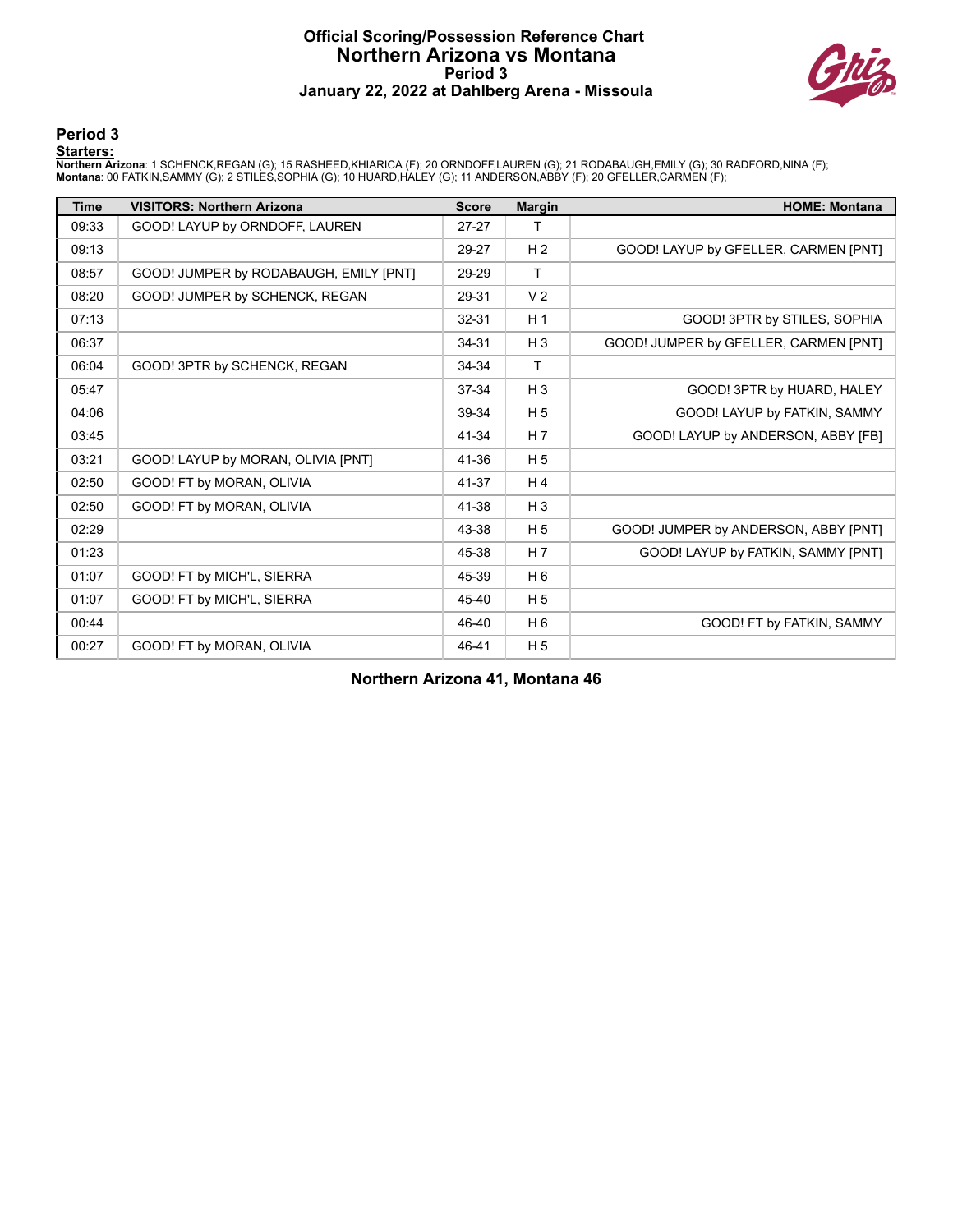## **Official Scoring/Possession Reference Chart Northern Arizona vs Montana Period 4 January 22, 2022 at Dahlberg Arena - Missoula**



**Period 4**

#### **Starters:**

Northern Arizona: 1 SCHENCK,REGAN (G); 15 RASHEED,KHIARICA (F); 20 ORNDOFF,LAUREN (G); 21 RODABAUGH,EMILY (G); 30 RADFORD,NINA (F);<br>Montana: 00 FATKIN,SAMMY (G); 2 STILES,SOPHIA (G); 10 HUARD,HALEY (G); 11 ANDERSON,ABBY (F

| <b>Time</b> | <b>VISITORS: Northern Arizona</b>   | <b>Score</b> | <b>Margin</b>  | <b>HOME: Montana</b>                 |
|-------------|-------------------------------------|--------------|----------------|--------------------------------------|
| 09:02       |                                     | 48-41        | H <sub>7</sub> | GOOD! LAYUP by STILES, SOPHIA        |
| 07:53       |                                     | $50 - 41$    | H9             | GOOD! JUMPER by ANDERSON, ABBY [PNT] |
| 07:04       | GOOD! JUMPER by RASHEED, KHIARICA   | $50 - 43$    | H <sub>7</sub> |                                      |
| 06:45       |                                     | 52-43        | H 9            | GOOD! LAYUP by FATKIN, SAMMY         |
| 06:29       | GOOD! 3PTR by RASHEED, KHIARICA     | $52 - 46$    | H <sub>6</sub> |                                      |
| 06:05       |                                     | 54-46        | H8             | GOOD! JUMPER by FATKIN, SAMMY        |
| 05:51       | GOOD! JUMPER by RASHEED, KHIARICA   | 54-48        | H <sub>6</sub> |                                      |
| 05:29       |                                     | 56-48        | H8             | GOOD! LAYUP by BARTSCH, DANI         |
| 03:32       | GOOD! 3PTR by RADFORD, NINA         | 56-51        | H <sub>5</sub> |                                      |
| 02:37       |                                     | 57-51        | H <sub>6</sub> | GOOD! FT by GFELLER, CARMEN          |
| 02:37       |                                     | 58-51        | H <sub>7</sub> | GOOD! FT by GFELLER, CARMEN          |
| 02:15       | GOOD! FT by MORAN, OLIVIA           | 58-52        | H <sub>6</sub> |                                      |
| 00:46       | GOOD! JUMPER by MORAN, OLIVIA [PNT] | 58-54        | H <sub>4</sub> |                                      |
| 00:36       |                                     | 59-54        | H <sub>5</sub> | GOOD! FT by MORRIS-NELSON, NYAH      |
| 00:36       |                                     | 60-54        | H <sub>6</sub> | GOOD! FT by MORRIS-NELSON, NYAH      |
| 00:29       |                                     | 61-54        | H <sub>7</sub> | GOOD! FT by STILES, SOPHIA           |
| 00:29       |                                     | 62-54        | H 8            | GOOD! FT by STILES, SOPHIA           |
| 00:18       | GOOD! 3PTR by RADFORD, NINA         | 62-57        | H <sub>5</sub> |                                      |
| 00:16       |                                     | 63-57        | H <sub>6</sub> | GOOD! FT by GFELLER, CARMEN          |
| 00:16       |                                     | 64-57        | H <sub>7</sub> | GOOD! FT by GFELLER, CARMEN          |
| 00:08       | GOOD! 3PTR by RADFORD, NINA         | 64-60        | H <sub>4</sub> |                                      |
| 00:05       |                                     | 65-60        | H <sub>5</sub> | GOOD! FT by GFELLER, CARMEN          |
| 00:05       |                                     | 66-60        | H <sub>6</sub> | GOOD! FT by GFELLER, CARMEN          |

**Northern Arizona 60, Montana 66**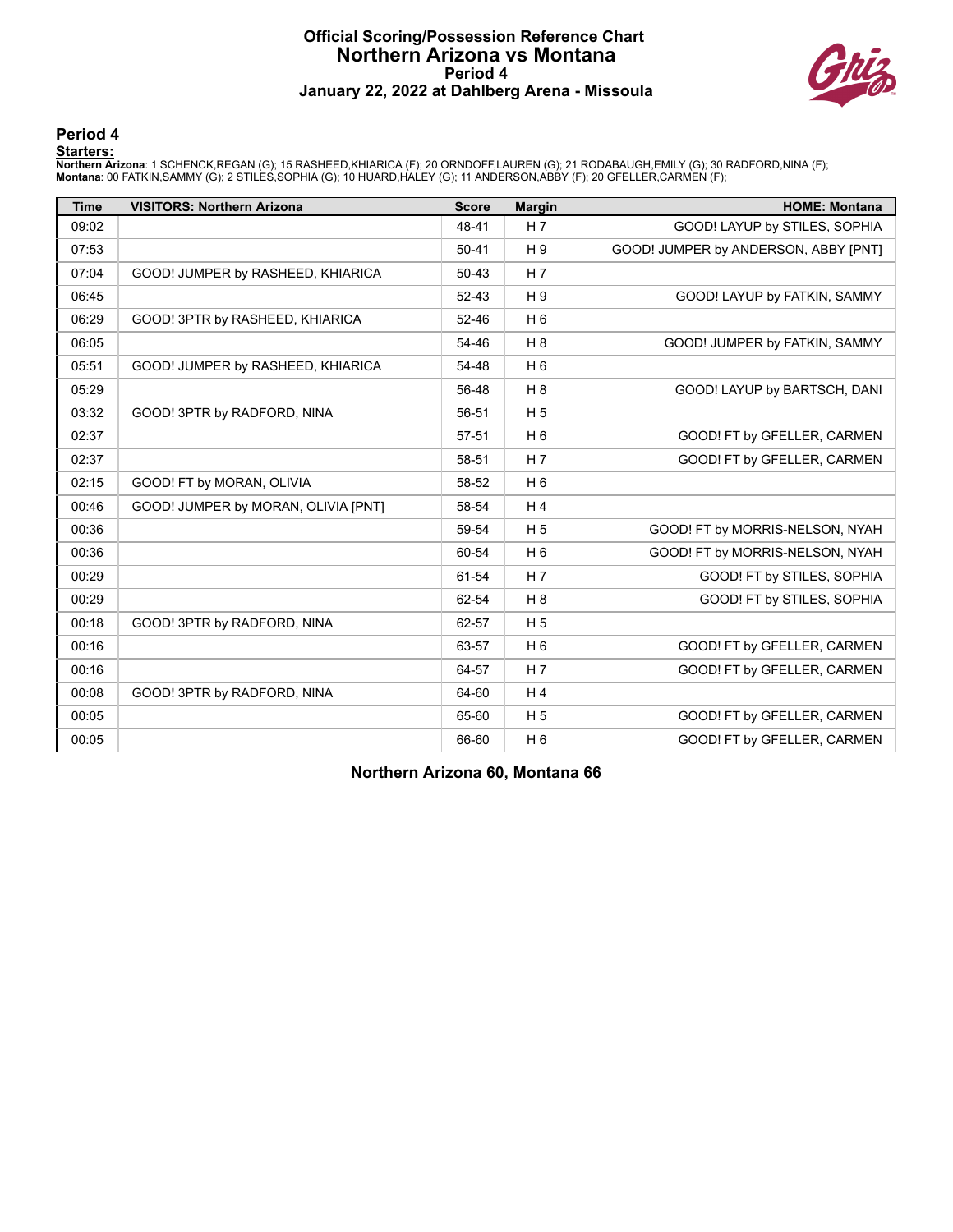## **Official Substitutions Log Northern Arizona vs Montana Period 1 January 22, 2022 at Dahlberg Arena - Missoula**



| <b>VISITORS: Northern Arizona</b> | <b>Time</b> | <b>Score</b> | <b>HOME: Montana</b>        |
|-----------------------------------|-------------|--------------|-----------------------------|
| 1 SCHENCK, REGAN                  |             |              | 00 FATKIN, SAMMY            |
| 15 RASHEED, KHIARICA              |             |              | 2 STILES, SOPHIA            |
| 20 ORNDOFF,LAUREN                 |             |              | 10 HUARD, HALEY             |
| 21 RODABAUGH, EMILY               |             |              | 11 ANDERSON, ABBY           |
| 30 RADFORD, NINA                  |             |              | 20 GFELLER, CARMEN          |
|                                   | 04:14       | $5 - 7$      | SUB OUT: HUARD, HALEY       |
|                                   | 04:14       |              | SUB OUT: ANDERSON, ABBY     |
|                                   | 04:14       |              | SUB IN: MORRIS-NELSON, NYAH |
|                                   | 04:14       |              | SUB IN: BARTSCH, DANI       |
| SUB OUT: 15 RASHEED, KHIARICA     | 04:14       |              |                             |
| SUB OUT: 20 ORNDOFF.LAUREN        | 04:14       |              |                             |
| SUB OUT: 30 RADFORD, NINA         | 04:14       |              |                             |
| SUB IN: 2 MORAN, NYAH             | 04:14       |              |                             |
| SUB IN: 22 MORAN, OLIVIA          | 04:14       |              |                             |
| SUB IN: 45 JAITEH, FATOUMATA      | 04:14       |              |                             |
|                                   | 02:42       | $7 - 8$      | SUB OUT: FATKIN, SAMMY      |
|                                   | 02:42       |              | SUB IN: TSINEKE, KATERINA   |
|                                   | 02:00       | $9-8$        | SUB OUT: GFELLER, CARMEN    |
|                                   | 02:00       |              | SUB IN: ANDERSON, ABBY      |
|                                   | 01:31       | $12 - 8$     | SUB OUT: ANDERSON, ABBY     |
|                                   | 01:31       |              | SUB OUT: BARTSCH, DANI      |
|                                   | 01:31       |              | SUB IN: FROHLICH, KYLIE     |
|                                   | 01:31       |              | SUB IN: GFELLER, CARMEN     |
| SUB OUT: 1 SCHENCK, REGAN         | 01:31       |              |                             |
| SUB OUT: 21 RODABAUGH, EMILY      | 01:31       |              |                             |
| SUB IN: 20 ORNDOFF, LAUREN        | 01:31       |              |                             |
| SUB IN: 30 RADFORD, NINA          | 01:31       |              |                             |
| SUB OUT: 2 MORAN, NYAH            | 00:10       | $12 - 10$    |                             |
| SUB OUT: 22 MORAN, OLIVIA         | 00:10       |              |                             |
| SUB OUT: 45 JAITEH, FATOUMATA     | 00:10       |              |                             |
| SUB IN: 1 SCHENCK, REGAN          | 00:10       |              |                             |
| SUB IN: 15 RASHEED, KHIARICA      | 00:10       |              |                             |
| SUB IN: 21 RODABAUGH, EMILY       | 00:10       |              |                             |

**Northern Arizona 14, Montana 12**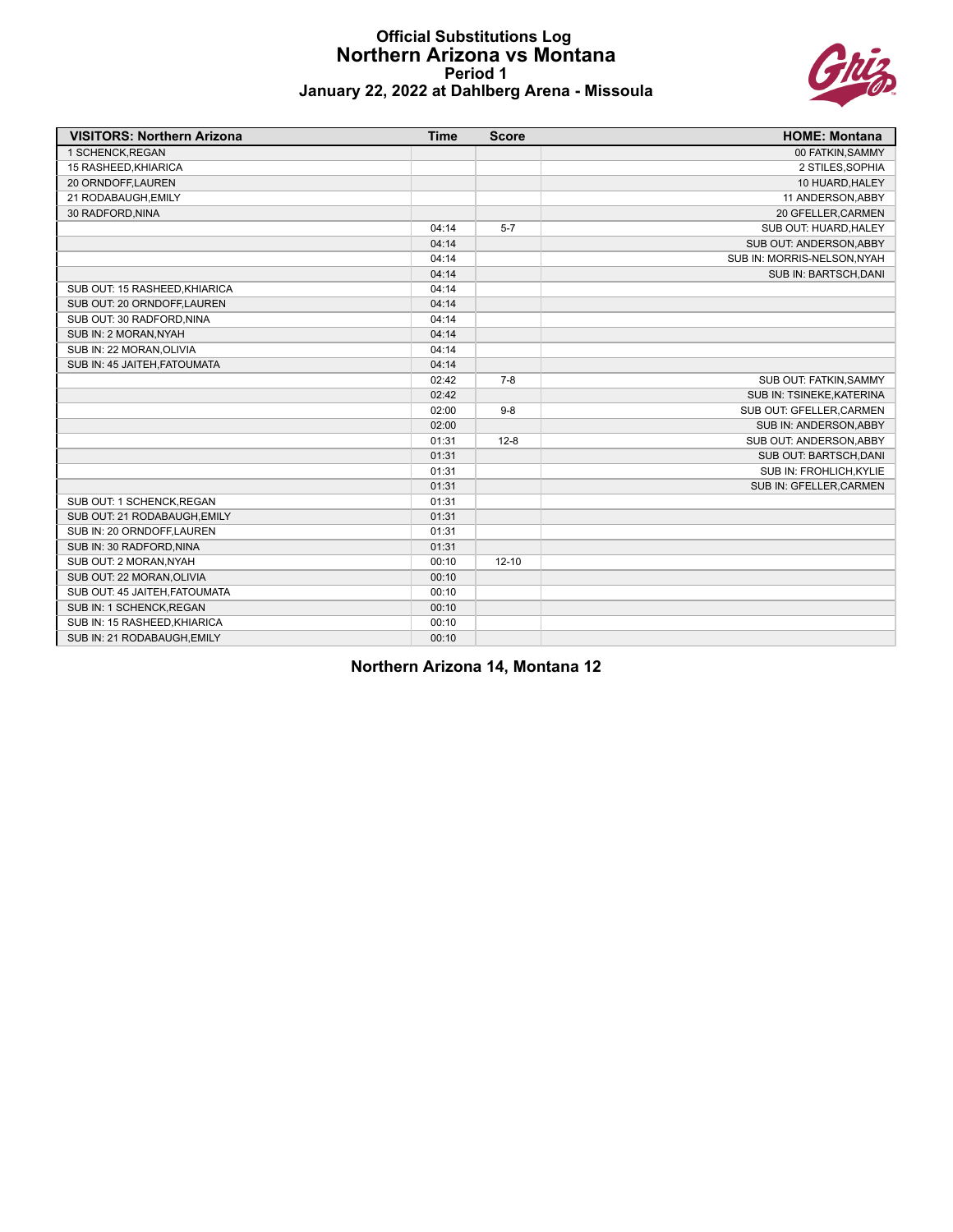#### **Official Substitutions Log Northern Arizona vs Montana Period 2 January 22, 2022 at Dahlberg Arena - Missoula**



| <b>VISITORS: Northern Arizona</b> | <b>Time</b> | <b>Score</b>             | <b>HOME: Montana</b>         |
|-----------------------------------|-------------|--------------------------|------------------------------|
| 1 SCHENCK.REGAN                   |             |                          | 00 FATKIN, SAMMY             |
| 15 RASHEED, KHIARICA              |             |                          | 2 STILES, SOPHIA             |
| 20 ORNDOFF,LAUREN                 |             |                          | 10 HUARD, HALEY              |
| 21 RODABAUGH, EMILY               |             |                          | 11 ANDERSON, ABBY            |
| 30 RADFORD, NINA                  |             |                          | 20 GFELLER, CARMEN           |
| SUB OUT: 20 ORNDOFF,LAUREN        | 09:28       | $\overline{\phantom{a}}$ |                              |
| SUB IN: 2 MORAN, NYAH             | 09:28       |                          |                              |
|                                   | 08:09       | $16-12$                  | SUB OUT: STILES, SOPHIA      |
|                                   | 08:09       |                          | <b>SUB IN: FATKIN, SAMMY</b> |
| SUB OUT: 30 RADFORD, NINA         | 08:09       |                          |                              |
| SUB IN: 22 MORAN, OLIVIA          | 08:09       |                          |                              |
|                                   | 07:13       | $18 - 13$                | SUB OUT: FROHLICH, KYLIE     |
|                                   | 07:13       |                          | SUB IN: BARTSCH, DANI        |
| SUB OUT: 21 RODABAUGH, EMILY      | 06:48       | $18 - 15$                |                              |
| SUB IN: 45 JAITEH, FATOUMATA      | 06:48       |                          |                              |
|                                   | 06:25       | $21 - 15$                | SUB OUT: MORRIS-NELSON, NYAH |
|                                   | 06:25       |                          | SUB OUT: TSINEKE, KATERINA   |
|                                   | 06:25       |                          | SUB IN: STILES, SOPHIA       |
|                                   | 06:25       |                          | SUB IN: HUARD, HALEY         |
| SUB OUT: 2 MORAN, NYAH            | 05:17       | $21 - 17$                |                              |
| SUB OUT: 15 RASHEED, KHIARICA     | 05:17       |                          |                              |
| SUB IN: 20 ORNDOFF, LAUREN        | 05:17       |                          |                              |
| SUB IN: 30 RADFORD, NINA          | 05:17       |                          |                              |
|                                   | 04:47       | $21 - 18$                | SUB OUT: FATKIN, SAMMY       |
|                                   | 04:47       |                          | SUB OUT: BARTSCH, DANI       |
|                                   | 04:47       |                          | SUB IN: KELLER, KYNDALL      |
|                                   | 04:47       |                          | SUB IN: FROHLICH, KYLIE      |
| SUB OUT: 22 MORAN, OLIVIA         | 04:47       |                          |                              |
| SUB IN: 2 MORAN, NYAH             | 04:47       |                          |                              |
| SUB OUT: 30 RADFORD, NINA         | 03:33       | $21 - 18$                |                              |
| SUB OUT: 45 JAITEH, FATOUMATA     | 03:33       |                          |                              |
| SUB IN: 15 RASHEED, KHIARICA      | 03:33       |                          |                              |
| SUB IN: 21 RODABAUGH, EMILY       | 03:33       |                          |                              |
| SUB OUT: 20 ORNDOFF,LAUREN        | 02:53       | $21 - 20$                |                              |
| SUB IN: 11 MCDANIEL, TEIONNI      | 02:53       |                          |                              |
|                                   | 00:33       | $25 - 25$                | SUB OUT: KELLER, KYNDALL     |
|                                   | 00:33       |                          | SUB IN: MORRIS-NELSON, NYAH  |
| SUB OUT: 11 MCDANIEL, TEIONNI     | 00:33       |                          |                              |
| SUB IN: 30 RADFORD, NINA          | 00:33       |                          |                              |

**Northern Arizona 25, Montana 27**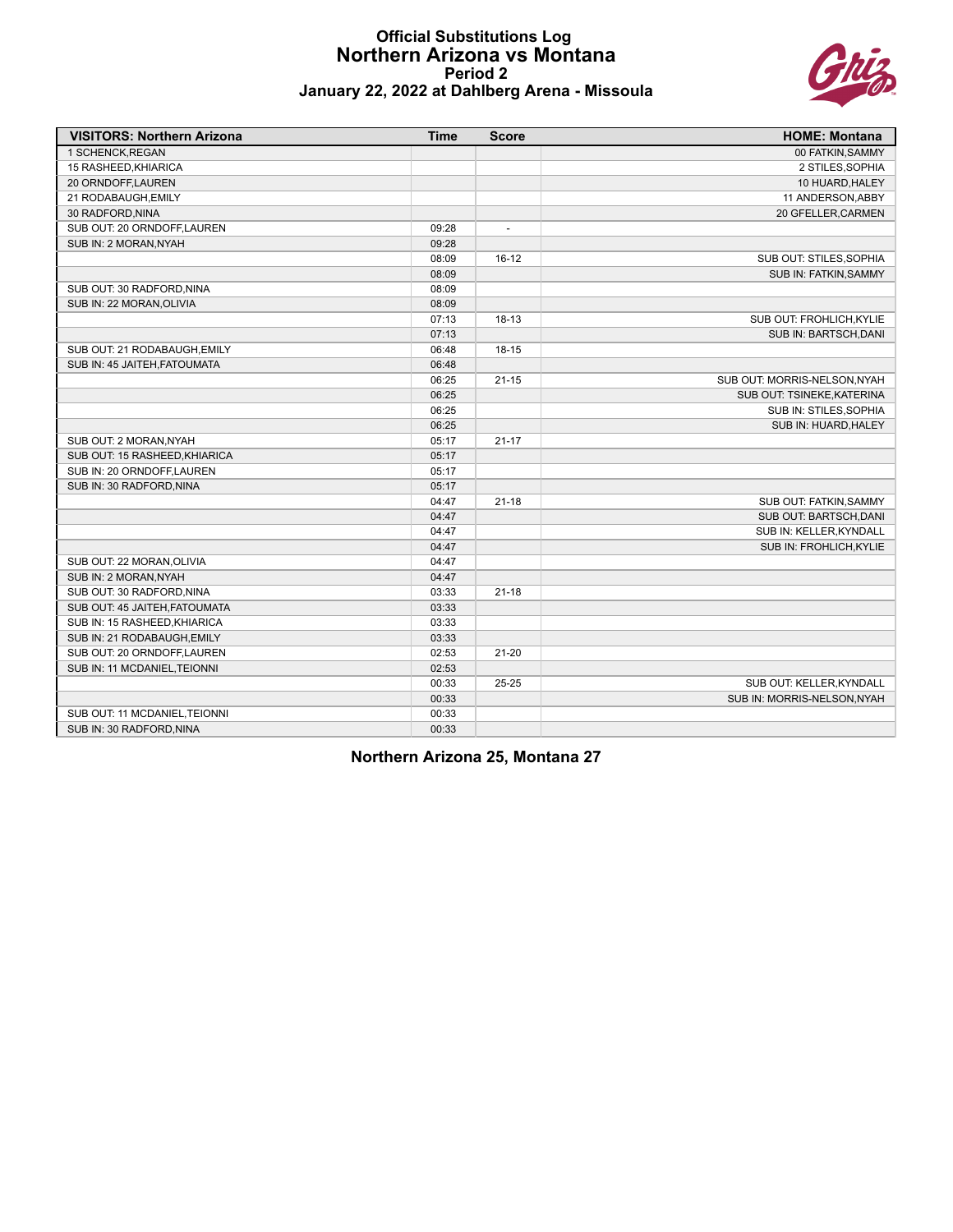#### **Official Substitutions Log Northern Arizona vs Montana Period 3 January 22, 2022 at Dahlberg Arena - Missoula**



| <b>VISITORS: Northern Arizona</b> | <b>Time</b> | <b>Score</b>   | <b>HOME: Montana</b>         |
|-----------------------------------|-------------|----------------|------------------------------|
| 1 SCHENCK, REGAN                  |             |                | 00 FATKIN, SAMMY             |
| 15 RASHEED, KHIARICA              |             |                | 2 STILES, SOPHIA             |
| 20 ORNDOFF,LAUREN                 |             |                | 10 HUARD, HALEY              |
| 21 RODABAUGH, EMILY               |             |                | 11 ANDERSON, ABBY            |
| 30 RADFORD, NINA                  |             |                | 20 GFELLER, CARMEN           |
|                                   | 10:00       | $\overline{a}$ | SUB OUT: MORRIS-NELSON, NYAH |
|                                   | 10:00       |                | SUB OUT: FROHLICH, KYLIE     |
|                                   | 10:00       |                | SUB IN: FATKIN, SAMMY        |
|                                   | 10:00       |                | SUB IN: ANDERSON, ABBY       |
| SUB OUT: 2 MORAN, NYAH            | 10:00       |                |                              |
| SUB IN: 20 ORNDOFF.LAUREN         | 10:00       |                |                              |
|                                   | 04:25       | 34-37          | SUB OUT: STILES, SOPHIA      |
|                                   | 04:25       |                | SUB OUT: HUARD, HALEY        |
|                                   | 04:25       |                | SUB IN: MORRIS-NELSON, NYAH  |
|                                   | 04:25       |                | SUB IN: TSINEKE, KATERINA    |
| SUB OUT: 15 RASHEED, KHIARICA     | 04:25       |                |                              |
| SUB OUT: 20 ORNDOFF.LAUREN        | 04:25       |                |                              |
| SUB OUT: 30 RADFORD, NINA         | 04:25       |                |                              |
| SUB IN: 2 MORAN, NYAH             | 04:25       |                |                              |
| SUB IN: 22 MORAN, OLIVIA          | 04:25       |                |                              |
| SUB IN: 45 JAITEH, FATOUMATA      | 04:25       |                |                              |
| SUB OUT: 21 RODABAUGH, EMILY      | 02:50       | 36-41          |                              |
| SUB IN: 15 RASHEED, KHIARICA      | 02:50       |                |                              |
| SUB OUT: 2 MORAN, NYAH            | 01:48       | 38-43          |                              |
| SUB OUT: 45 JAITEH, FATOUMATA     | 01:48       |                |                              |
| SUB IN: 13 MICH'L, SIERRA         | 01:48       |                |                              |
| SUB IN: 30 RADFORD, NINA          | 01:48       |                |                              |
|                                   | 01:35       | 38-43          | SUB OUT: GFELLER, CARMEN     |
|                                   | 01:35       |                | SUB IN: FROHLICH, KYLIE      |
|                                   | 01:07       | 38-45          | SUB OUT: ANDERSON, ABBY      |
|                                   | 01:07       |                | SUB IN: GFELLER, CARMEN      |
|                                   | 00:27       | 40-46          | SUB OUT: FATKIN, SAMMY       |
|                                   | 00:27       |                | SUB IN: STILES, SOPHIA       |
| SUB OUT: 15 RASHEED, KHIARICA     | 00:27       |                |                              |
| SUB IN: 11 MCDANIEL, TEIONNI      | 00:27       |                |                              |

**Northern Arizona 41, Montana 46**